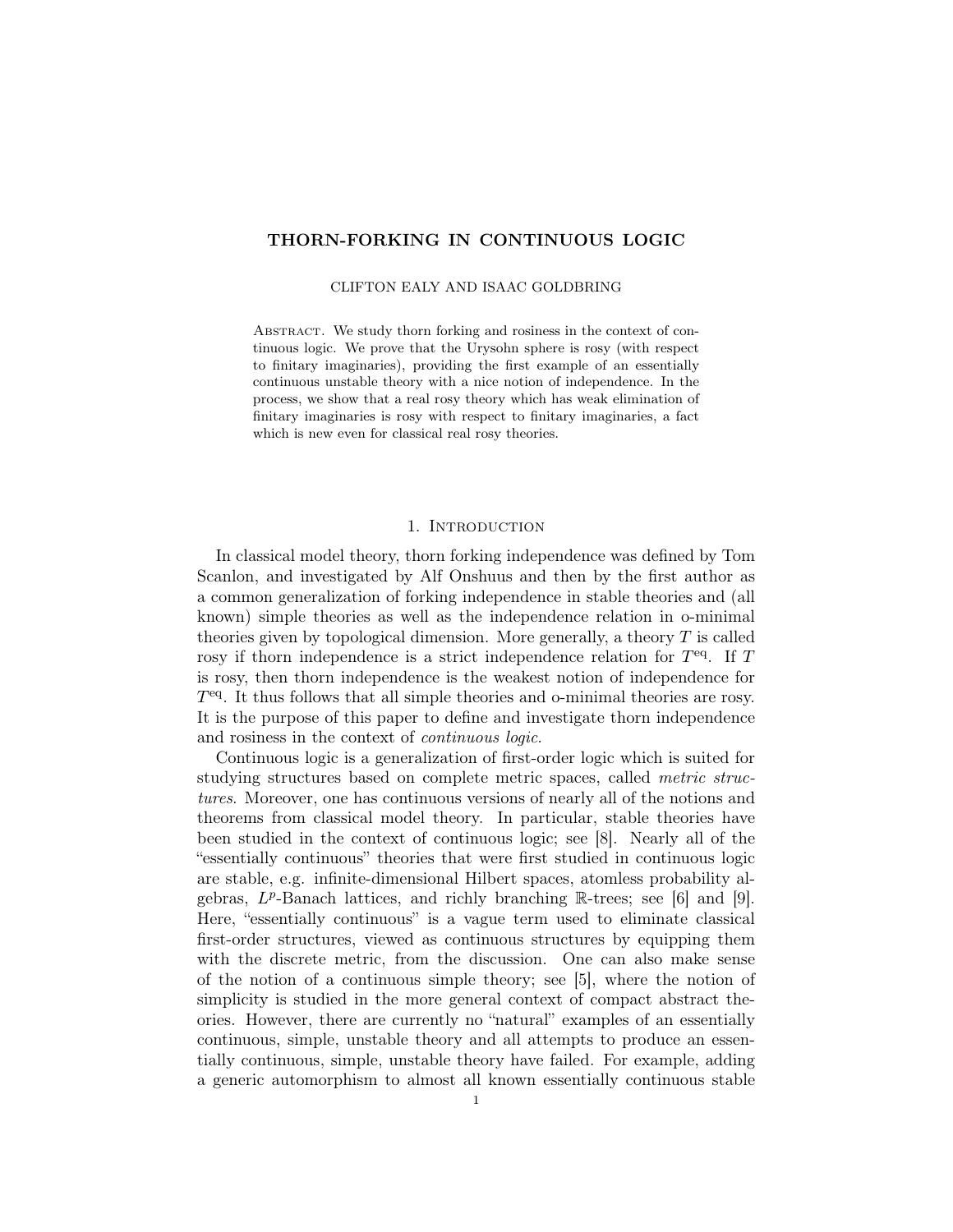theories (e.g. infinite-dimensional Hilbert spaces, structures expanding Banach spaces, probability algebras) yields a theory which is once again stable; this result appears to be folklore and has not appeared anywhere in the literature. Another failed attempt involves taking the Keisler randomization of a (classical or continuous) simple, unstable theory. More precisely, either a Keisler randomization is dependent (in which case, if it is simple, then it is stable) or it is not simple; see [3]. In this paper, we will give an example of an essentially continuous theory which is not simple but is rosy (with respect to finitary imaginaries), namely the *Urysohn sphere*, providing the first example of an essentially continuous theory which is unstable and yet possesses a nice notion of independence.

There are many natural ways of defining thorn independence for continuous logic, yielding many notions of rosiness. The approach which shares the most features with the classical notion is the geometric approach, where one defines thorn-independence to be the independence relation one obtains from the relation of algebraic independence after forcing base monotonicity and extension to hold; this is the approach to thorn independence taken by Adler in [1]. This notion of thorn independence in continuous logic has the new feature that finite character is replaced by countable character, which should not be too surprising to continuous model theorists as the notions of definable and algebraic closure also lose finite character in favor of countable character in the continuous setting. In order to salvage finite character, we present alternative approaches to thorn independence, yielding notions of rosiness for which we do not know any essentially continuous unstable theories that are rosy.

We now outline the structure of the paper. In Section 2, we describe some of our conventions concerning continuous logic as well as prove some facts concerning the extensions of definable functions to elementary extensions. These latter facts have yet to appear in the literature on continuous logic and will only be used in Section 5 in an application of the rosiness of the Urysohn sphere to definable functions. In Section 3, we introduce the geometric approach to thorn independence and prove some basic results about this notion. In Section 4, we discuss weak elimination of finitary imaginaries and prove that a continuous real rosy theory which has weak elimination of finitary imaginaries is rosy with respect to finitary imaginaries. In particular, this shows that a classical real rosy theory which has weak elimination of imaginaries is rosy, a fact that has yet to appear in the literature on classical rosy theories. In Section 5, we prove that the Urysohn sphere is real rosy and has weak elimination of finitary imaginaries, whence we conclude that it is rosy with respect to finitary imaginaries. In Section 6, we introduce other notions of thorn independence and develop properties of these various notions. In Section 7, we show that if  $T$  is a classical theory for which the Keisler randomization  $T^R$  of T is *strongly* rosy, then T is rosy; here strongly rosy is one of the alternative notions of rosiness defined in Section 6.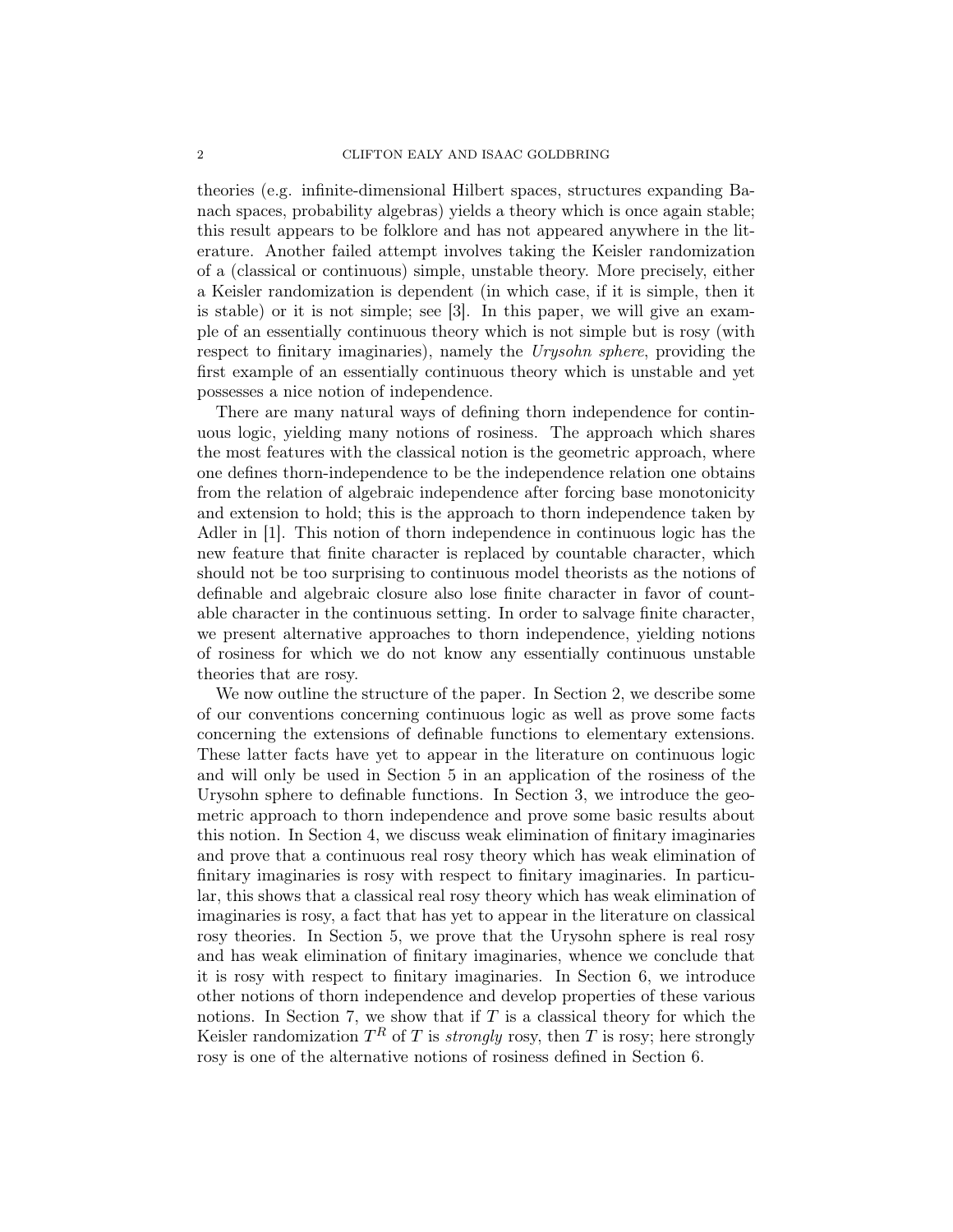We assume that the reader is familiar with the rudiments of continuous logic; otherwise, they can consult the wonderful survey [6]. For background information on rosy theories, one can consult [13] and [1]. All terminology concerning independence relations will follow [1].

We would like to thank Itaï Ben Yaacov and Ward Henson for helpful discussions involving this work.

### 2. Model Theoretic Preliminaries

In this section, we establish some conventions and notations as well as gather some miscellaneous model-theoretic facts. First, let us establish a convention concerning formulae. All formulae will have their variables separated into three parts: the *object variables*, the *relevant parameter variables*, and the *irrelevant parameter variables*, so a formula has the form  $\varphi(x, y, z)$ , where  $x$  is a multivariable of object variables,  $y$  is a multivariable of relevant parameter variables, and  $z$  is a multivariable of irrelevant parameter variables. This distinction will becomes useful in our discussion of thorn-forking, for often only some of the parameter variables are allowed to vary over a typedefinable set. While this distinction is usually glossed over in classical logic, we make a point of discussing it here as the metric on countable tuples is sensitive to the presentation of the tuple. For ease of exposition, we make the following further convention. When considering a formula  $\varphi(x, y, z)$ , we may write  $\varphi(x, b)$  to indicate that b is a y-tuple being substituted into  $\varphi$ for y and we do not care about what parameters are being plugged in for  $z$ . When using this convention, if b' is another y-tuple, then  $\varphi(x, b')$  will denote the formula obtained from  $\varphi(x, y, z)$  by substituting b for y and the same tuple for z as in  $\varphi(x, b)$ . Finally, let us say that we maintain the conventions of this paragraph for definable predicates as well.

We will use the following metrics on cartesian products. Suppose that  $(M_i, d_i)_{i < \omega}$  are metric spaces. For two finite tuples  $x = (x_0, \ldots, x_n)$  and  $y = (y_0, \ldots, y_n)$  from  $\prod_{i \leq n} M_i$ , we set  $d(x, y) = \max_{i \leq n} d_i(x_i, y_i)$ . For two countably infinite tuples  $x = (x_i \mid i < \omega)$  and  $y = (y_i \mid i < \omega)$  from  $\prod_{i<\omega}M_i$ , we set  $d(x,y) := \sum_i 2^{-i}d(x_i,y_i)$ . Further suppose that  $\mathcal L$  is a bounded continuous signature. Define the signature  $\mathcal{L}_{\omega}$  to be the signature  $\mathcal L$  together with new sorts for countably infinite products of sorts of  $\mathcal L$ . We define the metric on these new sorts as above. We also include projection maps: if  $(S_i \mid i < \omega)$  is a countable collection of sorts of  $\mathcal{L}$ , we add function symbols  $\pi_{S,j} : \prod_i S_i \to S_j$  to the language for each  $j < \omega$ . Each  $\mathcal{L}$ -structure expands to an  $\mathcal{L}_{\omega}$ -structure in the obvious way.

For any  $r \in \mathbb{R}^{>0}$  and any  $x \in [0,1]$ , we set  $r \odot x := \max(rx,1)$ . Also, for  $x, y \in \mathbb{R} > 0$ , we set  $x - y := \max(x - y, 0)$ .

In all but the last section of this paper, L denotes a fixed bounded continuous signature. For simplicity, let us assume that  $L$  is 1-sorted and the metric  $d$  is bounded by 1. We also fix a complete L-theory  $T$  and a monster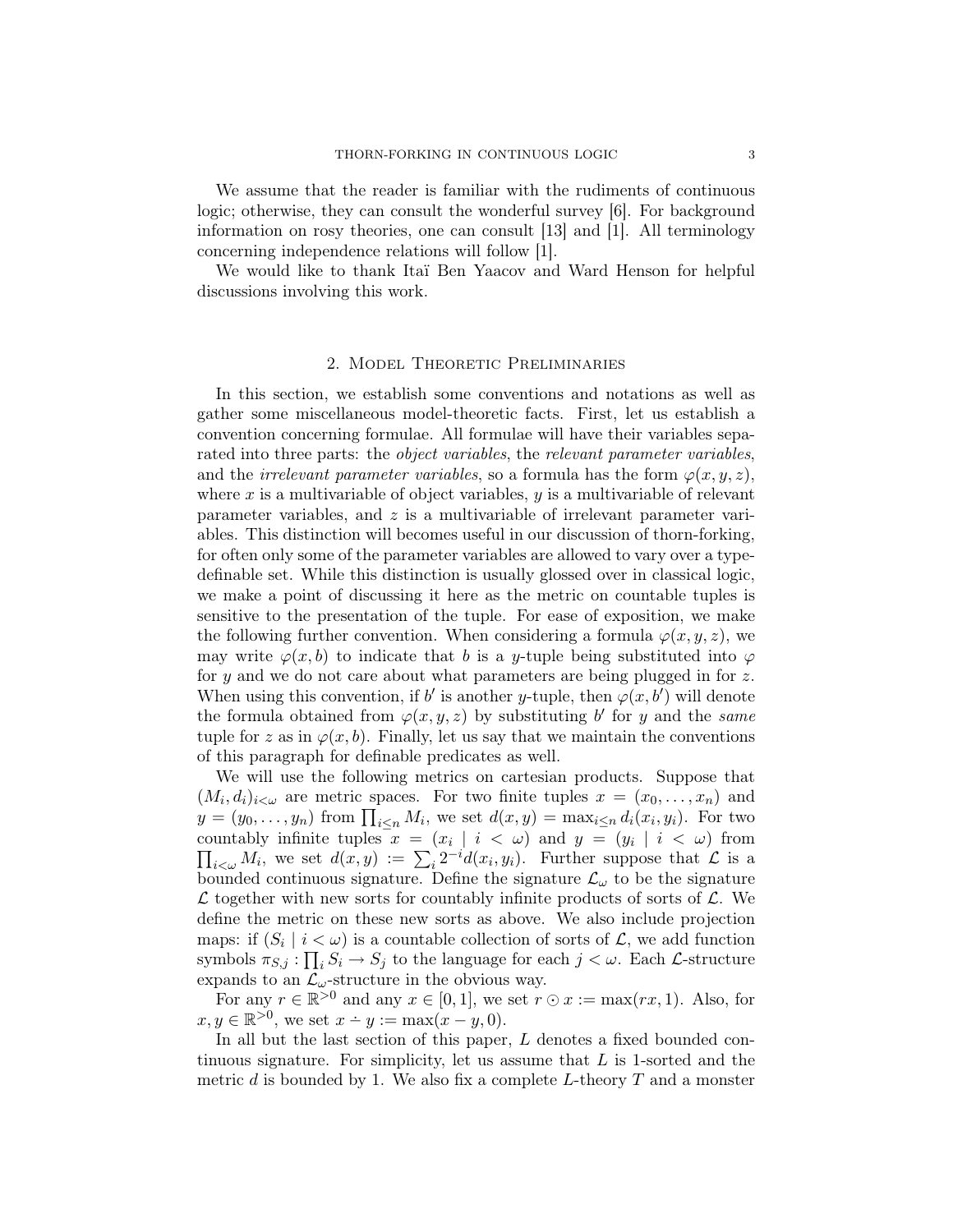model M for T. We let  $\kappa(\mathcal{M})$  denote the saturation cardinal for M and we say that a parameters is small if it is of cardinality  $\langle \kappa(M) \rangle$ .

If  $\varphi(x)$  is an M-definable predicate, then we set  $\mathcal{Z}(\varphi(x))$  to be the *zeroset* of  $\varphi(x)$ , that is,  $\mathcal{Z}(\varphi(x)) = \{a \in \mathcal{M}_x \mid \varphi(a) = 0\}$ . Likewise, if  $p(x)$  is a type, we write  $\mathcal{Z}(p(x)) = \bigcap \{ \mathcal{Z}(\varphi(x)) \mid \text{``}\varphi(x) = 0\text{''} \in p \}.$ 

Let us briefly recall the eq-construction for continuous logic. Suppose that  $\varphi(x, y)$  is a definable predicate, where x is a finite tuple of object variables and y is a countable tuple of parameter variables. Then in  $\mathcal{M}^{\text{eq}}$ , there is a sort  $S_{\varphi}$  whose objects consist of *canonical parameters* of instances of  $\varphi$ . Formally,  $S_{\varphi} = \mathcal{M}_{y}/(d_{\varphi} = 0)$ , where  $d_{\varphi}$  is the pseudometric on  $\mathcal{M}_{y}$  given by

$$
d_\varphi(a,a'):=\sup_x|\varphi(x,a)-\varphi(x,a')|.
$$

(Ordinarily, one has to take the completion of  $\mathcal{M}_y/(d_\varphi = 0)$ , but the saturation assumption on  $M$  guarantees that this metric space is already complete.) As in classical logic, one also adds appropriate projection maps to the language. For more details on the eq-construction in continuous logic, including axiomatizations of  $T<sup>eq</sup>$ , see Section 5 of [8]. In the case when  $\varphi(x, y)$  is a finitary definable predicate, that is, when  $y$  is finite, we say that the elements of  $S_{\varphi}$  are finitary imaginaries. We let  $\mathcal{M}^{\text{feq}}$  denote the reduct of  $\mathcal{M}^{\text{eq}}$  which retains only sorts of finitary imaginaries. If  $a \in \mathcal{M}^{\text{eq}}$  and b is an element of the equivalence class corresponding to a, we write  $\pi(b) = a$ . If  $A \subseteq \mathcal{M}^{\text{eq}}$ and  $B \subseteq \mathcal{M}$ , we write  $\pi(B) = A$  to indicate the fact that the elements of B are representatives of classes of elements of A.

The remainder of this section will be devoted to understanding extensions to  $\mathcal M$  of definable functions on small elementary submodels of  $\mathcal M$ ; this material will only be used at the end of Section 5. Suppose that M is a small elementary submodel of  $\mathcal{M}, A \subseteq M$  is a set of parameters, and  $P: M^n \to [0, 1]$  is a predicate definable in M over A. Then there exists a unique predicate  $Q : \mathcal{M}^n \to [0,1]$  definable in M over A which has P as its restriction to  $M^n$ ; see [6], Proposition 9.8. The predicate Q satisfies the additional property that  $(M, P) \preceq (M, Q)$ . We call Q the natural extension of P to M. Now suppose that  $f : M^n \to M$  is A-definable, where  $A \subseteq M$ . Let  $P : M^{n+1} \to [0,1]$  be the A-definable predicate  $d(f(x), y)$ . Let  $Q : \mathcal{M}^{n+1} \to [0,1]$  be the natural extension of P to  $\mathcal{M}^{n+1}$ . Then, since  $(M, P) \preceq (M, Q)$ , the zeroset of Q defines the graph of a function  $g: \mathcal{M}^n \to \mathcal{M}$ . Moreover, g is A-definable and extends f. (See [6], Proposition 9.25) We call g the natural extension of f to  $\mathcal{M}^n$ .

In Lemma 2.3 below, we seek to show that under certain mild saturation assumptions, the natural extension of  $f$  to  $\mathcal{M}^n$  can preserve some of the properties of  $f$ . First, we need two lemmas, the first of which is a generalization of [6], Proposition 7.14.

**Lemma 2.1.** Suppose M is a small elementary submodel of  $M$  and  $P, Q$ :  $M^n \to [0, 1]$  are predicates definable in M. Suppose that either of the following two conditions hold: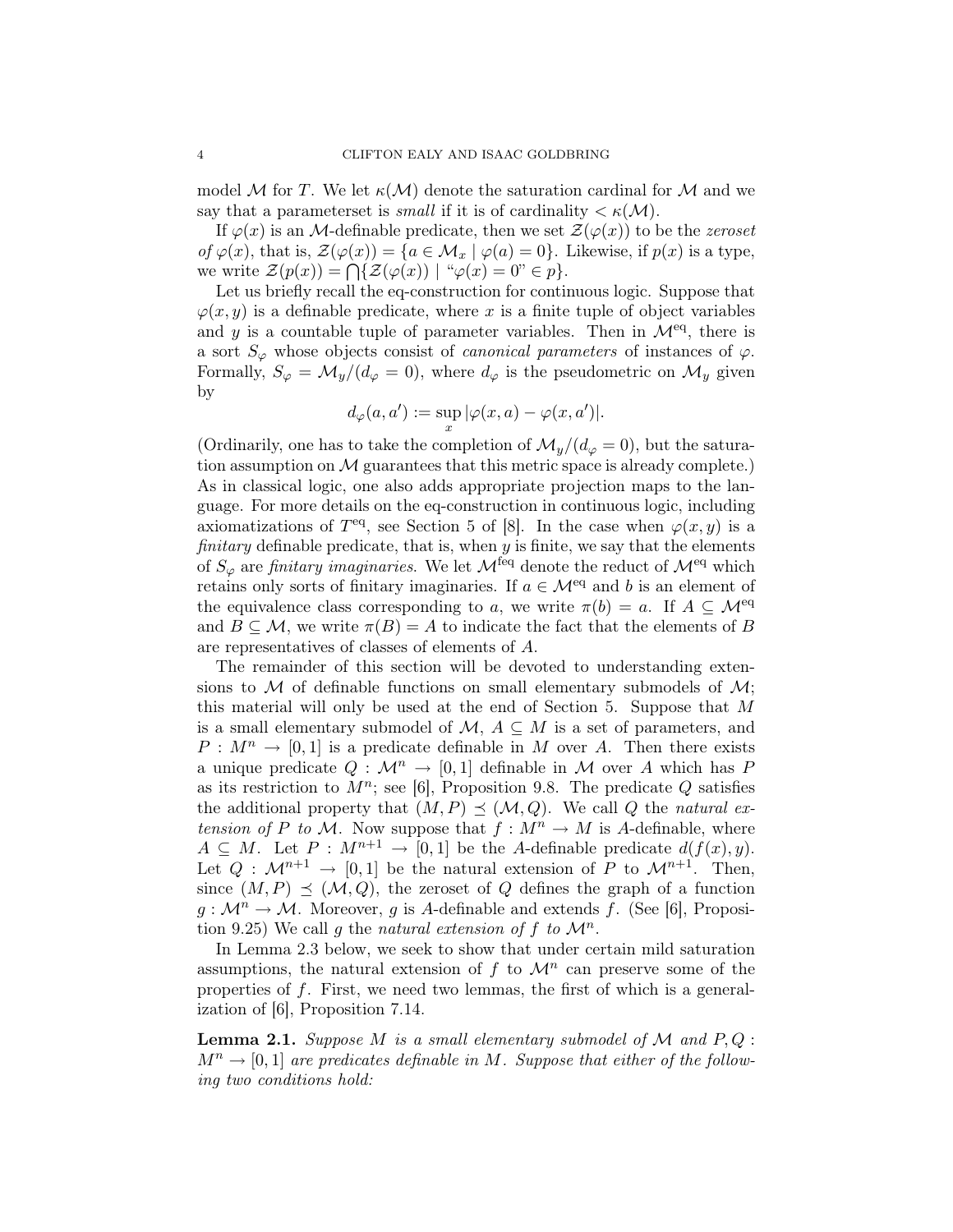- (i) M is  $\omega_1$ -saturated, or
- (ii) M is  $\omega$ -saturated and P is definable over a finite set of parameters from M.

Then the following are equivalent:

- (1) For all  $a \in M^n$ , if  $P(a) = 0$ , then  $Q(a) = 0$ .
- (2) For all  $\epsilon > 0$ , there is  $\delta > 0$  such that for all  $a \in M^n$ ,  $(P(a) \leq \delta \Rightarrow$  $(Q(a) < \epsilon).$
- (3) There is an increasing, continuous function  $\alpha : [0,1] \rightarrow [0,1]$  with  $\alpha(0) = 0$  such that  $Q(a) \leq \alpha(P(a))$  for all  $a \in M^n$ .

*Proof.* We only need to prove the direction  $(1) \Rightarrow (2)$ , as the direction  $(2) \Rightarrow (3)$  follows immediately from Proposition 2.10 in [6] and the direction  $(3) \Rightarrow (1)$  is trivial. Suppose that  $P(x)$  is the uniform limit of the sequence  $(\varphi_m(x) \mid m \ge 1)$  and  $Q(x)$  is the uniform limit of the sequence  $(\psi_m(x) \mid m \ge 1)$ , where each  $\varphi_m(x)$  and  $\psi_m(x)$  are formulae with parameters from  $M$ . If condition (ii) in the statement of the lemma holds, then we further assume that the parameters from each of the  $\varphi_n$ 's are contained in some finite subset of  $M$ . Moreover, we may assume that  $|P(x) - \varphi_m(x)|, |Q(x) - \psi_m(x)| \leq \frac{1}{m}$  for each  $m \geq 1$  and each  $x \in \mathcal{M}^n$ . Now suppose (2) fails for some  $\epsilon > 0$ . Then for every  $m \ge 1$ , there is  $a_m \in M^n$  such that  $P(a_m) \leq \frac{1}{m}$  $\frac{1}{m}$  and  $Q(a_m) \geq \epsilon$ . Let  $k \geq 1$  be such that  $\epsilon > \frac{3}{k}.$ 

Claim: The collection of conditions

$$
\Gamma(x):=\{\psi_k(x)\geq \frac{2}{k}\}\cup\{\varphi_m(x)\leq \frac{2}{m}\ |\ m\geq 1\}
$$

is finitely satisfiable.

**Proof of Claim:** Consider  $m_1, \ldots, m_s \geq 1$ . Set  $m' := \max(m_1, \ldots, m_s)$ . Then  $\psi_k(a_{m'}) \geq Q(a_{m'}) - \frac{1}{k} \geq \frac{2}{k}$  $\frac{2}{k}$  and, for each  $i \in \{1, \ldots, s\}$ , we have  $\varphi_{m_i}(a_{m'}) \leq P(a_{m'}) + \frac{1}{m_i} \leq \frac{1}{m'} + \frac{1}{m}$  $\frac{1}{m_i} \leq \frac{2}{m}$  $\frac{2}{m_i}$ .

By the claim and either of assumptions (i) or (ii), we have  $a \in M^n$  realizing  $\Gamma(x)$ . Then  $Q(a) \geq \psi_k(a) - \frac{1}{k} \geq \frac{1}{k}$  $\frac{1}{k}$ . Also,  $P(a) \leq \varphi_m(x) + \frac{1}{m} \leq \frac{3}{m}$  $\frac{3}{m}$  for all  $m \geq 1$ , whence  $P(a) = 0$ . Thus, (2) fails, finishing the proof of the lemma. □

The import of the above lemma is the following. Working in the notation of the lemma, suppose that  $P$  and  $Q$  satisfy (1) and either (i) or (ii) holds. Suppose  $P'$  and  $Q'$  denote the natural extensions of P and Q to  $\mathcal{M}^n$ . Then it follows that, for all  $a \in \mathcal{M}^n$ ,  $P'(a) = 0 \Rightarrow Q'(a) = 0$ . This is because (1) is equivalent to (3), which can be expressed by a formula in the signature of the structure  $(M, P, Q)$ . Since  $(M, P, Q) \preceq (M, P', Q')$ , we have that (3) holds with  $P'$  and  $Q'$  replacing P and Q. This in turn implies that (1) holds with  $P'$  and  $Q'$  replacing P and Q.

**Lemma 2.2.** Suppose M is a small  $\omega$ -saturated elementary submodel of M and  $A \subseteq M$  is countable. Let  $f : M^n \to M$  be an A-definable function and let  $g: \mathcal{M}^n \to \mathcal{M}$  be the natural extension of f to  $\mathcal{M}^n$ . Let  $R: M^{2n} \to [0,1]$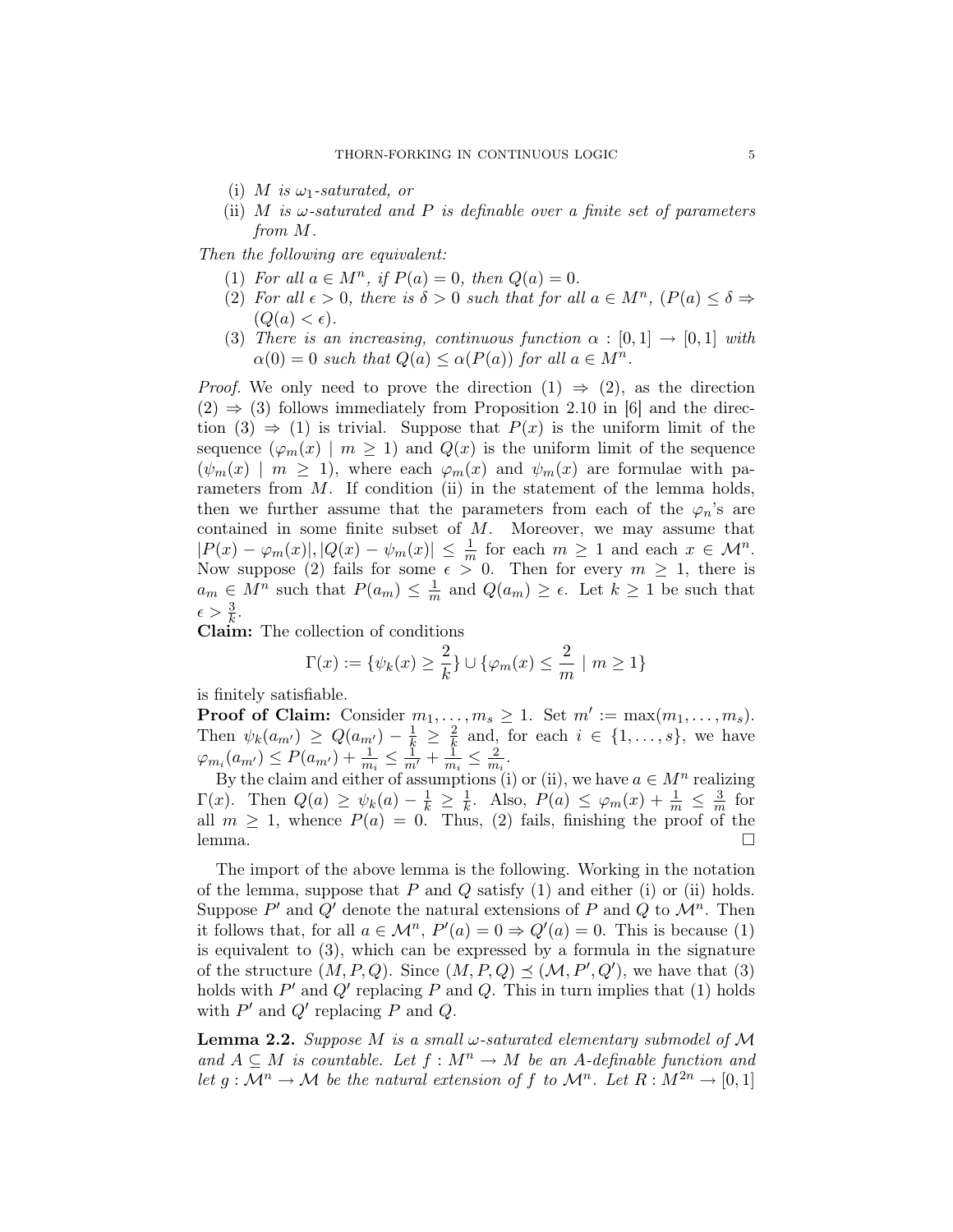be the predicate defined by  $R(a, b) = d(f(a), f(b))$  for all  $a, b \in M<sup>n</sup>$ , which is definable in M over A. Let  $S : \mathcal{M}^{2n} \to [0,1]$  be the natural extension of R to  $\mathcal{M}^{2n}$ . Then  $S(a, b) = d(g(a), g(b))$  for all  $a, b \in \mathcal{M}^{n}$ .

*Proof.* Let  $(\varphi_m(x, y) \mid m \ge 1)$  be a sequence of formulae with parameters from A converging uniformly to the predicate  $P(x, y) := d(f(x), y)$ . Further assume that  $|P(x,y) - \varphi_m(x,y)| \leq \frac{1}{m}$  for all  $(x,y) \in M^{n+1}$  and all  $m \geq 1$ . Note that if  $(a, c), (b, d) \in M^{n+1}$  are such that  $\varphi_m(a, c), \varphi_m(b, d) \leq$ 1  $\frac{1}{m}$ , then  $|R(a, b) - d(c, d)| \leq \frac{4}{m}$ . By Lemma 2.1, we have that for all  $(a, c), (b, d) \in \mathcal{M}^{n+1}$ , if  $\varphi_m(a, c), \varphi_m(b, d) \leq \frac{1}{m}$  $\frac{1}{m}$ , then  $|S(a, b) - d(c, d)| \leq \frac{4}{m}$ . It remains to show that  $\varphi_m(a,g(a)), \varphi_m(b,g(b)) \leq \frac{1}{m}$  $\frac{1}{m}$  for each  $m \geq 1$ . However, this follows from the fact that  $Q(a, g(a)) = Q(b, g(b)) = 0$  and  $|Q(x,y) - \varphi_m(x,y)| \leq \frac{1}{m}$  for all  $(x,y) \in \mathcal{M}^{n+1}$  and all  $m \geq 1$ .

**Lemma 2.3.** Suppose M is a small elementary submodel of M and  $A \subseteq M$ is countable. Let  $f : M^n \to M$  be an A-definable function and let  $g : M^n \to M$ M be the natural extension of f to  $\mathcal{M}^n$ .

- (1) Suppose M is  $\omega$ -saturated and f is an isometric embedding. Then g is also an isometric embedding.
- (2) Suppose that either:
	- (a) M is  $\omega_1$ -saturated, or
	- (b) M is  $\omega$ -saturated and A is finite.
	- Further suppose that f is injective. Then g is injective.

*Proof.* Define the predicates R and S as in Lemma 2.2.

(1) Fix  $\epsilon > 0$ . Then for all  $a, b \in M^n$ , we have

$$
|d(a,b) - \epsilon| = 0 \Rightarrow |R(a,b) - \epsilon| = 0.
$$

By Lemma 2.1, we have, for all  $a, b \in \mathcal{M}^n$ ,

$$
|d(a,b) - \epsilon| = 0 \Rightarrow |S(a,b) - \epsilon| = 0.
$$

It follows that  $g$  is an isometric embedding.

(2) Since f is injective, we know that, for all  $a, b \in M^n$ , if  $R(a, b) = 0$ , then  $d(a, b) = 0$ . By Lemma 2.1, for all  $a, b \in \mathcal{M}^n$ , we have

$$
S(a, b) = 0 \Rightarrow d(a, b) = 0.
$$

It follows that  $g$  is injective.

## 3. Basic Properties of Thorn-Forking

In classical logic, there are two ways of defining thorn-independence: a "geometric" definition and a "formula" definition. Since the geometric definition immediately makes sense in continuous logic, we shall use it to define thorn-independence for continuous logic. Afterwards, we explain an equivalent formula definition.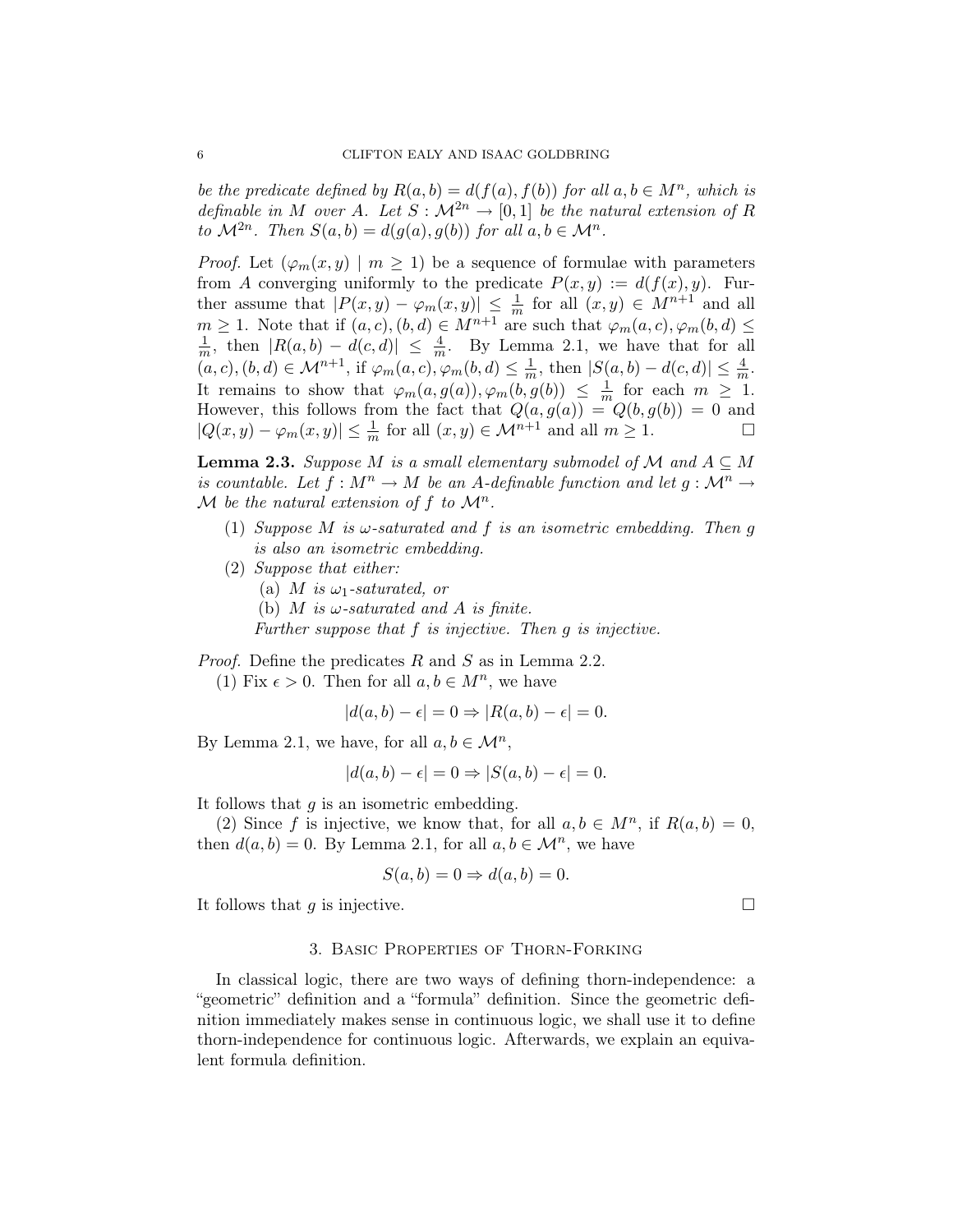Notation: For any sets  $X, Y$  with  $X \subseteq Y$ , we set

$$
[X,Y] := \{ Z \mid X \subseteq Z \subseteq Y \}.
$$

We borrow the following definitions from Adler [1] to define thorn-independence in the continuous setting.

**Definition 3.1.** Let  $A, B, C$  be small subsets of  $\mathcal{M}^{\text{eq}}$ .

- (1) We write  $A \perp^M_C B$  if and only if for any  $C' \in [C, \operatorname{acl}(BC)]$ , we have  $\operatorname{acl}(AC') \cap \operatorname{acl}(BC') = \operatorname{acl}(C').$
- (2) We write  $A \bigcup_{C}^{b} B$  if and only if for any  $B' \supseteq B$ , there is  $A' \equiv_{BC} A$ with  $A' \downarrow_C^M B'$ .

For the sake of the reader who has not seen the above definitions, let us take a moment to motivate them. One of the most natural ternary relations amongst small subsets of the monster model is the relation of "algebraic independence," namely  $A$  is algebraically independent from  $B$  over  $C$ if  $\operatorname{acl}(AC) \cap \operatorname{acl}(BC) = \operatorname{acl}(C)$ . This relation is not always an independence relation as it may fail to satisfy base monotonicity. The relation  $\bigcup^M$  is an attempt to force base monotonicity to hold. However,  $\bigcup^M$  may fail to satisfy extension, that is, nonforking extensions to supersets may not exist. Thus,  $\bigcup^{\mathsf{b}}$  is introduced in order to force extension to hold.

In [1], Adler shows that the relation  $\bigcup^M$  (for classical theories) satisfies: invariance, monotonicity, base monotonicity, transitivity, normality, and antireflexivity. These properties persist for  $\bigcup^M$  in continuous logic. In classical logic,  $\bigcup^M$  also satisfies finite character, whereas in continuous logic,  $\bigcup^M$  satisfies *countable character*: If  $A_0 \bigcup_{C}^{M} B$  for every countable  $A_0 \subseteq A$ , then  $A \bigcup_{C}^{M} B$ . The proof of this is the same as in [1], using the fact that if  $b \in \text{acl}(A)$ , then there is a countable  $A_0 \subseteq A$  such that  $b \in \text{acl}(A_0)$ . Adler shows that  $\bigcup_{i=1}^{\infty}$  satisfies invariance, monotonicity, base monotonicity, transitivity, normality, and anti-reflexivity; these properties remain true for  $\bigcup^{\mathsf{b}}$  in continuous logic. In [1], it is also shown that  $\bigcup^b$  has finite character provided  $\bigcup^M$  has finite character and  $\bigcup^b$  has local character. Using Morley sequences indexed by  $\omega_1$  instead of  $\omega$ , Adler's arguments show that, in continuous logic,  $\bigcup_{\alpha=0}^{\infty}$  satisfies countable character provided  $\bigcup_{\alpha=0}^M$  satisfies countable character and  $\bigcup$  satisfies local character.

In Remark 4.1 of [1], it is shown that, in classical logic, if  $\bigcup$  is any strict independence relation, then  $\bigcup \Rightarrow \bigcup$ . This proof does not use finite character and so remains true in continuous logic. Let us summarize this discussion with the following theorem, where a *countable independence relation* is an independence relation satisfying countable character instead of finite character.

**Theorem 3.2.** The relation  $\mathcal{L}$  is a strict countable independence relation if and only if it has local character if and only if there is a strict countable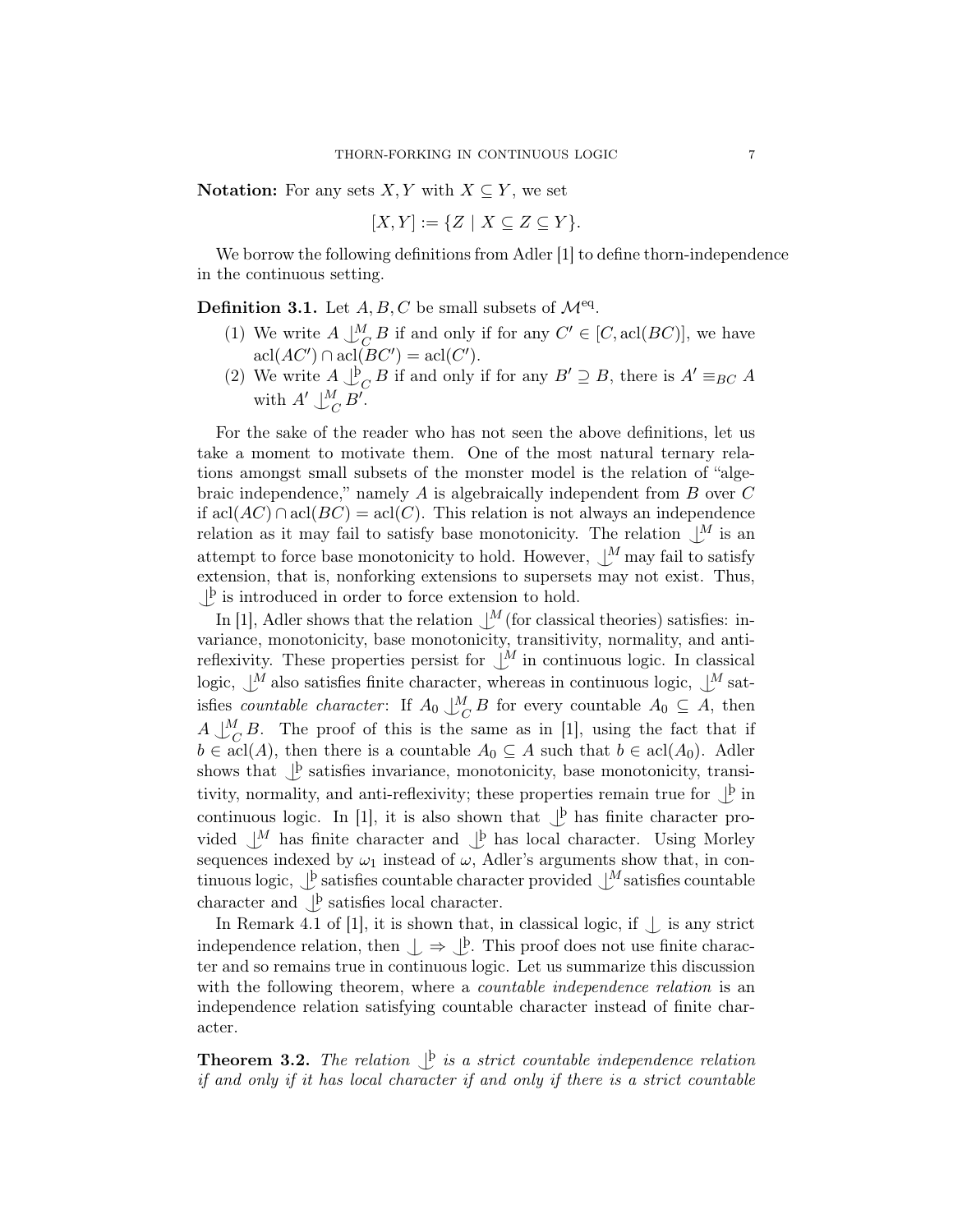independence relation at all. If  $\bigcup^b$  is a strict countable independence relation, then it is the weakest.

**Definition 3.3.** T is said to be rosy if  $\bigcup$  satisfies local character. T is said to be real rosy (resp. rosy with respect to finitary imaginaries) if  $\bigcup_{\alpha}^{\mathbf{b}}$  satisfies local character when restricted to the real sorts (resp. sorts of finitary imaginaries).

Corollary 3.4. Simple continuous theories are rosy.

Proof. If T is simple, then dividing independence is a strict independence relation for  $T<sup>eq</sup>$ .

**Corollary 3.5.** If  $T$  is a classical theory viewed as a continuous theory, then  $T$  is rosy as a classical theory if and only if  $T$  is rosy with respect to finitary imaginaries as a continuous theory.

*Proof.* This follows from the fact that  $\mathcal{M}^{\text{eq}}$  (in the classical sense) is the same as  $\mathcal{M}^{\text{feq}}$  and, for  $A \subseteq \mathcal{M}^{\text{feq}}$ , the algebraic closure of A is the same in either structure.

We next seek to provide a formula definition for thorn-independence. First, we will need some definitions.

**Definition 3.6.** Suppose that B is a small subset of  $\mathcal{M}^{\text{eq}}$  and c is a countable tuple from  $\mathcal{M}^{\text{eq}}$ .

- (1) We let  $\text{Ind}(c/B)$  denote the set of B-indiscernible sequences of realizations of  $tp(c/B)$ .
- (2) If  $I \in \text{Ind}(c/B)$ , let  $d(I) := d(c', c'')$  for any  $c', c'' \in I$ .
- (3) We let  $\chi(c/B) := \max\{d(I) | I \in \text{Ind}(c/B)\}.$

**Remarks 3.7.** Suppose that B and D are small subsets of  $\mathcal{M}^{\text{eq}}$  and c is a countable tuple from  $\mathcal{M}^{\text{eq}}$ .

- (1) If  $B \subseteq D$ , then  $\chi(c/D) \leq \chi(c/B)$ .
- (2) Lemma 4.9 in [8] shows that  $\chi(c/B) = 0$  if and only if  $tp(c/B)$  is algebraic.
- (3) Since the metric on countably infinite tuples is sensitive to the enumeration of the tuple, it is possible that if  $c$  is countably infinite and c' is a rearrangement of c, then  $\chi(c/B)$  may not equal  $\chi(c'/B)$ . However,  $\chi(c/B) = 0$  if and only if  $\chi(c'/B) = 0$  as a tuple is algebraic over  $B$  if and only if each component of the tuple is algebraic over B.

**Definition 3.8.** Suppose  $\varphi(x, y)$  is a formula,  $\epsilon > 0$ , c is a countable tuple from  $\mathcal{M}^{\text{eq}}$ , and B is a small subset of  $\mathcal{M}^{\text{eq}}$ .

- (1) We say that  $\varphi(x, c)$  strongly  $\epsilon$ -*k*-divides over *B* if:
	- $\bullet \epsilon \leq \chi(c/B)$ , and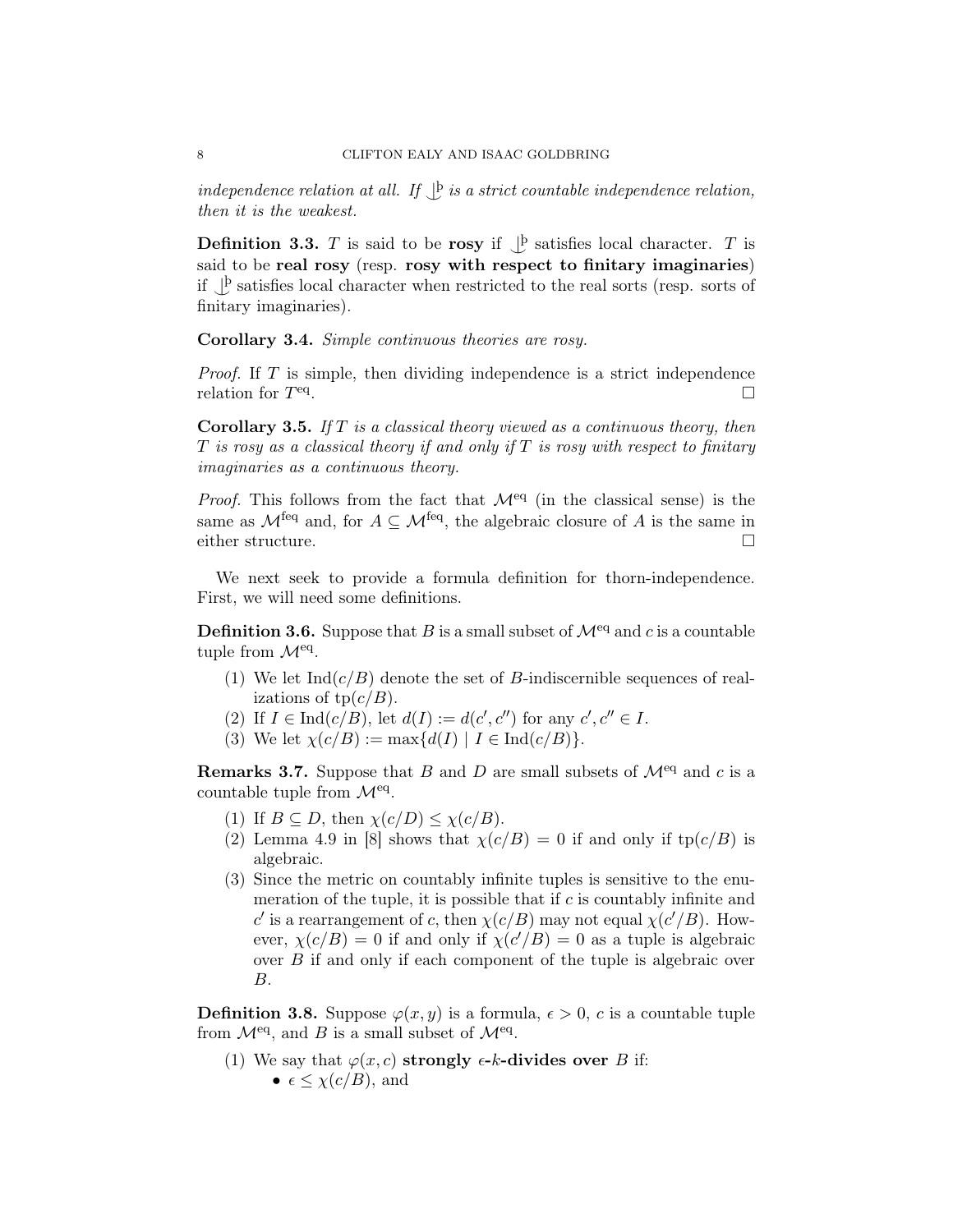• whenever  $c_1, \ldots, c_k \models \text{tp}(c/B)$  satisfy  $d(c_i, c_j) \geq \epsilon$  for all  $1 \leq i < j \leq k$ , we have

$$
\models \inf_{x} \max_{1 \le i \le k} \varphi(x, c_i) = 1.
$$

- (2) We say that  $\varphi(x, c)$  strongly  $\epsilon$ -divides over B if it strongly  $\epsilon$ -kdivides over B for some  $k \geq 1$ .
- (3) We say that  $\varphi(x, c)$  strongly  $\epsilon$ -k-divides over B in the naïve sense if:
	- $\bullet \epsilon \leq \chi(c/B)$ , and
	- whenever  $c_1, \dots, c_k \models \text{tp}(c/B)$  satisfy  $d(c_i, c_j) \geq \epsilon$  for all  $1 \leq i \leq j \leq k$ , we have, for every  $a \in \mathcal{M}_x$ , that

$$
\max_{1 \le i \le k} \varphi(a, c_i) > 0.
$$

We say that  $\varphi(x, c)$  strongly  $\epsilon$ -divides over B in the naïve sense if it strongly  $\epsilon$ -k-divides over B in the naïve sense for some  $k \geq 1$ .

Using our conventions from above, when saying that  $\varphi(x, c, d)$  strongly  $\epsilon$ divides over B, we only consider B-conjugates of c which are  $\epsilon$ -apart; d must remain fixed. The next proposition is the key link between the geometric and formula definitions of thorn-independence.

**Proposition 3.9.** Let A and C be small parametersets from  $\mathcal{M}^{eq}$  and let b be a countable tuple from  $\mathcal{M}^{\text{eq}}$ . Then the following are equivalent:

- (1)  $b \in \operatorname{acl}(AC) \setminus \operatorname{acl}(C);$
- (2)  $b \notin \text{acl}(C)$  and for every  $\epsilon$  with  $0 < \epsilon \leq \chi(b/C)$ , there is a formula  $\varphi_{\epsilon}(x, b)$  such that the condition " $\varphi_{\epsilon}(x, b) = 0$ " is in tp(A/bC) and such that  $\varphi_{\epsilon}(x, b)$  strongly  $\epsilon$ -divides over C in the naïve sense.
- (3)  $b \notin \text{acl}(C)$  and for every  $\epsilon$  with  $0 < \epsilon \leq \chi(b/C)$ , there is a formula  $\varphi_{\epsilon}(x, b)$  such that the condition " $\varphi_{\epsilon}(x, b)$ " is in tp(A/bC) and such that  $\varphi_{\epsilon}(x, b)$  strongly  $\epsilon$ -divides over C.

*Proof.* (1)  $\Rightarrow$  (2): Suppose that (2) fails. If  $b \in \text{acl}(C)$ , then (1) fails. Assume that  $b \notin \text{acl}(C)$ . We aim to show that  $b \notin \text{acl}(AC)$ . We argue as in the proof of Lemma 2.1.3(4) in [13]. By assumption, there is  $\epsilon$  with  $0 < \epsilon < \chi(b/C)$  such that  $\varphi(x, b)$  doesn't strongly  $\epsilon$ -divide over C in the naïve sense for any formula  $\varphi(x, b)$  such that the condition " $\varphi(x, b) = 0$ " is in tp( $A/bC$ ). Let  $p(X, y) := \text{tp}(A, b/C)$  and  $q(y) := \text{tp}(b/C)$ . **Claim:** The set of  $(L<sup>eq</sup>)_{\omega}$ -conditions

$$
\Gamma(X,(y_i)_{i<\omega}) := \bigcup_{i<\omega} p(X,y_i) \cup \bigcup_{i<\omega} q(y_i) \cup \{d(y_i,y_j) \ge \epsilon \mid i
$$

is satisfiable.

It is enough to prove that, for any  $\varphi(x, y)$  for which the condition " $\varphi(x, b)$  = 0" is in  $p(X, b)$  and any  $n < \omega$ , we have

$$
\{\max_{i\leq n}\varphi(x,y_i)=0\}\cup\bigcup_{i\leq n}q(y_i)\cup\{d(y_i,y_j)\geq\epsilon\mid i
$$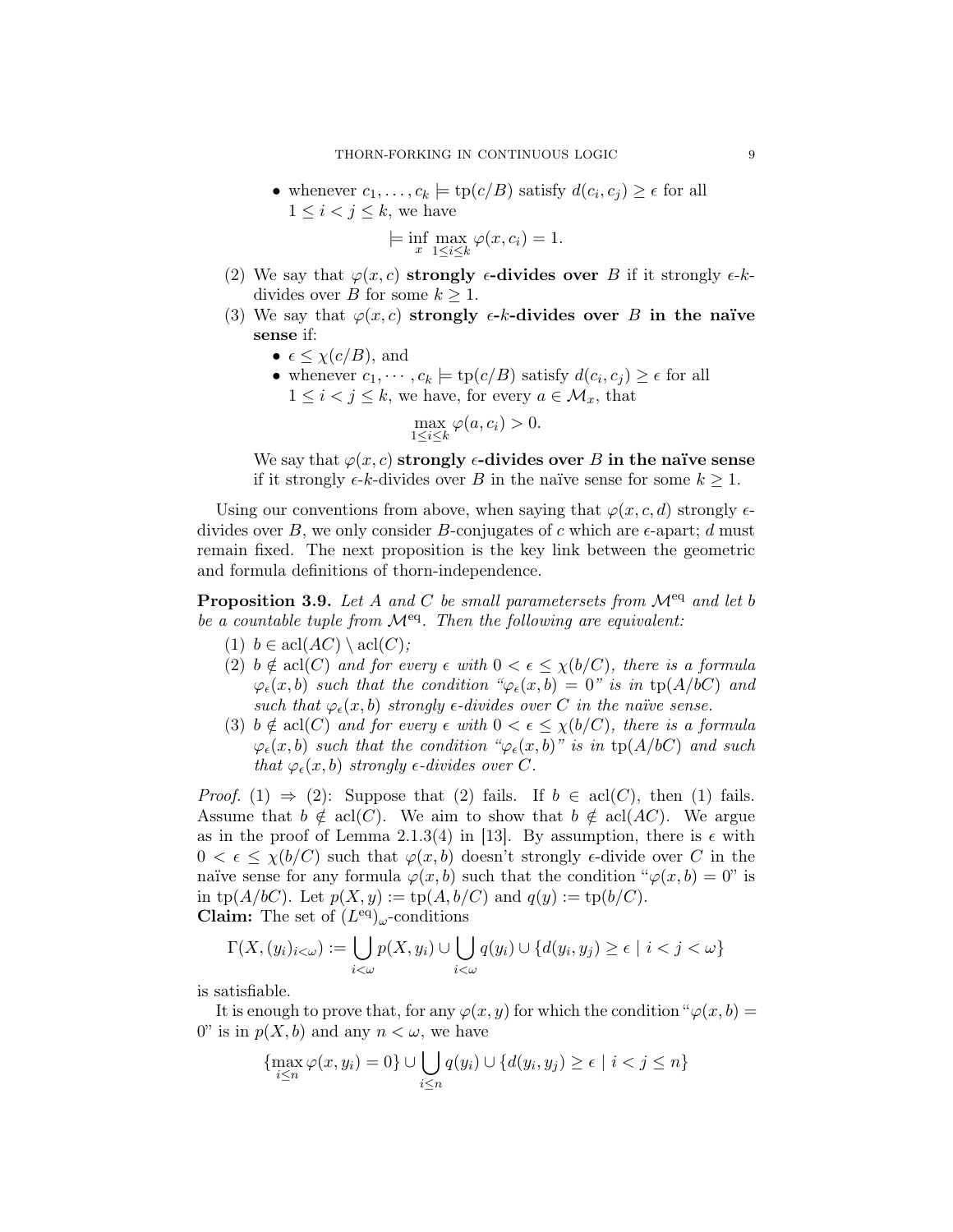is satisfiable. Since  $b \notin \text{acl}(C)$  and  $\varphi(x, b)$  doesn't strongly  $\epsilon$ -divide over C in the naïve sense, we have  $b_0, \ldots, b_n \models q$  such that  $d(b_i, b_j) \geq \epsilon$  for all  $i < j \leq n$  and  $\max_{i \leq n} \varphi(c, b_i) = 0$  for some c. This finishes the proof of the claim.

Let  $(A, (b_i)_{i \leq \omega})$  realize  $\Gamma(X, (y_i)_{i \leq \omega})$ . Since  $A'b_0 \equiv_C Ab$ , we may assume  $A' b_0 = A b$ . It then follows that  $b' \models \text{tp}(b/A C)$  for all  $i < \omega$ . Since  $(b_i)_{i < \omega}$ can contain no convergent subsequence, the set of realizations of  $tp(b/AC)$ in  $\mathcal{M}^{\text{eq}}$  cannot be compact, whence  $b \notin \text{acl}(AC)$ .

 $(2) \Rightarrow (3)$ : Suppose  $(2)$  holds and fix  $\epsilon$  with  $0 < \epsilon \leq \chi(b/C)$ . Suppose  $\varphi_{\epsilon}(x, b)$  is a formula such that the condition " $\varphi_{\epsilon}(x, b) = 0$ " is in tp(A/bC) and such that  $\varphi_{\epsilon}(x, b)$  strongly  $\epsilon$ -k-divides over C in the naïve sense. By compactness, we can find  $r \in (0, 1]$  such that  $\inf_x \max_{i \leq k} \varphi_\epsilon(x, b_i) \geq c$  for all  $b_0, \ldots, b_{k-1} \models \text{tp}(b/C)$  with  $d(b_i, b_j) \geq \epsilon$  for all  $i < j < k$ . Let  $\varphi'_\epsilon := \frac{1}{r} \odot \varphi_\epsilon$ . Then the condition " $\varphi_{\epsilon}'(x, b) = 0$ " is in tp(A/bC) and  $\varphi_{\epsilon}'(x, b)$  strongly  $\epsilon$ -kdivides over C.

 $(3) \Rightarrow (1)$ : Suppose that  $(3)$  holds and yet  $b \notin \text{acl}(AC)$ , i.e. the set X of realizations of  $tp(b/AC)$  in  $\mathcal{M}^{eq}$  is not compact. Note that X is closed, and hence complete. It follows that  $X$  is not totally bounded, i.e. there is  $\epsilon > 0$  such that X cannot be covered by finitely many balls of radius  $\epsilon$ . Without loss of generality, we may assume that  $\epsilon \leq \chi(b/C)$ . Let  $\varphi_{\epsilon}(x, b)$  be such that the condition " $\varphi_{\epsilon}(x, b) = 0$ " is in tp(A/bC) and such that  $\varphi_{\epsilon}(x, b)$ strongly  $\epsilon$ -k-divides over C. Choose  $b_1, \ldots, b_k \in X$  with  $d(b_i, b_j) \geq \epsilon$ . Then  $\varphi_{\epsilon}(A, b_i) = 0$  for each  $i \in \{1, ..., k\}$ , contradicting strong  $\epsilon$ -k-dividing.  $\square$ 

Motivated by the above proposition, we make the following definitions.

**Definition 3.10.** Let  $A, B, C$  be small subsets of  $\mathcal{M}^{\text{eq}}$ .

- (1) If b is a countable tuple, then  $tp(A/bC)$  strongly divides over C if  $b \in \operatorname{acl}(AC) \setminus \operatorname{acl}(C)$ .
- (2) tp( $A/BC$ ) strongly divides over C if tp( $A/bC$ ) strongly divides over C for some countable  $b \subseteq B$ .
- (3) If b is a countable tuple, then  $tp(A/bC)$  thorn-divides over C if there is a  $D \supseteq C$  such that  $b \notin \text{acl}(D)$  and such that, for every  $\epsilon$  with  $0 < \epsilon \leq \chi(b/D)$ , there is a formula  $\varphi_{\epsilon}(x, b)$  such that the condition " $\varphi_{\epsilon}(x, b) = 0$ " is in tp( $A/bC$ ) and  $\varphi_{\epsilon}(x, b)$  strongly  $\epsilon$ -divides over D.
- (4) tp( $A/BC$ ) thorn-divides over C if tp( $A/bC$ ) thorn-divides over C for some countable  $b \subseteq B$ .
- (5) tp( $A/BC$ ) thorn-forks over C if there is  $E \supset BC$  such that every extension of  $tp(A/BC)$  to E thorn-divides over C.

The following is the continuous analog of Theorem 3.3 in [2].

**Theorem 3.11.** Suppose  $\bigcup_{i=1}^{n}$  is an automorphism-invariant ternary relation on small subsets of  $\overline{\mathcal{M}}$ <sup>eq</sup> satisfying, for all small  $A, B, C, D$ :

- (1) for all countable b, if  $b \in \operatorname{acl}(AC) \setminus \operatorname{acl}(C)$ , then  $A \downarrow_C^I b$ ;
- (2) if  $A \perp_B^I D$  and  $B \subseteq C \subseteq D$ , then  $A \perp_C^I D$  and  $A \perp_B^I C$ ;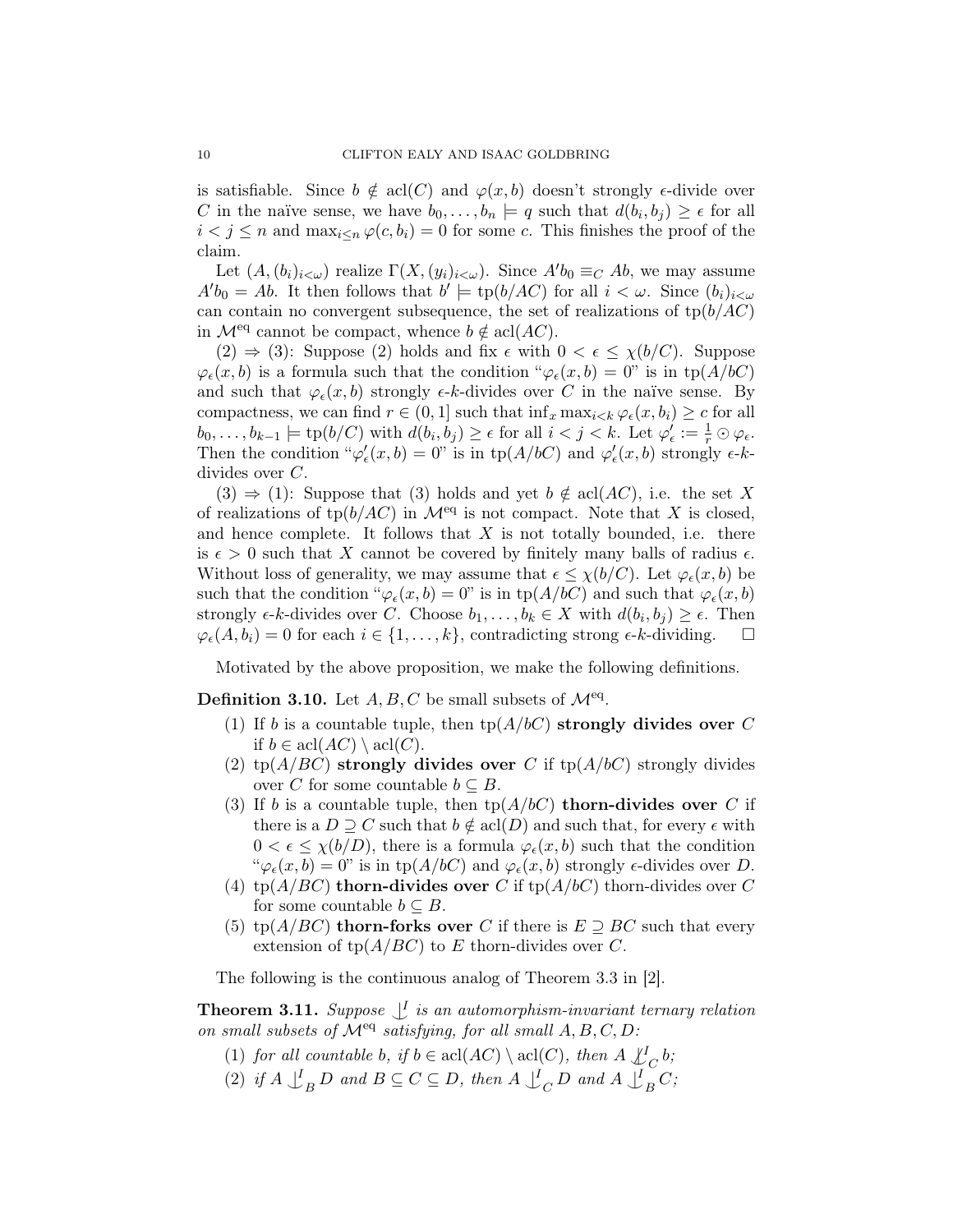(3) if  $A \downarrow_C^I B$  and  $BC \subseteq D$ , then there is  $A' \equiv_{BC} A$  such that  $A' \downarrow_C^I D$ . (4) if  $A \bigcup_C^I BC$ , then  $A \bigcup_C^I B$ .

Then for all  $A, B, C$ , if  $A \perp_C^{\mathcal{I}} B$ , then  $tp(A/BC)$  does not thorn-fork over C.

Proof. Let us first show that thorn-dividing implies I-dependence. Suppose that tp( $A/BC$ ) thorn-divides over C but, towards a contradiction,  $A \downarrow_C^I B$ . Let  $b \subseteq B$  be countable so that  $tp(A/bC)$  thorn-divides over C. We then have  $D \supseteq C$  such that  $b \notin \text{acl}(D)$  and for every  $\epsilon \in (0, \chi(b/D))$ , there is a formula  $\varphi_{\epsilon}(x, b)$  such that the condition " $\varphi_{\epsilon}(x, b) = 0$ " is in tp(A/bC) and  $\varphi_{\epsilon}(x, b)$  strongly  $\epsilon$ -divides over D.

**Claim:** D can be chosen so that  $A \nightharpoonup_C bD$ .

By (3), we have  $A \perp_C^{\prime} BC$ . By (2), we have  $A \perp_C^{\prime} bC$ . By (4), we have  $A \perp_C^I b$ . By (2), there is  $a' \equiv_{bC} a$  such that  $a' \perp_C^I bD$ . Take  $\sigma \in$ Aut $(\mathcal{M}^{\text{eq}}|bC)$  such that  $\sigma(a') = a$ . Since  $a \bigcup_{C} b\sigma(D), \sigma(D) \supseteq C$ , and  $\chi(b/\sigma(D)) = \chi(b/D)$ , we have  $\varphi_{\epsilon}(x, b)$  still strongly  $\epsilon$ -divides over  $\sigma(D)$ . This finishes the proof of the claim.

By the Claim and (2), we have  $A \nightharpoonup^I_D bD$ , and by (4), we have  $A \nightharpoonup^I_D b$ . However, by Proposition 3.9, we have  $\overline{b} \in \text{acl}(AD) \setminus \text{acl}(D)$ , so by (1), we have  $A \nsubseteq_L^I b$ , a contradiction.

Now suppose that  $A \downarrow_C^{\prime} B$ . We wish to show that  $tp(A/BC)$  does not thorn-fork over C. Fix  $E \supseteq BC$ . By (2), we have  $A' \equiv_{BC} A$  such that  $A' \bigcup_C^I E$ . By the first part of the proof, we have  $tp(A'/E)$  does not thorndivide over C. Since  $tp(A/BC)$  has an extension to every superset of BC which does not thorn-divide over C, it follows that  $tp(A/BC)$  does not thorn-fork over  $C$ .

In establishing the equivalence of the geometric and formula definitions of thorn-independence, the following technical lemma will be useful.

**Lemma 3.12.** Suppose that b is countable and  $tp(A/bC)$  thorn-divides over C, witnessed by  $D \supseteq C$ . Then we can find  $D' \in [C, D]$  witnessing that  $tp(A/bC)$  thorn-divides over C and satisfying  $|D' \setminus C| \leq \aleph_0$ .

*Proof.* Fix  $\epsilon \in (0, \chi(b/D)]$ . Choose  $\varphi_{\epsilon}(x, b)$  such that the condition " $\varphi_{\epsilon}(x, b)$  = 0" is in tp( $A/bC$ ) and  $\varphi_{\epsilon}(x, b)$  strongly  $\epsilon$ -k-divides over D for some  $k \geq 1$ . By compactness, there is a finite  $d_{\epsilon} \subseteq D$  and a formula  $\psi(y, d_{\epsilon})$  such that  $\psi(b, d_{\epsilon}) = 0$  and whenever  $b_0, \ldots, b_{k-1}$  are such that  $\psi(b_i, d_{\epsilon}) = 0$  and  $d(b_i, b_j) \geq \epsilon$  for all  $i < j < k$ , we have  $\inf_x \max_{1 \leq i \leq k_{\epsilon}} 2 \odot \varphi_{\epsilon}(x, b_i) = 1$ . Let  $D' := C \cup \bigcup \{d_{\epsilon} \mid \epsilon \in (0, \chi(c/D)] \cap \mathbb{Q}\}\)$ . It follows that this  $D'$  has the desired property.

A version of the following proposition appears in [1] for classical theories.

**Proposition 3.13.** Let A and C be arbitrary small subsets of  $\mathcal{M}^{\text{eq}}$ . Let M be a small elementary submodel of  $\mathcal{M}^{eq}$  such that  $C \subseteq M$  and M is  $(|T|+|C|)^+$ -saturated. Then the following are equivalent: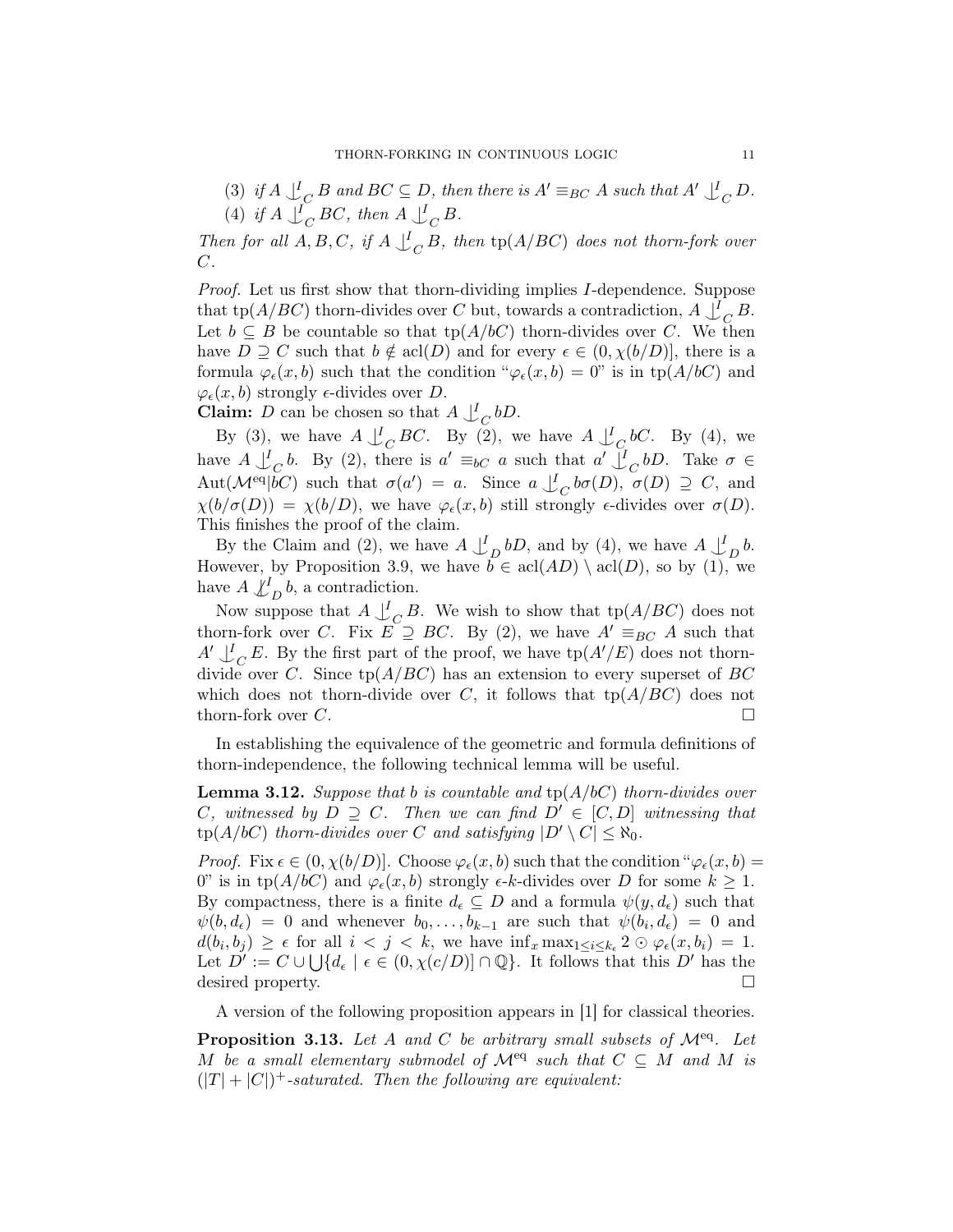- (1)  $A \bigcup_C^M M;$
- (2) for all  $C' \in [C, M]$ , we have  $\operatorname{acl}(AC') \cap M = \operatorname{acl}(C')$ ;
- (3) for all  $C' \in [C, M]$ , we have  $tp(A/M)$  does not strongly divide over  $C';$
- (4)  $tp(A/M)$  does not thorn-divide over C.

*Proof.* (1)  $\Leftrightarrow$  (2) is immediate.

 $(2) \Rightarrow (3)$ : Suppose there is  $C' \in [C, M]$  such that tp $(A/M)$  strongly divides over C'. Choose  $b \subseteq M$  countable such that  $tp(A/bC')$  strongly divides over C', i.e.  $b \in \text{acl}(AC') \setminus \text{acl}(C')$ . Writing  $b = (b_i)_{i \lt \omega}$ , by Proposition 2.8(2) of [10], there is  $i < \omega$  such that  $b_i \in \text{acl}(AC') \setminus \text{acl}(C')$ , contradicting (2).

 $(3) \Rightarrow (2)$ : Suppose there is  $C' \in [C, M]$  and  $b \in M$  such that  $b \in$  $\text{acl}(AC')\backslash \text{acl}(C')$ . Then tp $(A/bC')$  strongly divides over C', whence tp $(A/M)$ strongly divides over  $C'$ .

 $(3) \Rightarrow (4)$ : Suppose that tp $(A/M)$  thorn-divides over C. Choose  $b \subseteq M$ countable such that  $tp(A/bC)$  thorn-divides over C. By Lemma 3.12, we can find a countable  $d \subseteq \mathcal{M}^{eq}$  such that  $b \notin \text{acl}(Cd)$  and for every  $\epsilon \in$  $(0, \chi(b/Cd)]$ , there is a formula  $\varphi_{\epsilon}(x, b)$  such that the condition " $\varphi_{\epsilon}(x, b) = 0$ " is in tp( $A/bC$ ) and  $\varphi_{\epsilon}(x, b)$  strongly  $\epsilon$ -divides over Cd. Let  $d' \subseteq M$  be such that  $d' \equiv_{bC} d$ ; this is possible by the saturation assumption on M. Now notice that  $tp(A/bCd')$  strongly divides over  $Cd'$ , whence  $tp(A/M)$  strongly divides over  $Cd'$ , contradicting (3).

 $(4) \Rightarrow (3)$ : Suppose that there is  $C' \in [C, M]$  such that tp $(A/M)$  strongly divides over C'. Let  $b \subseteq M$  be countable such that  $tp(A/bC')$  strongly divides over C'. Arguing as in Lemma 3.12, we may find countable  $d \subseteq C'$ such that tp( $A/bCd$ ) strongly divides over Cd. We now show that tp( $A/bdC$ ) thorn-divides over C, whence  $tp(A/M)$  thorn-divides over C, finishing the proof of the proposition. Since the metric on countably infinite tuples is sensitive to the enumeration of the tuple, we must specify the enumeration of bd. We fix the enumeration  $bd = (b_0, d_0, b_1, d_1, \ldots)$ . Notice that if  $b'd, b''d \models \text{tp}(bd/Cd), \text{ then } d(b'd, b''d) \leq d(b', b'').$  In particular, this shows that  $\chi(bd/Cd) \leq \chi(b/Cd)$ . Note also that  $bd \notin \text{acl}(Cd)$  as  $b \notin \text{acl}(Cd)$ . Fix  $\epsilon \in (0, \chi(bd/Cd))$ . Let  $\varphi(x, b)$  be a formula such that the condition " $\varphi(x, b) = 0$ " is in tp(A/bCd) and such that  $\varphi(x, b)$  strongly  $\epsilon$ -k-divides over Cd for some  $k \geq 1$ ; this is possible since  $tp(A/bCd)$  strongly divides over Cd. Now suppose  $b_0d, \ldots, b_{k-1}d \models \text{tp}(bd/Cd)$  are such that  $d(b_i, b_j, d) \geq \epsilon$  for all  $i < j < k$ . Then  $d(b_i, b_j) \geq \epsilon$  for all  $i < j < k$ , whence  $\inf_x \max_{i \leq k} \varphi(x, b_i, d) = 1$ . Thus, Cd witnesses that  $\text{tp}(a/bdC)$  thorn-divides over  $C$ .

**Corollary 3.14.** For all small  $A, B, C \subseteq \mathcal{M}^{eq}$ , we have  $A \bigcup_{C}^{b} B$  if and only if  $tp(A/BC)$  does not thorn-fork over C.

*Proof.* First suppose that  $tp(A/BC)$  thorn-forks over C. Let  $E \supseteq BC$  be such that every extension of  $tp(A/BC)$  to E thorn-divides over C. Let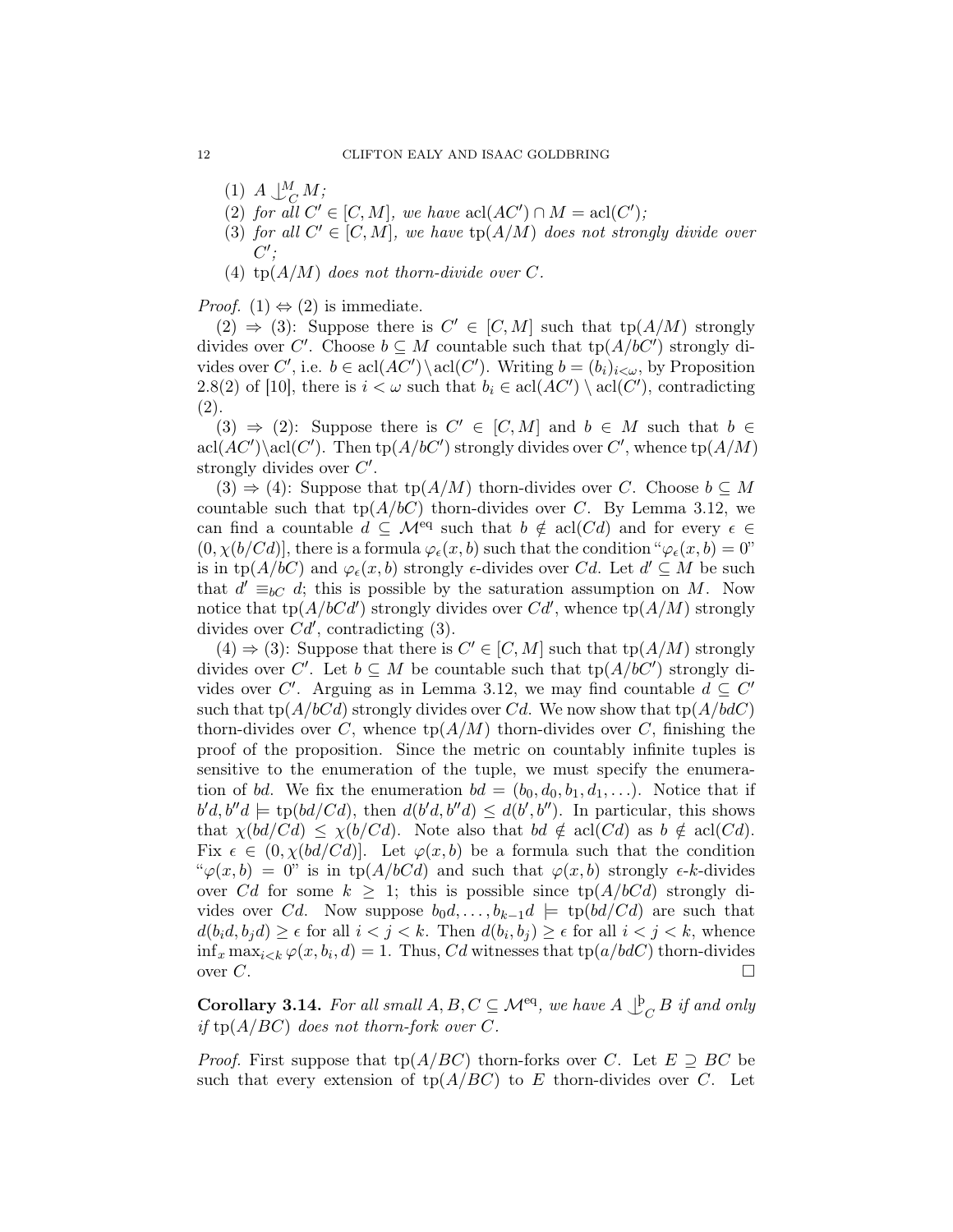$M \supseteq E$  be a small elementary submodel of  $\mathcal{M}^{eq}$  which is  $(|T| + |C|)^{+}$ . saturated. Then every extension of  $tp(A/BC)$  to M thorn-divides over C. By Proposition 3.13, we see that  $A' \downarrow^M_C M$  for every  $A' \models \text{tp}(A/BC)$ , whence  $A \nbiguplus_C B$ .

Now suppose that  $A \bigcup_{C}^{b} B$ . Let  $E \supseteq BC$  be such that  $A' \bigcup_{C}^{M} E$  for every  $A' \models \text{tp}(A/BC)$ . Let  $M \supseteq E$  be a small elementary submodel of  $\mathcal{M}^{\text{eq}}$  which is  $(|T|+|C|)^+$ -saturated. Then by monotonicity of  $\bigcup_{\alpha}^M$ , we have  $A'\bigcup_{\alpha}^M M$  for every  $A' \models \text{tp}(A/BC)$ . By Proposition 3.13, we see that every extension of  $tp(A/BC)$  to M thorn-divides over C. It follows that  $tp(A/BC)$  thorn-forks over  $C$ .

One can define what it means for a definable predicate  $\Phi(x, b)$  to strongly  $\epsilon$ -k-divide over a parameters i just as in the case of formulae. A priori, it appears that we may get a different notion of thorn-forking if we allowed definable predicates to witness strong dividing. However, this is not the case, as we now explain. Suppose  $A$  and  $C$  are small subsets of  $\mathcal{M}^{\text{eq}}$  and  $b$  is a countable tuple from  $\mathcal{M}^{\text{eq}}$ . Say that tp( $A/bC$ ) thorn<sup>\*</sup>-divides over C if there is a small  $D \supseteq C$  such that  $b \notin \text{acl}(D)$  and for every  $\epsilon$  with  $0 < \epsilon \leq \chi(b/D)$ , there is a *definable predicate*  $\Phi_{\epsilon}(x, b)$  with parameters from Cb such that  $\Phi_{\epsilon}(A, b) = 0$  and  $\Phi_{\epsilon}(x, b)$  strongly  $\epsilon$ -divides over D. For small  $A, B, C$ , one defines what it means for  $tp(A/BC)$  to thorn<sup>\*</sup>-divide over C and thorn<sup>\*</sup>-fork over  $C$  in the obvious ways.

**Lemma 3.15.** For small  $A, B, C$ ,  $tp(A/BC)$  thorn<sup>\*</sup>-divides (-forks) over C if and only if it thorn-divides (-forks) over C.

*Proof.* The  $(\Leftarrow)$  direction is immediate. For the  $(\Rightarrow)$  direction, suppose  $\text{tp}(A/BC)$  thorn<sup>\*</sup>-divides over C. Let  $b \subseteq B$  be a countable tuple such that  $tp(A/bC)$  thorn<sup>\*</sup>-divides over C, witnessed by  $D \supseteq C$ . Fix  $\epsilon \in (0, \chi(b/D)].$ Let  $\Phi_{\epsilon}(x, b)$  be a definable predicate with parameters from Cb such that  $\Phi_{\epsilon}(A, b) = 0$  and  $\Phi_{\epsilon}(x, b)$  strongly  $\epsilon$ -divides over D. Let  $\tilde{\varphi}_{\epsilon}(x, b)$  be an  $L(Cb)$ formula such that  $\sup_x |\Phi_{\epsilon}(x,b)-\tilde{\varphi}_{\epsilon}(x,b)| \leq \frac{1}{4}$ . Let  $\varphi_{\epsilon}(x,b) := 4 \odot (\tilde{\varphi}_{\epsilon}(x,b) -$ 1  $(\frac{1}{2})$ . Note that  $\tilde{\varphi}_{\epsilon}(A,b) \leq \frac{1}{4}$  $\frac{1}{4}$ , whence  $\varphi_{\epsilon}(A, b) = 0$ . It remains to show that  $\varphi_{\epsilon}(x, b)$  strongly  $\epsilon$ -divides over D. Suppose  $\Phi_{\epsilon}(x, b)$  strongly  $\epsilon$ -k-divides over D. Let  $b_1, \ldots, b_k \models \text{tp}(b/D)$  be  $\epsilon$ -apart. Fix  $e \in (\mathcal{M}^{\text{eq}})_x$ . Choose  $i \in \{1, \ldots, k\}$  such that  $\Phi_{\epsilon}(e, b_i) = 1$ . For this i, we have  $\tilde{\varphi}_{\epsilon}(e, b_i) \geq \frac{3}{4}$  $\frac{3}{4}$ , so  $\tilde{\varphi}_{\epsilon}(e, b_i) - \frac{1}{2} \geq \frac{1}{4}$  $\frac{1}{4}$ , whence  $\varphi_{\epsilon}(e, b_i) = 1$ .

Let us end this section with the definition of superrosiness, which is meant to mimic the definition of supersimplicity for continuous logic.

**Definition 3.16.** Suppose that T is rosy. Then we say that T is superrosy if for any finite tuple a from  $\mathcal{M}^{\text{eq}}$ , any small  $B \subseteq \mathcal{M}^{\text{eq}}$ , and any  $\epsilon > 0$ , there is a finite tuple c which is similar to a and a finite  $B_0 \subseteq B$  such that  $d(a, c) < \epsilon$  and  $c \bigcup_{B_0}^{\beta} B$ .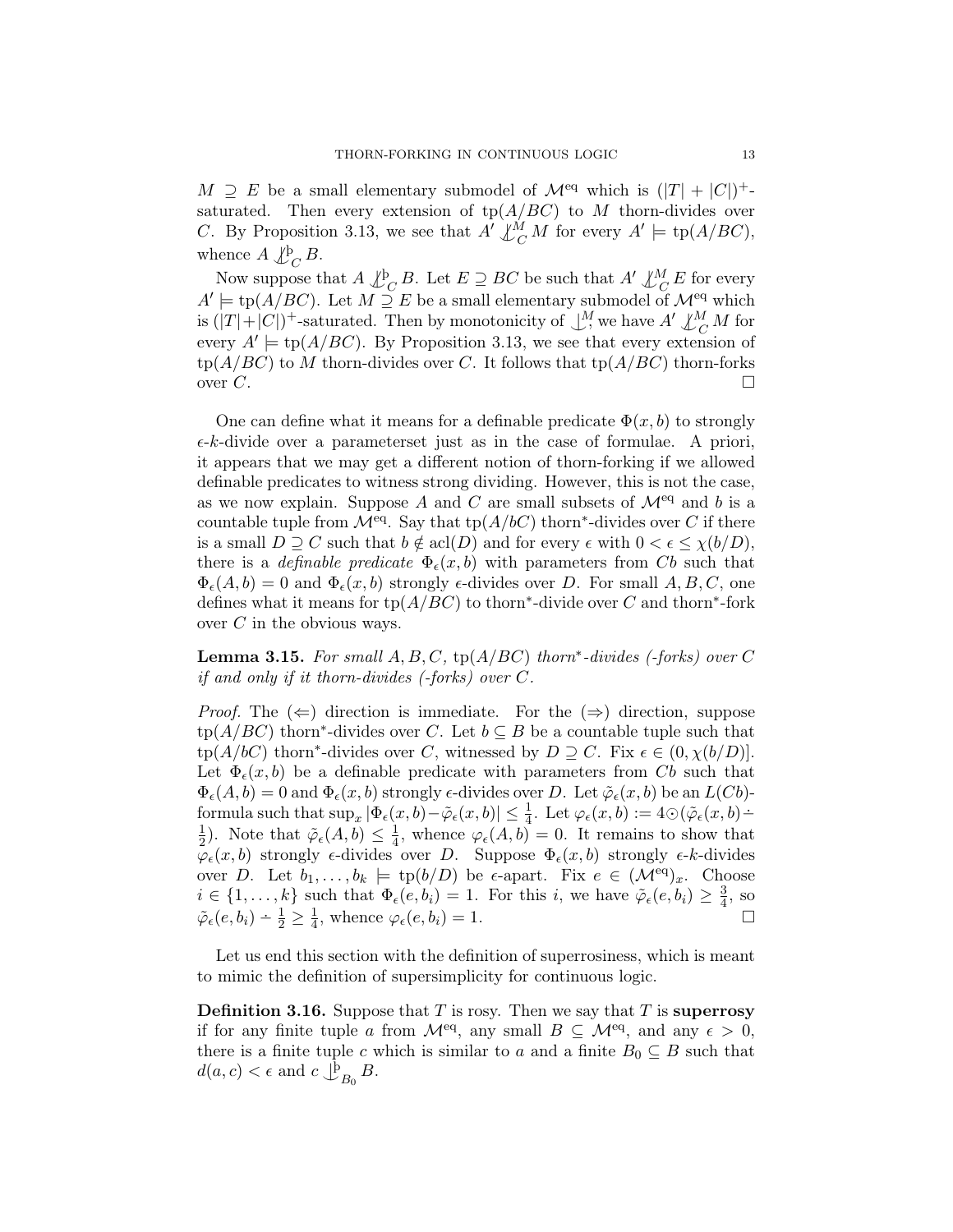#### 4. Weak Elimination of Finitary Imaginaries

In this section, we discuss what it means for a continuous theory to weakly eliminate finitary imaginaries. We then show that a real rosy (continuous) theory which weakly eliminates finitary imaginaries is rosy with respect to finitary imaginaries. In fact, our proof will show that in classical logic, a real rosy theory which admits weak elimination of imaginaries is rosy, which is a fact that, to our knowledge, has not yet appeared in the literature on classical rosy theories.

The following lemma is the continuous analog of the discussion on weak elimination of imaginaries from [14], pages 321-323.

## Lemma 4.1. The following conditions are equivalent:

- (1) For every finitary definable predicate  $\varphi(x, a)$  with real parameters, there is a finite tuple c from M such that:
	- $\varphi(x, a)$  is a c-definable predicate, and
	- if B is a real parameters t for which  $\varphi(x, a)$  is also a B-definable predicate, then  $c \in \operatorname{acl}(B)$ .
- (2) For every finitary definable predicate  $\varphi(x, a)$  with real parameters, there is a finite tuple  $c$  from  $M$  such that:
	- $\varphi(x, a)$  is a c-definable predicate, and
	- if d is a finite tuple from M for which  $\varphi(x, a)$  is also a ddefinable predicate, then  $c \in \operatorname{acl}(d)$ .
- (3) For every finitary definable predicate  $\varphi(x, a)$  with real parameters, there is a definable predicate  $P(x, c)$ , c a finite tuple from M, such that  $\varphi(x, a) \equiv P(x, c)$  and the set

$$
\{c' \mid c' \equiv c \text{ and } \varphi(x, a) \equiv P(x, c')\}
$$

is compact.

(4) For every finitary imaginary  $e \in M^{feq}$ , there is a finite tuple c from M such that  $e \in \text{dcl}(c)$  and  $c \in \text{acl}(e)$ .

*Proof.* (1)  $\Rightarrow$  (2) is trivial. (2)  $\Rightarrow$  (3): Fix a finitary definable predicate  $\varphi(x, a)$  and let c be as in (2) for  $\varphi(x, a)$ . Let  $P(x, c)$  be a c-definable predicate for which  $\varphi(x, a) \equiv P(x, c)$ . We claim that this  $P(x, c)$  is as desired. Set

$$
X := \{c' \mid c' \equiv c \text{ and } \varphi(x, a) \equiv P(x, c')\}.
$$

Let  $p(c) := \text{tp}(c/\emptyset)$ . Then  $X = p(\mathcal{M}) \cap \mathcal{Z}(\sup_x |\varphi(x, a) - P(x, z)|)$ , whence  $X$  is closed and hence complete. Suppose that  $X$  is not compact. It follows that X is not totally bounded. Choose  $\epsilon > 0$  such that X cannot be covered by finitely many balls of radius  $\epsilon$ . By the Compactness Theorem, it follows that X cannot be covered by a small number of balls of radius  $\epsilon$ . Since acl(c) is the union of a small number of sets, each of which can be covered by finitely many balls of radius  $\epsilon$ , it follows that  $X \nsubseteq \text{acl}(c)$ . Let  $c' \in X \setminus \text{acl}(c)$ . Take  $\sigma \in \text{Aut}(\mathcal{M})$  such that  $\sigma(c') = c$ . Set  $c'' := \sigma(c)$ . Since  $P(x, c) \equiv P(x, c')$ , we have  $P(x, c'') \equiv P(x, c)$ , whence  $\varphi(x, a)$  is defined over c''. It follows that  $c \in \text{acl}(c'')$ . However, applying  $\sigma^{-1}$ , we get  $c' \in \text{acl}(c)$ , a contradiction.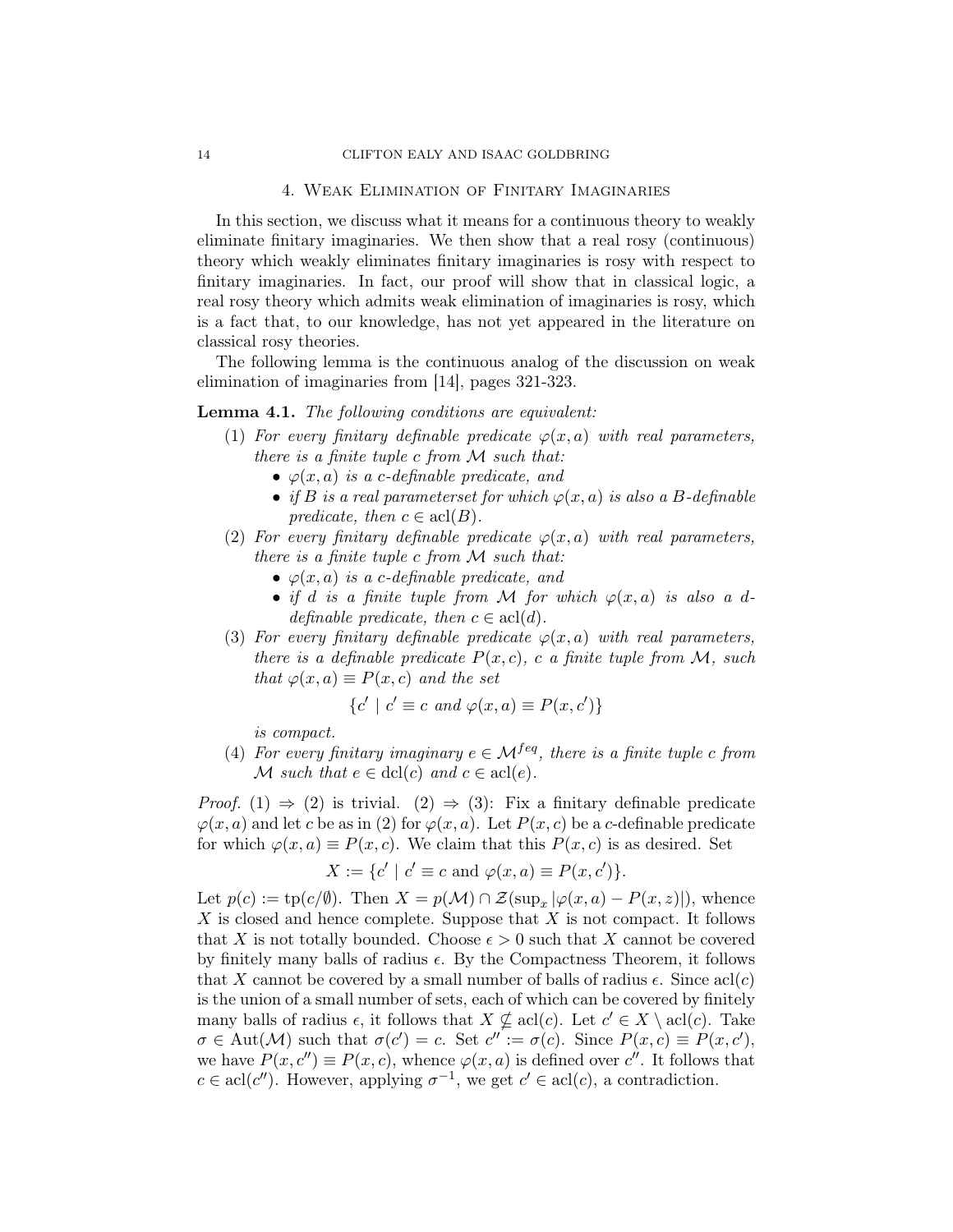$(3) \Rightarrow (4)$ : Let  $e \in \mathcal{M}^{feq}$  be a finitary imaginary. Let  $\varphi(x, y)$  be a finitary definable predicate such that e is the canonical parameter for  $\varphi(x, a)$ . Let  $P(x, c)$  be as in (3) for  $\varphi(x, a)$ . We claim that c is the desired tuple. First suppose that  $\sigma \in \text{Aut}(\mathcal{M}^{feq}|c)$ . Then

$$
\varphi(x, a) \equiv P(x, c) \equiv P(x, \sigma(c)) \equiv \varphi(x, \sigma(a)),
$$

whence  $\sigma(e) = e$ . It follows that  $e \in \text{dcl}(c)$ . Now suppose that  $\sigma \in$ Aut $(\mathcal{M}^{feq}|e)$ . Then  $P(x, c) \equiv \varphi(x, a) \equiv \varphi(x, \sigma(a)) \equiv P(x, \sigma(c))$ . This implies that

$$
Y := \{ \sigma(c) \mid \sigma \in \text{Aut}(\mathcal{M}^{feq}|e) \} \subseteq X := \{ c' \mid c' \equiv c \text{ and } \varphi(x, a) \equiv P(x, c') \}.
$$

Since X is compact and Y is closed (it is the set of realizations of  $tp(c/e)$ ), it follows that Y is compact, i.e. that  $c \in \operatorname{acl}(e)$ .

(4)  $\Rightarrow$  (1): Let  $\varphi(x, a)$  be a finitary definable predicate and let  $e \in \mathcal{M}^{feq}$ be a canonical parameter for  $\varphi(x, a)$ . Let c be a finite tuple from M such that  $e \in \text{dcl}(c)$  and  $c \in \text{acl}(e)$ . We claim that this c is as desired. Suppose  $\sigma \in \text{Aut}(\mathcal{M}|c)$ . Then  $\sigma(e) = e$ , whence  $\varphi(x, a) \equiv \varphi(x, \sigma(a))$ . Thus,  $\varphi(x, a)$ is defined over c. Now suppose that  $\varphi(x, a)$  is defined over B. Let  $\sigma \in$ Aut $(\mathcal{M}|B)$ . Then  $\varphi(x,a) \equiv \varphi(x,\sigma(a))$ , i.e.  $\sigma(e) = e$ . It follows that  $e \in \text{dcl}(B)$ , and since  $c \in \text{acl}(e)$ , we have  $c \in \text{acl}(B)$ .

Definition 4.2. Say that  $T$  has weak elimination of finitary imaginaries if any of the equivalent conditions of the previous lemma hold.

The following lemma is the continuous analog of a classical lemma due to Lascar. The classical version can be used to show that the theory of the infinite set has weak elimination of imaginaries. We will use it in the next section to show that the theory of the Urysohn sphere has weak elimination of finitary imaginaries.

Lemma 4.3. Suppose the following two conditions hold:

- (1) There is no strictly decreasing sequence  $A_0 \supsetneq A_1 \supsetneq A_2 \supsetneq \ldots$ , where each  $A_n$  is the real algebraic closure of a finite set of real elements.
- (2) If A and B are each the real algebraic closure of a finite subset of  $\mathcal M$ and  $\varphi(x, a)$  is a finitary definable predicate which is defined over A and also defined over B, then  $\varphi(x, a)$  is defined over  $A \cap B$ .

Then T has weak elimination of finitary imaginaries.

*Proof.* Let  $\varphi(x, a)$  be a finitary definable predicate. We will verify condition (2) of Lemma 4.1 for T. By (1), there is a finite tuple c such that  $\varphi(x, a)$ is defined over c and  $\varphi(x, a)$  is not defined over any finite tuple c' such that acl(c')  $\subsetneq$  acl(c). Now suppose that  $\varphi(x, a)$  is defined over the finite tuple d. We must show that  $c \in \text{acl}(d)$ . By  $(2)$ ,  $\varphi(x, a)$  is defined over  $c \cap d$ . By the choice of c, we must have  $\text{acl}(c \cap d) = \text{acl}(c)$  which implies that  $c \in \text{acl}(d)$ .  $\Box$ 

We now aim to show that a real rosy theory which has weak elimination of finitary imaginaries is rosy with respect to finitary imaginaries. We first need a simplifying lemma.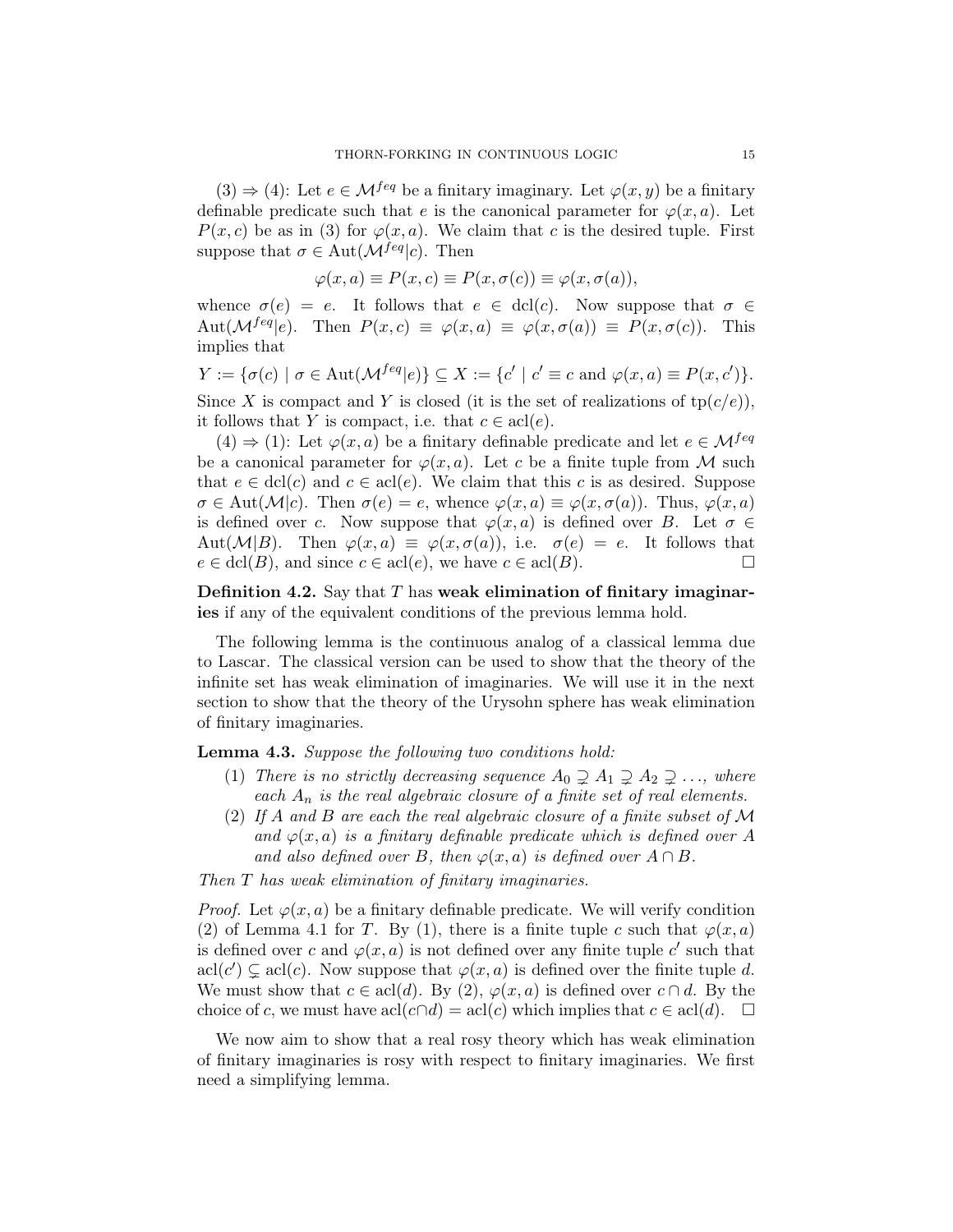**Lemma 4.4.** Suppose that A is a set of finitary imaginaries and  $A \nsubseteq^{\mathsf{b}}_C D$ , where  $C \subseteq D$ . Then  $B \nvert \mathcal{L}_C^{\text{b}} D$  where  $B$  is a set of real elements for which  $\pi(B) = A$ .

*Proof.* First suppose that  $B \perp_C^M D$ . We show that  $A \perp_C^M D$ . Let  $C' \in$  $[C, \operatorname{acl}(D)]$ . Then

$$
acl(BC') \cap acl(DC') = acl(C').
$$

Since  $A \subseteq \text{dcl}(B)$ , we have

$$
\operatorname{acl}(AC') \cap \operatorname{acl}(DC') \subseteq \operatorname{acl}(BC') \cap \operatorname{acl}(DC') = \operatorname{acl}(C').
$$

This shows that  $A \bigcup_{C}^{M} D$ .

Now suppose that  $B \bigcup_{C}^{b} D$ . Let  $E \supseteq D$ . Then there is  $B' \equiv_{D} B$  such that  $B' \perp^M_C E$ . By the first part of the proof, we have  $\pi(B') \perp^M_C E$ . Since  $\pi(B') \equiv_D A$ , we see that  $A \downarrow_C^{\mathbf{b}}$  $D.$ 

Notation: Suppose that T has weak elimination of finitary imaginaries. For a finitary imaginary e, we let  $l(e)$  denote a real tuple such that  $e \in \text{dcl}(l(e))$ and  $l(e) \in \text{acl}(e)$ . We refer to  $l(e)$  as a weak code for e. For a set of finitary imaginaries E, we let  $l(E) := \bigcup \{l(e) \mid e \in E\}.$ 

**Lemma 4.5.** Suppose that  $T$  has weak elimination of finitary imaginaries. Suppose  $B \subseteq \mathcal{M}$  and  $D \subseteq \mathcal{M}^{feq}$  are small. Further suppose that  $C \subseteq D$  is such that  $B \nsubseteq_C^{\text{b}} D$ . Then  $B \nsubseteq_{l(C)}^{{\text{b}} l(D)$  (in the real sense).

*Proof.* We first show that if  $B \bigcup_{l(C)}^M l(D)$ , then  $B \bigcup_{C}^M D$ . Suppose that  $C' \in [C, \text{acl}(D)].$  Then  $l(C') \in [l(C), l(\text{acl}(D))] \subseteq [l(C), \text{acl}(l(D))].$  Since  $B \bigcup^M_C D$ , we have

$$
acl(Bl(C')) \cap acl(l(D)l(C')) = acl(l(C')).
$$

It follows that

 $\operatorname{acl}(BC') \cap \operatorname{acl}(DC') \subseteq \operatorname{acl}(Bl(C')) \cap \operatorname{acl}(l(D)l(C')) = \operatorname{acl}(l(C')) \subseteq \operatorname{acl}(C').$ This proves that  $B \bigcup^M_C D$ .

Now suppose that  $B \bigcup_{l(C)}^{\mathfrak{b}} l(D)$ . Suppose  $E \supseteq D$ . Then since  $l(E) \supseteq$  $l(D)$ , there is  $B' \equiv_{l(D)} B$  with  $B' \bigcup_{l(C)}^M l(E)$ . By the first part of the proof, we have  $B' \cup_{C}^{M} E$ . Since  $D \subseteq \text{dcl}(l(D))$ , we have that  $B' \equiv_{D} B$ , proving that  $B \bigcup_C^{\mathfrak{b}} C$  $D$ .

**Remark 4.6.** The first part of the proof of Lemma 4.5 only used that  $T$  had geometric elimination of finitary imaginaries, that is, for every  $e \in \mathcal{M}^{\text{feq}}$ , there is a finite tuple  $l(e)$  from M such that e and  $l(e)$  are interalgebraic. Perhaps a more careful analysis of the second part of the proof could yield that Lemma 4.5 holds under the weaker assumption of geometric elimination of finitary imaginaries. Also, in the above proof, we never used the fact that each weak code is finite. In fact, if  $\kappa(\mathcal{M})$  is regular and each weak code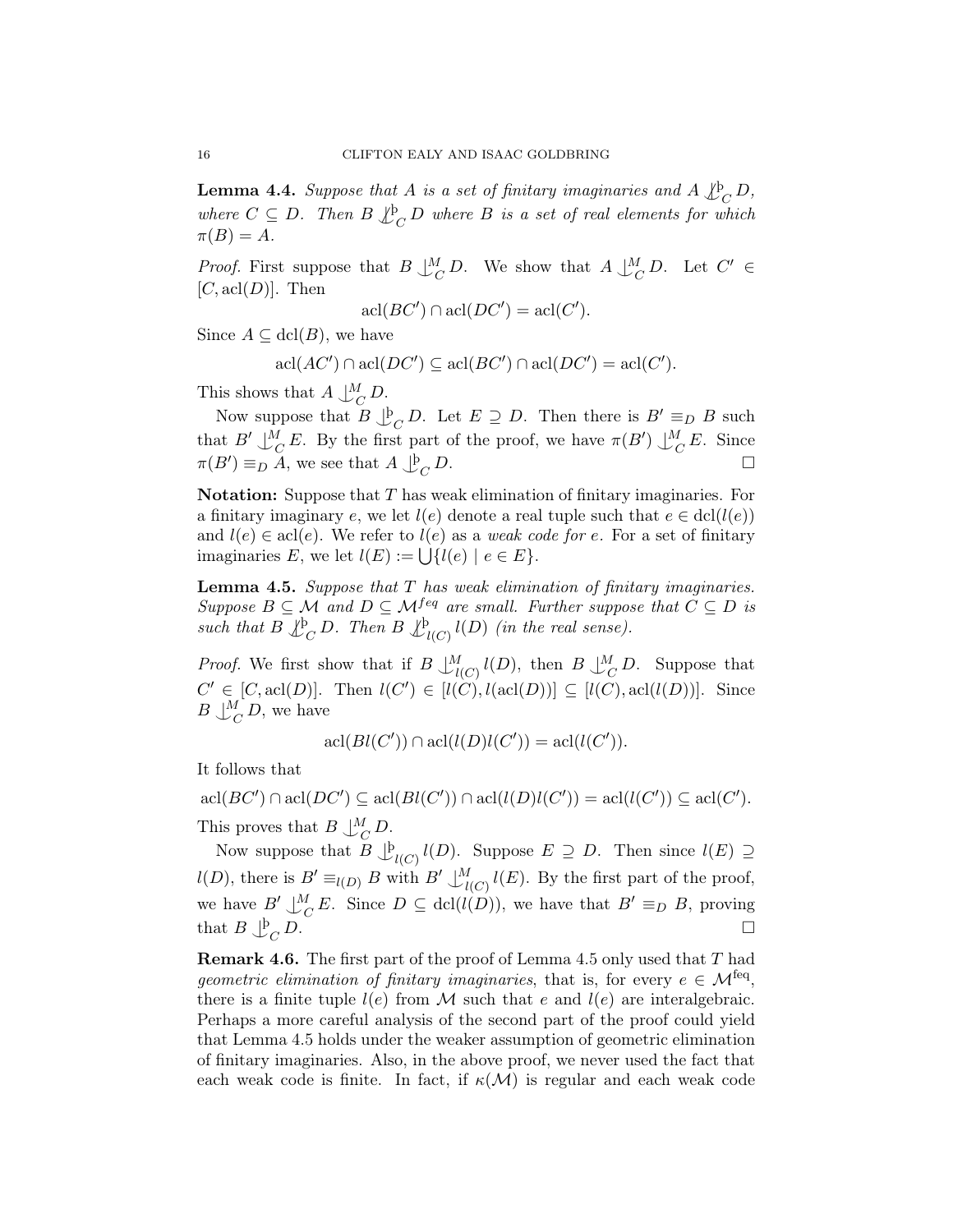is small, then for a small  $D \subseteq \mathcal{M}^{\text{eq}}, l(D)$  will also be small and the above lemma will hold in this case as well.

**Theorem 4.7.** Suppose that  $T$  has weak elimination of finitary imaginaries and is real rosy. Then  $T$  is rosy with respect to finitary imaginaries.

*Proof.* Let  $A \subseteq \mathcal{M}^{feq}$ . We need a cardinal  $\kappa(A)$  such that for any  $D \subseteq \mathcal{M}^{feq}$ , there is  $C \subseteq D$  with  $|C| \leq \kappa(A)$  and  $A \bigcup_{C}^{b} D$ . Let  $B \subseteq \mathcal{M}$  be such that  $\pi(B) = A$ . Set  $\kappa(A) := \kappa(B)$ , where  $\kappa(B)$  is understood to be the cardinal that works for B when only considering thorn-forking in the real sense;  $\kappa(B)$ exists by real rosiness. Suppose, towards a contradiction, that  $A \downarrow^{\mathbf{b}}_{C} D$  for all  $C \subseteq D$  with  $|C| \leq \kappa(A)$ . Then  $B \downarrow_C^{\mathfrak{b}} D$  for all  $C \subseteq D$  with  $|C| \leq \kappa(A)$ by Lemma 4.4. By Lemma 4.5, we have  $B \nsubseteql_{l(C)}^{b}$   $l(D)$  for all  $C \subseteq D$  with  $|C| \leq \kappa(B)$ . Now suppose that  $E \subseteq l(D)$  is such that  $|E| \leq \kappa(B)$ . Let  $C \subseteq D$  be such that  $E \subseteq l(C)$  and  $|C| \leq \kappa(B)$ . Then  $B \downarrow_{E}^{b} l(D)$  by base monotonicity. This contradicts the definition of  $\kappa(B)$ , proving the theorem.  $\Box$ 

**Remark 4.8.** Say that  $T$  admits weak elimination of imaginaries if, for every  $a \in \mathcal{M}^{eq}$ , there is a *countable* tuple b from M such that  $b \in \text{dcl}(a)$ and  $a \in \text{acl}(b)$ . The above line of reasoning shows that if T is real rosy and has weak elimination of imaginaries, then T is rosy.

**Corollary 4.9.** Suppose that  $T$  is real superrosy and has weak elimination of finitary imaginaries. Then T is superrosy with respect to finitary imaginaries.

*Proof.* Let  $a \in \mathcal{M}^{feq}$  and  $B \subseteq \mathcal{M}^{feq}$  be small. Let  $\epsilon > 0$  be given. Let  $a'$  be a tuple from M be such that  $\pi(a') = a$ . Let  $\delta > 0$  be such that whenever  $d(x, y) < \delta$ , then  $d(\pi(x), \pi(y)) < \epsilon$ . Since T is real superrosy, there is a tuple c' from M such that  $d(a', c') < \delta$  and a finite  $C \subseteq l(B)$  such that  $c' \bigcup_{C}^{b} l(B)$ . By base monotonicity, we may assume that  $C = l(B_0)$  for some finite  $B_0 \subseteq B$ . By Lemma 4.5, we have that  $c' \downarrow_{B_0}^{\{b\}} B$ . Let  $c = \pi(c')$ . By Lemma 4.4, we have that  $c \bigcup_{B_0}^{\mathbf{b}} B$ . By choice of  $c'$ , we have that  $d(a, c) < \epsilon$ , completing the proof of the corollary.  $\Box$ 

## 5. The Urysohn Sphere

In this section, we present an example of an "essentially" continuous theory which is rosy (with respect to finitary imaginaries) but not simple, namely the theory of the Urysohn sphere. Before proving the main results of this section, let us set up notation and recall some facts about the model theory of the Urysohn sphere.

Definition 5.1. The Urysohn sphere is the unique (up to isometry) Polish metric space of diameter  $\leq 1$  which is *universal* (that is, every Polish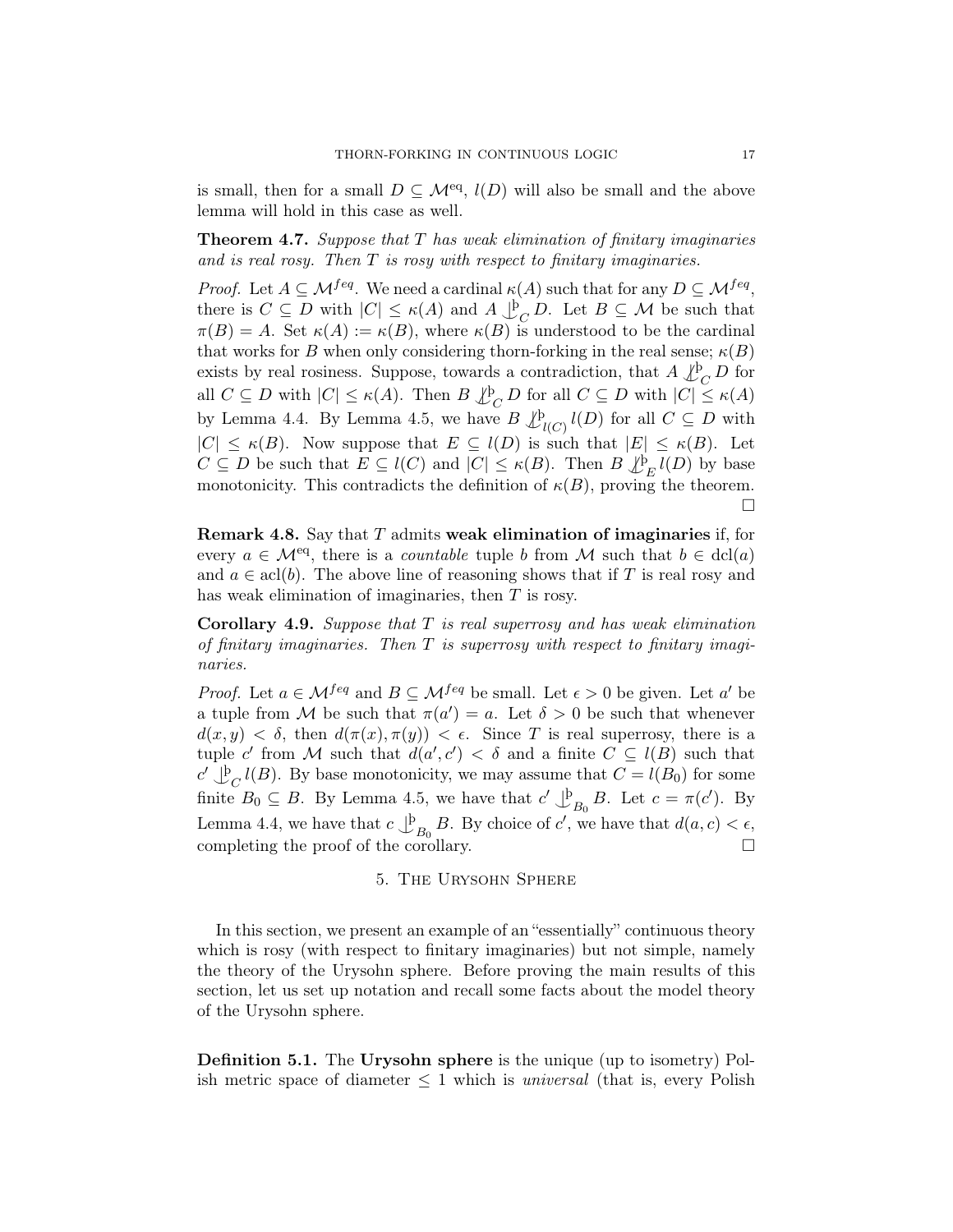metric space of diameter  $\leq 1$  can be isometrically embedded into it) and ultrahomogeneous (that is, any isometry between finite subsets of it can be extended to an isometry of the whole space).

We let  $\mathfrak U$  denote the Urysohn sphere. We let  $L_{\mathfrak U}$  denotes the continuous signature consisting solely of the metric symbol  $d$ , which is assumed to have diameter bounded by 1. We let  $T_{\mathfrak{U}}$  denote the  $L_{\mathfrak{U}}$ -theory of  $\mathfrak{U}$  and we let  $\mathbb U$ denote a monster model for  $T_{\mathfrak{U}}$ . We now collect some basic model theoretic facts about the Urysohn sphere, which appear to have been known for a while. Proofs of these facts can be found in [15].

Facts 5.2 (Henson).

- (1)  $T_{\mathfrak{U}}$  is  $\aleph_0$ -categorical.
- (2)  $T_{\mathfrak{U}}$  admits quantifier-elimination.
- (3)  $T_{\mathfrak{U}}$  is the model completion of the empty L-theory and is the theory of existentially closed metric spaces of diameter bounded by 1.

Another fact about the Ursyohn sphere is that the algebraic closure operator is trivial. Once again, this fact has been known for a while, but we include here a proof given to us by Ward Henson.

**Fact 5.3** (Henson). For every small  $A \subseteq U$ , we have  $\text{acl}(A) = A$ .

*Proof.* The inclusion  $A \subseteq \text{acl}(A)$  is true in any structure. Now suppose  $b \notin A$ . Let  $d(b, A)$  denote inf $\{d(b, a) \mid a \in A\}$ , a positive number. Consider the following collection  $p(x_i \mid i < \omega)$  of closed  $L(A)$ -conditions:

$$
\{d(x_i, a) = d(b, a) \mid a \in A, \ i < \omega\} \cup \{d(x_i, x_j) = 2 \odot d(b, A) \mid i < j < \omega\}.
$$

It is easy to verify that these conditions define a metric space, whence  $p$  can be realized in U, say by  $(b_i \mid i < \omega)$ . By quantifier elimination,  $tp(b/A)$ is determined by  $\{d(b,a) \mid a \in A\}$ . It follows that  $b_i \models \text{tp}(b/A)$  for each  $i < \omega$ . Since  $(b_i \mid i < \omega)$  can contain no convergent subsequence, we see that  $b \notin \operatorname{acl}(A).$ 

As the above facts indicate, there appears to be an analogy between the theory of the infinite set in classical logic and the theory of the Urysohn sphere in continuous logic. However, there is a serious difference between the two theories. In classical logic, the theory of the infinite set is  $\omega$ -stable, whereas  $T_{\mathfrak{U}}$  is not even simple. This fact was first observed by Anand Pillay and we provide here a proof communicated to us by Bradd Hart.

## Theorem 5.4.  $T_{\mathfrak{U}}$  is not simple.

*Proof.* Suppose A is a small set of elements from  $\mathbb U$  which are all mutually 1  $\frac{1}{2}$ -apart. Let  $p(x)$  be the unique 1-type over A determined by the conditions  $\{d(x, a) = \frac{1}{4} \mid a \in A\}$ . It suffices to show that p divides over any proper closed subset B of A. Indeed, suppose  $B \subsetneq A$  is closed and  $a \in A \setminus B$ . Then,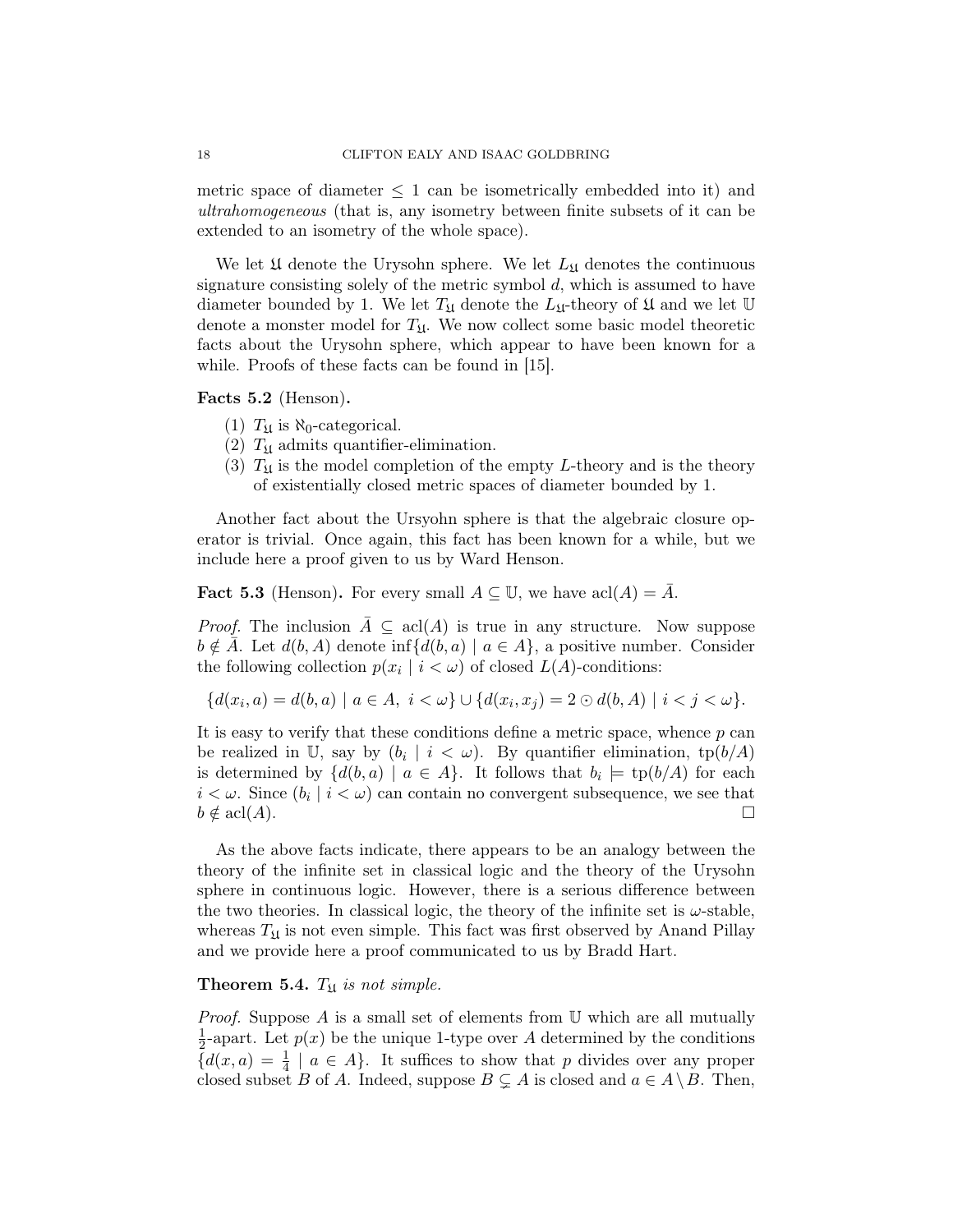since  $a \notin \text{acl}(B)$ , we can find  $(a_i | i < \omega) \in \text{Ind}(a/B)$  such that  $d(a_i, a_j) = 1$ for all  $i < j < \omega$ . Indeed, the set of conditions

$$
\Gamma(x_i \mid i < \omega) := \{d(x_i, b) = \frac{1}{2} \mid i < \omega, \ b \in B\} \cup \{d(x_i, x_j) = 1 \mid i < j < \omega\}
$$

is finitely satisfiable, and hence realized in U. By quantifier elimination in  $T_{\mathfrak{U}}$ , we have  $(a_i \mid i < \omega) \in \text{Ind}(a/B)$ . We now see that  $\{d(x, a_i) = \frac{1}{4} \mid i < \omega\}$ is inconsistent, whence the formula  $d(x, a) = \frac{1}{4}$  divides over B.

**Remark 5.5.** There are a few more model-theoretic facts about  $T_{\text{M}}$  that are known but have not yet appeared in the literature. First, since the random graph is a "subspace" of  $\mathfrak{U}$ , we see that  $T_{\mathfrak{U}}$  is an independent theory (in a rather strong sense). Berenstein and Usvyatsov have observed that  $T_{\mathfrak{U}}$  has SOP<sub>3</sub>. Also, Usvyatsov has shown that  $T_{\mathfrak{U}}$  does not have the strict order property.

We now aim to prove that  $T_{\mathfrak{U}}$  is real rosy. Until further notice, the independence relations  $\bigcup_{M}^{M}$  and  $\bigcup_{N}^{P}$  will be restricted to the real sorts. Suppose that  $A, B, C$  are small subsets of  $U$ . Then:

$$
A \bigcup_{C}^{M} B \Leftrightarrow \text{ for all } C' \in [C, \overline{B \cup C}] (\overline{A \cup C'}) \cap (\overline{B \cup C'}) = \overline{C'})
$$
  

$$
\Leftrightarrow \text{ for all } C' \in [C, \overline{B \cup C}] (\overline{A} \cap \overline{B} \subseteq \overline{C'})
$$
  

$$
\Leftrightarrow \overline{A} \cap \overline{B} \subseteq \overline{C}.
$$

**Lemma 5.6.** In  $T_{\mathfrak{U}}$ ,  $\bigcup^M$ satisfies extension, i.e.  $\bigcup^M = \bigcup^{\mathfrak{b}}$ .

*Proof.* Since  $\bigcup^M$  satisfies invariance, monotonicity, transitivity, normality, and symmetry, by Remark 1.2(3) of [1], it suffices to check that  $\bigcup^M$  satisfies full existence, that is, for any small  $A, B, C \subseteq U$ , we can find  $A' \equiv_C A$ such that  $A' \bigcup_{C}^{M} B$ . Let  $A, B, C \subseteq \mathbb{U}$  be small. Without loss of generality, we may assume that A, B, C are closed. Indeed, suppose we find  $A'' \equiv_{\overline{C}} \overline{B}$ with  $A'' \downarrow_{\overline{C}}^M \overline{B}$ . Let  $A' \subseteq A''$  correspond to A, so  $A'' = \overline{A'}$ . Then this A' is as desired.

Let  $(a_i \mid i \in I)$  enumerate  $A \setminus C$ . For each  $i \in I$ , set

$$
\epsilon_i := \inf \{ d(a_i, c) \mid c \in C \} > 0.
$$

Let  $p(X, C) := \text{tp}(A/C)$ , where  $X = (x_i \mid i \in I')$ ,  $I \subseteq I'$ , and  $(x_i \mid i \in I)$ corresponds to the enumeration of  $A \setminus C$ . Let  $(b_j | j \in J)$  enumerate  $B \setminus C$ . For  $i \in I$  and  $j \in J$ , set  $\delta_{i,j} := \max(d(a_i, b_j), \epsilon_i)$ . Set

$$
\Sigma := \Sigma(X) := p(X, C) \cup \{ |d(x_i, b_j) - \delta_{i,j} | = 0 | i \in I, j \in J \}.
$$

Claim:  $\Sigma$  is satisfiable.

**Proof of Claim:** Let  $S := \{x_i \mid i \in I\} \cup B \cup C$ . Let  $\rho : S^2 \to \mathbb{R}$  be defined as follows: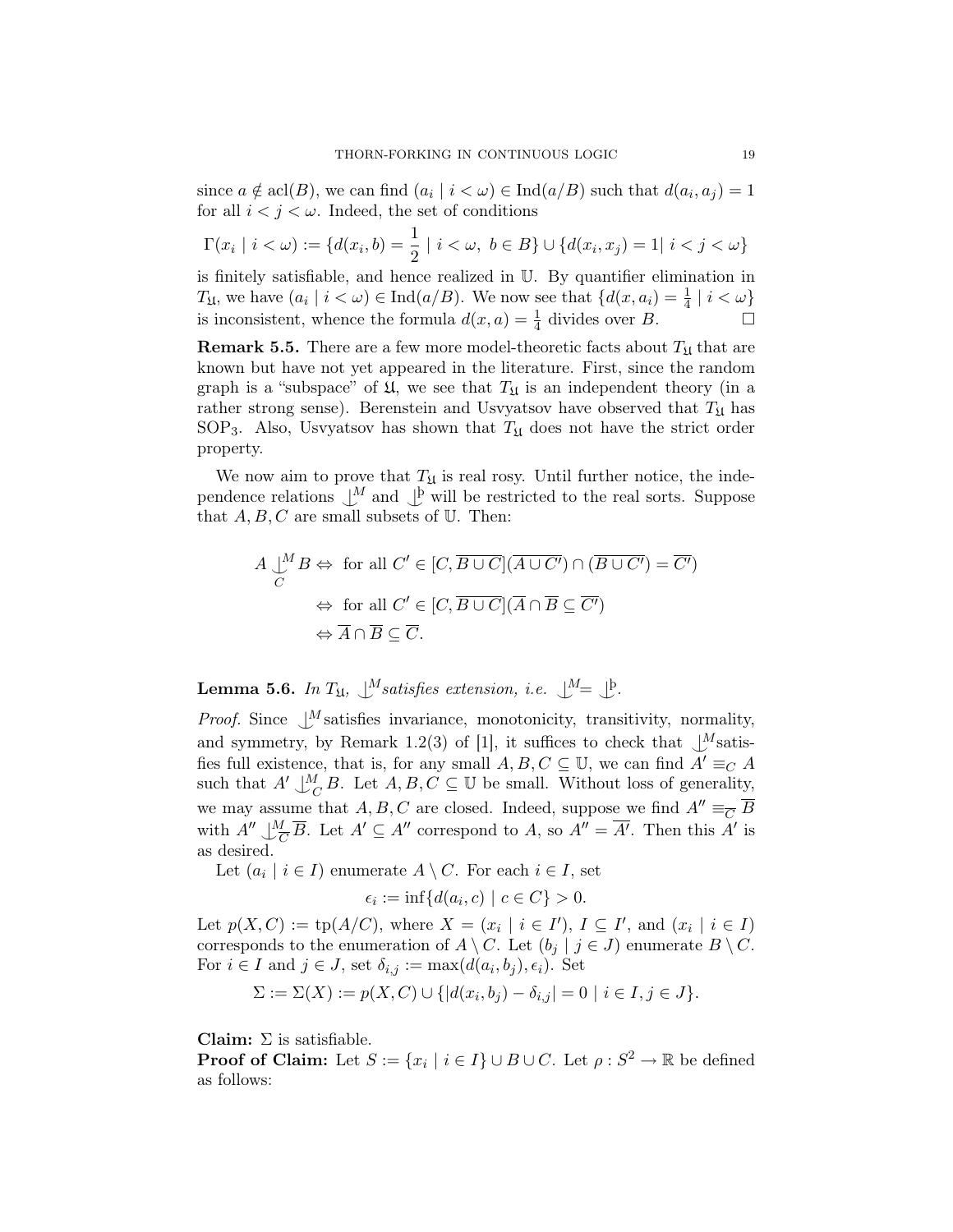- $\rho \restriction (B \cup C)^2 = d \restriction (B \cup C)^2;$
- $\rho(x_{i_1}, x_{i_2}) = d(a_{i_1}, a_{i_2})$  for all  $i_1, i_2 \in I$ ;
- $\rho(x_i, b_j) = \delta_{i,j}$  for all  $i \in I$  and all  $j \in J$ ;
- $\rho(x_i, c) = d(a_i, c)$  for all  $i \in I$ .

It suffices to show that  $(S, \rho)$  is a metric space. Indeed, suppose that  $\Sigma_0 \subseteq \Sigma$ is finite. Let  $S_0 \subseteq S$  be finite such that the parameters and variables occuring in  $\Sigma_0$  are from  $S_0$ . Since  $(S_0, \rho)$  is a finite metric space of diameter bounded by 1, it is isometrically embeddable in  $\mathfrak{U}$ . By the strong homogeneity of U, we may assume that the embedding  $\iota : S_0 \to \mathbb{U}$  is such that  $\iota(y) = y$ for all  $y \in S_0 \cap (B \cup C)$ . Let  $X_0 \subset X$  be the variables appearing in  $S_0$ . Since  $T_{\mathfrak{U}}$  admits quantifier elimination, it follows that  $\iota(X_0)$  realizes  $\Sigma_0$ . By compactness,  $\Sigma$  is satisfiable.

In order to check that  $(S, \rho)$  is a metric space, we must show that, for any  $s_1, s_2, s_3 \in S$ , we have  $\rho(s_1, s_2) \leq \rho(s_1, s_3) + \rho(s_2, s_3)$ . We distinguish this into cases, depending on what part of  $S$  the  $s_i$ 's come from. For example, Case ABC is the case when  $s_1 \in X$ ,  $s_2 \in B \setminus C$ , and  $s_3 \in C$ . There are 15 cases for which there is either no  $A$  or no  $B$ ; these cases are trivially true. Let us turn our attention to the remaining 12 cases.

Consider Case ACB=Case CAB. We must show that  $\rho(x_i, c) \leq \rho(x_i, b) +$  $\rho(b, c)$ . However, we have  $\rho(x_i, c) = d(a_i, c) \leq d(a_i, b) + d(b, c) \leq \rho(x_i, b) +$  $\rho(b, c)$ . It is easily verified that this same argument handles Cases BCA, CBA, BBA, and AAB.

Next consider Case ABC=Case BAC. We need to show that  $\rho(x_i, b) \leq$  $\rho(x_i, c) + \rho(c, b) = d(a_i, c) + d(c, b)$ . If  $\rho(x_i, b) = d(a_i, b)$ , then the result is clear. Otherwise  $\rho(x_i, b) = \epsilon_i \leq d(a_i, c)$ , and the result is once again clear.

Next consider Case ABB=Case BAB. We need to show that  $\rho(x_i, b) \leq$  $\rho(x_i, b') + \rho(b, b')$ . If  $\rho(x_i, b) = d(a_i, b)$ , then we have  $\rho(x_i, b) = d(a_i, b) \le$  $d(a_i, b') + d(b, b') \leq \rho(x_i, b') + \rho(b, b')$ . Otherwise,  $\rho(x_i, b) = \epsilon_i \leq \rho(x_i, b')$ , and the inequality once again holds.

Finally, consider Case ABA=Case BAA. We need to show that  $\rho(x_{i_1}, b) \leq$  $\rho(x_{i_1}, x_{i_2}) + \rho(x_{i_2}, b)$ . Set  $r := \rho(x_{i_1}, x_{i_2}) = d(a_{i_1}, a_{i_2})$ . First suppose that  $\rho(x_{i_1}, b) = d(a_{i_1}, b)$ . Then  $\rho(x_{i_1}, b) = d(a_{i_1}, b) \leq r + d(a_{i_2}, b) \leq r + \rho(x_{i_2}, b)$ . Now suppose that  $\rho(x_{i_1}, b) = \epsilon_i$ . To handle this case, we need to first observe that  $\epsilon_{i_1} \leq r + \epsilon_{i_2}$ . Indeed, let  $c \in C$  be arbitrary. Then  $d(a_{i_1}, c) \leq r + d(a_{i_2}, c)$ . It follows that  $d(a_{i_1}, c) \leq d + \epsilon_{i_2}$ . Since  $\epsilon_{i_1} \leq d(a_{i_1}, c)$ , we have that  $\epsilon_{i_1} \leq$  $r + \epsilon_{i_2}$ . But now  $\rho(x_{i_1}, b) = \epsilon_{i_1} \leq r + \epsilon_{i_2} \leq r + \rho(x_{i_2}, b)$ . This finishes the proof of this case as well as the proof of the claim.

By the Claim, we can find  $A' \models \Sigma(X)$ . We claim that this A' is as desired. Indeed, suppose that  $e \in (A' \cap B) \setminus C$ . Let  $i \in I$  be such that e corresponds to  $x_i$ . Then  $0 = d(e, e) = d(x_i, e) \geq \epsilon_i > 0$ , a contradiction.

**Theorem 5.7.**  $T_{\mathfrak{U}}$  is real rosy.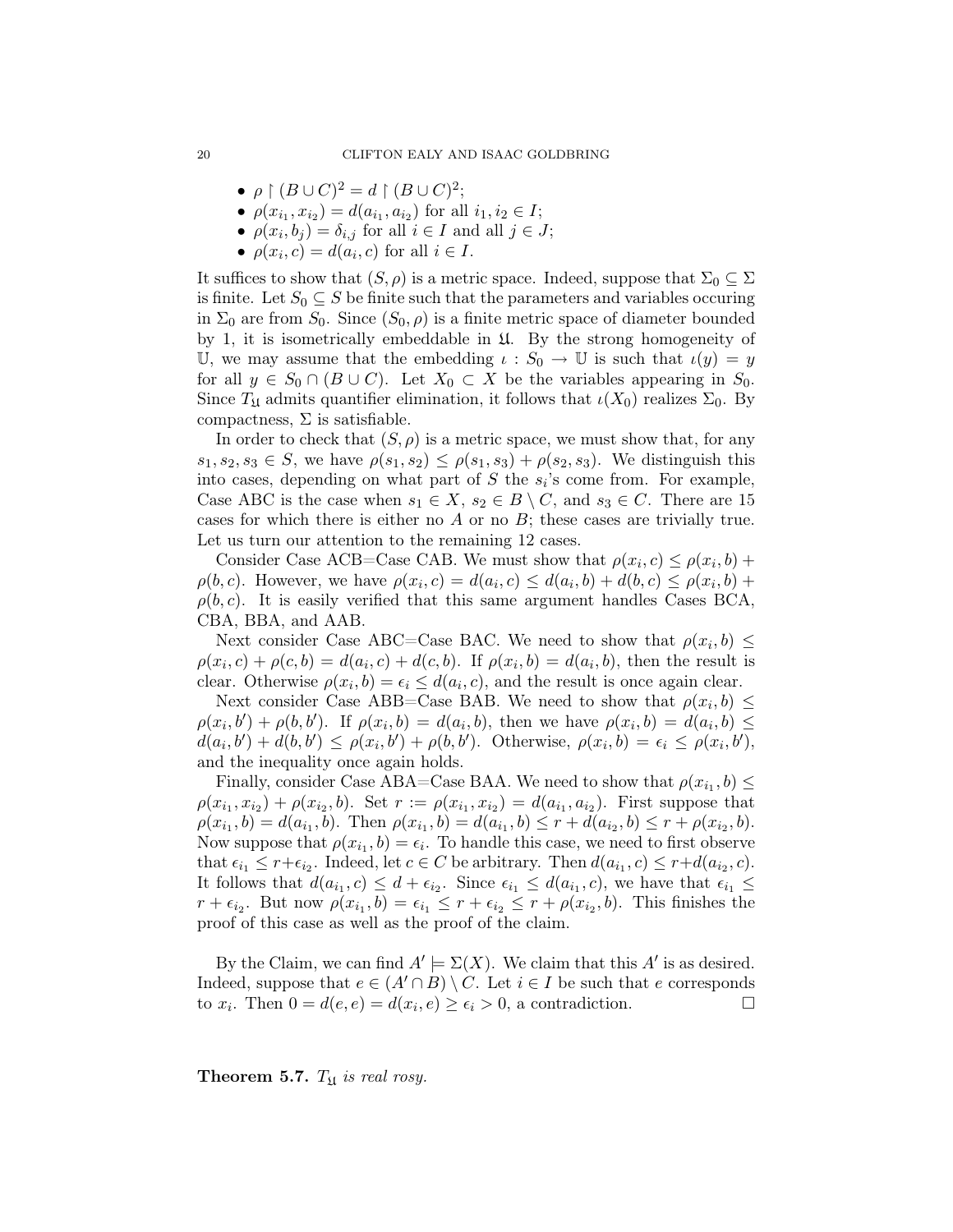*Proof.* We must show that  $\bigcup_{k=1}^{\infty}$  satisfies local character. By the previous lemma, this amounts to showing that  $\bigcup_{i=1}^{M}$  satisfies local character. Let A and B be small subsets of U. For each  $x \in \overline{A} \cap \overline{B}$ , let  $B_x \subseteq B$  be countable such that  $x \in \overline{B_x}$ . Let  $C := \bigcup \{ B_x \mid x \in \overline{A} \cap \overline{B} \}$ . Then  $\overline{A} \cap \overline{B} \subseteq \overline{C}$ , i.e.  $A \bigcup_{C}^{M} B$ . Since  $|C| \leq |\overline{A}| \cdot \aleph_0$ ,  $\bigcup_{C}^{M}$  has local character.

Corollary 5.8.  $T_{\mathfrak{U}}$  is real superrosy.

*Proof.* Let  $a \in \mathbb{U}^n$ ,  $B \subseteq \mathbb{U}$  small, and  $\epsilon > 0$ . Write  $a = (a_1, \ldots, a_n)$ . Fix  $i \in \{1, \ldots, n\}$ . If  $a_i \in \text{acl}(B) = \overline{B}$ , set  $c_i$  to be an element of B such that  $d(a_i, c_i) < \epsilon$ . If  $a_i \notin \text{acl}(B)$ , set  $c_i := a_i$ . Let  $c = (c_1, \ldots, c_n) \in \mathcal{M}^n$ . Let  $B_0 = \{c_1, \ldots, c_n\} \cap B$ . Then  $c \bigcup_{B_0}^{\mathfrak{b}} B$ , finishing the proof of the corollary.  $\Box$ 

In order to prove that  $T_{\mathfrak{U}}$  has weak elimination of finitary imaginaries, we will need the following fact due to Julien Melleray.

**Fact 5.9** ([12]). Let A and B be finite subsets of U. Let  $G := Aut(\mathbb{U}|A \cap B)$ and H := the subgroup of G generated by  $Aut(\mathbb{U}|A) \cup Aut(\mathbb{U}|B)$ . Then H is dense in G with respect to the topology of pointwise convergence.

## **Lemma 5.10.**  $T_{\mathfrak{U}}$  has weak elimination of finitary imaginaries.

*Proof.* We verify properties (1) and (2) of Lemma 4.3 for  $T_{\mathfrak{U}}$ . Since real algebraic closures of finite subsets of  $U$  are finite, property  $(1)$  is clear. We now verify (2). Let A and B be finite subsets of U. Let  $\varphi(x)$  be a finitary definable predicate which is defined over A and defined over B. We must show that  $\varphi(x)$  is defined over  $A \cap B$ . Once again, let  $G = \text{Aut}(\mathbb{U}|A \cap B)$  and H = the subgroup of G generated by  $Aut(\mathbb{U}|A) \cup Aut(\mathbb{U}|B)$ . Fix  $a \in \mathbb{U}_x$ . Note that if  $\tau \in H$ , then  $\varphi(\tau(a)) = \varphi(a)$ . Now suppose that  $\tau \in G$ . By Fact 5.9, there is a sequence  $(\tau_i \mid i < \omega)$  from H such that  $\tau_i(a) \to \tau(a)$ . Since  $\varphi$ is continuous, we have  $\varphi(\tau(a)) = \lim \varphi(\tau_i(a)) = \varphi(a)$ . Since a was arbitrary, this shows that  $\varphi(\tau(x)) \equiv \varphi(x)$ . Since  $\tau \in G$  was arbitrary, we have that  $\varphi(x)$  is defined over  $A \cap B$ , completing the proof of the lemma.

**Corollary 5.11.**  $T_{\mathfrak{U}}$  is rosy with respect to finitary imaginaries.

Proof. This is immediate from Theorem 4.7, Theorem 5.7, and Lemma 5.10.  $\Box$ 

Corollary 5.12.  $T_{\mathfrak{U}}$  is superrosy with respect to finitary imaginaries.

Proof. This is immediate from Corollary 4.9, Corollary 5.8, and Lemma 5.10. П

We end this section with an application of the fact that  $T_{\mathfrak{U}}$  is real rosy. For  $p \in S(A)$ , one defines  $U^{\mathfrak{b}}(p)$  as in classical model theory. If X is an Adefinable set, one defines  $U^{\mathrm{p}}(X) := \sup \{ U^{\mathrm{p}}(a/A) \mid a \in X \}.$  If  $U^{\mathrm{p}}(X) < \omega$ , then there is  $a \in X$  such that  $U^{\mathrm{b}}(X) = U^{\mathrm{b}}(a/A)$ . The Lascar inequalities for  $U^{\mathbf{b}}$ -rank also hold in this context.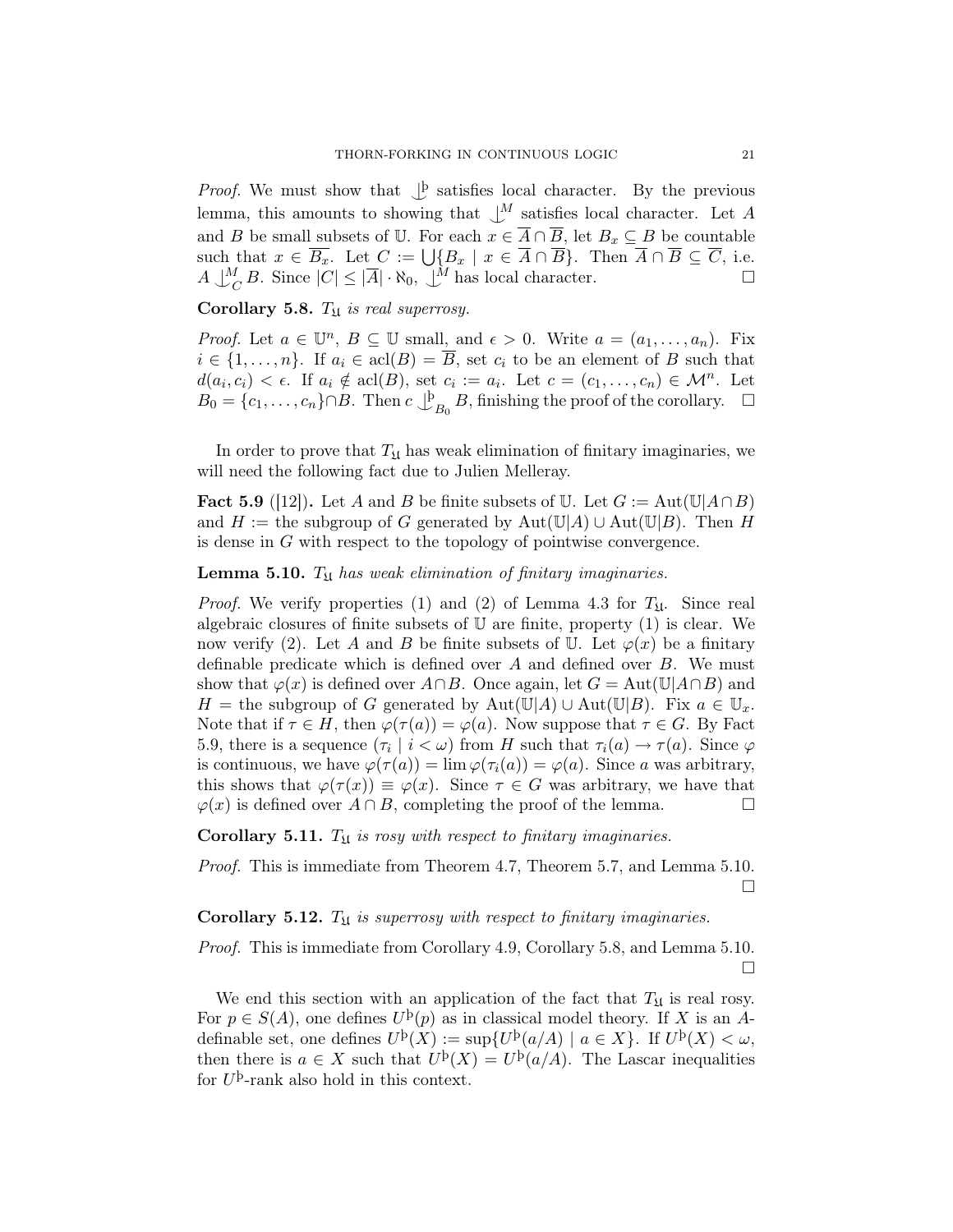**Proposition 5.13.** Suppose  $f : \mathcal{M}^n \to \mathcal{M}$  is an injective A-definable function, where  $A \subseteq \mathcal{M}^{eq}$  is small. Suppose that  $U^{\mathrm{b}}(\mathcal{M}) < \omega$ . Then  $U^{\rm b}(\mathcal{M}^n) \leq U^{\rm b}(f(\mathcal{M}^n)).$ 

*Proof.* Let  $a \in \mathcal{M}^n$  be such that  $U^{\mathrm{p}}(\mathcal{M}^n) = U^{\mathrm{p}}(a/A)$ . Let  $b := f(a)$ . Then since  $a$  and  $b$  are interdefinable over  $A$ , we have, by the Lascar inequalities, that  $U^{\mathrm{b}}(b/A) = U^{\mathrm{b}}(ab/A) = U^{\mathrm{b}}(a/A)$ . Consequently, we see that  $U^{\rm b}(\mathcal{M}^n)=U^{\rm b}(a/A)=U^{\rm b}(b/A)\leq U^{\rm b}(f(\mathcal{M}^n))$  $\Box$ )).

Define  $U_{\text{real}}^{\text{b}}$  and  $U_{\text{feq}}^{\text{b}}$  to be the foundation rank of  $\bigcup_{\text{b}}^{\text{b}}$  when restricted to the real sorts and finitary imaginary sorts respectively. The previous proposition continues to hold when  $U^{\mathrm{b}}$  is replaced by  $U_{\mathrm{real}}^{\mathrm{b}}$  or  $U_{\mathrm{freq}}^{\mathrm{b}}$ .

**Lemma 5.14.** For each  $n > 0$ , we have  $U_{\text{real}}^{\text{p}}(\mathbb{U}^n) = n$ .

*Proof.* We prove this by induction on n. First suppose that  $n = 1$ . Let p be the unique element of  $S_1(\emptyset)$ . Since p is consistent, we have  $U^{\mathrm{b}}(p) \geq 0$ . Let  $a \models p$ . Since  $tp(a/a)$  b-forks over  $\emptyset$ , we see that  $U_{real}^{\mathfrak{b}}(p) \geq 1$ . Suppose  $U_{\text{real}}^{\text{p}}(p) \geq 2$ . Then there would be b and A such that  $U_{\text{real}}^{\text{p}}(b/A) \geq 1$  and  $\text{tp}(b/A)$  þ-forks over  $\emptyset$ , i.e.  $b \in \overline{A}$ . Since  $b \in \text{acl}(A)$ ,  $\text{tp}(b/A)$  cannot have a þ-forking extension, contradicting  $U_{\text{real}}^{\text{p}}(b/A) \geq 1$ . Thus  $U_{\text{real}}^{\text{p}}(p) = 1$  for the unique type in  $S_1(\emptyset)$ , whence  $U^{\mathfrak{b}}(\mathbb{U}) = 1$ . Now suppose that  $n > 1$ . Let  $a \in \mathbb{U}^{n-1}$  be such that  $U_{\text{real}}^{\text{b}}(\mathbb{U}^{n-1}) = U_{\text{real}}^{\text{b}}(a/\emptyset)$ . Let  $b \in \mathbb{U}$  be such that b does not equal any of the coordinates of a. Then  $a \downarrow^b b$ , so by the Lascar inequalities,  $U_{\text{real}}^{\text{b}}(ab) = U_{\text{real}}^{\text{b}}(a) + U_{\text{real}}^{\text{b}}(b) = (n-1) + 1 = n$ . It follows that  $U_{\text{real}}^{\mathfrak{b}}(\mathbb{U}^n) \geq n$ . However, for any  $c \in \mathbb{U}^{n-1}$  and  $d \in \mathbb{U}$ , we have  $U_{\text{real}}^{\text{b}}(cd) \leq U_{\text{real}}^{\text{b}}(c/d) \oplus U_{\text{real}}^{\text{b}}(d) \leq n$ , whence  $U_{\text{real}}^{\text{b}}(\mathbb{U}^n) \leq n$ . Thus,  $U^{\rm b}_{\rm real}(\mathbb U^n)$  $) = n.$ 

**Corollary 5.15.** For each  $n > 0$ , we have  $U_{\text{feq}}^{\text{b}}(\mathbb{U}^n) = n$ .

*Proof.* To prove the corollary, it suffices to show that, for any  $a \in \mathbb{U}^n$ , we have  $U_{\text{feq}}^{\text{p}}(a/\emptyset) \leq U_{\text{real}}^{\text{p}}(a/\emptyset)$ . However, this follows immediately from Lemma  $4.5.$ 

By the universality property of the Urysohn sphere, we have that, for  $n > 1$ ,  $\mathfrak{U}^n$  isometrically embeds into  $\mathfrak{U}$ . The next corollary shows that this cannot be done definably.

## Corollary 5.16.

- (1) For any  $n > 2$ , there does not exist a definable isometric embedding  $f: \mathfrak{U}^n \to \mathfrak{U}.$
- (2) For any  $n \geq 2$ , there does not exist an A-definable injective function  $f: \mathfrak{U}^n \to \mathfrak{U}, \text{ where } A \subseteq \mathfrak{U} \text{ is finite.}.$

*Proof.* In either case, if such an  $f$  existed, then by Lemma 2.3, the natural extension  $g: \mathbb{U}^n \to \mathbb{U}$  of f to  $\mathbb{U}^n$  would be injective. By Proposition 5.13,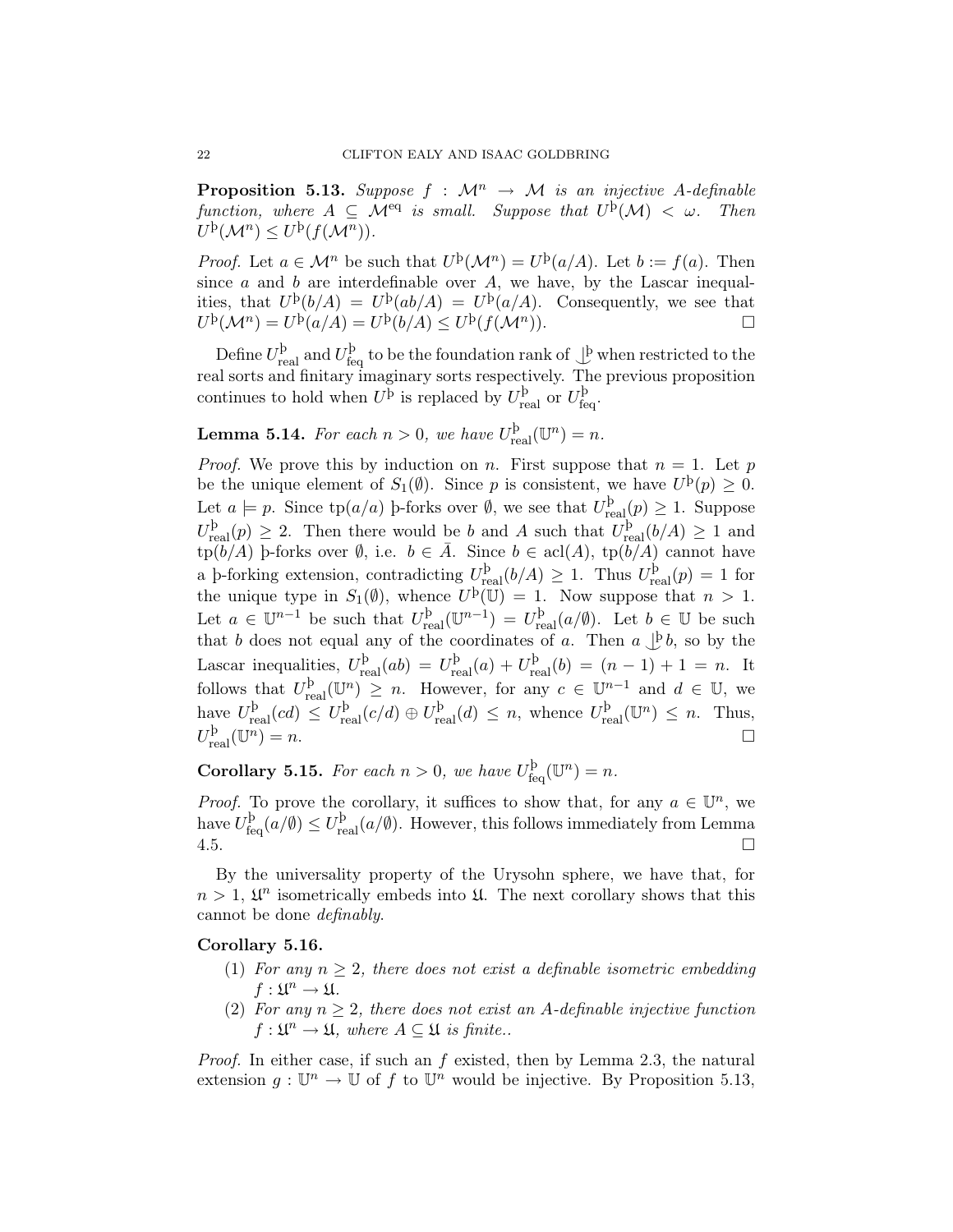we would have

$$
n = U^{\mathrm{b}}_{\mathrm{real}}(\mathbb{U}^n) \le U^{\mathrm{b}}_{\mathrm{real}}(g(\mathbb{U}^n)) \le U^{\mathrm{b}}_{\mathrm{real}}(\mathbb{U}) = 1,
$$

a contradiction.  $\Box$ 

Ward Henson has a more elementary proof that, assuming  $\kappa(\mathbb{U}) > 2^{\aleph_0}$ , there can be no definable, injective function  $f: \mathbb{U}^n \to \mathbb{U}$  for any  $n \geq 2$ . It suffices to treat the case  $n = 2$ , as if  $n > 2$ , we specify the extra coordinates arbitrarily in U, getting a definable injective function  $\mathbb{U}^2 \to \mathbb{U}$ . Let A be a closed separable set on which f is definable. For any  $a \in \mathbb{U}^2$ , we have  $f(a) \in$  $dcl(Aa) = Aa$ . So, if  $f(a) \notin A$ , then  $f(a)$  equals one of the coordinates of a. Since f is injective,  $|f^{-1}(A)| \leq 2^{\aleph_0}$ . Let S be a continuum sized subset of U such that  $f^{-1}(A) \subseteq S^2$ . Then on  $(\mathbb{U} \setminus S)^2$ , the function f is always equal to one of its coordinates. Let  $F \subseteq \mathbb{U} \setminus S$  have cardinality 2. Then  $|f(F^2)| \leq 2$ . However, since f is injective,  $|f(F^2)| = 4$ . This contradiction proves that such an f could not exist.

## 6. Other Notions of Thorn-forking

In this section, we discuss other natural ways of defining thorn-forking in continuous logic and show that they also yield well-behaved independence relations. Throughout this section, we work in  $\mathcal{M}^{\text{eq}}$ .

**Definition 6.1.** Let  $\varphi(x, y)$  be a formula.

- (1) We say that  $\varphi(x, c)$  maximally strongly divides over B if it strongly  $\chi(c/B)$ -divides over B.
- (2) We say that  $\varphi(x, c)$  maximally **b-divides over** B if there is  $D \supseteq B$ so that  $\varphi(x, c)$  maximally strongly divides over D.
- (3) We say that the partial type  $\pi(x)$  (in possibly infinitely many variables) maximally **b-forks over** B if there is a cardinal  $\lambda < \kappa(\mathcal{M})$ and formulae  $\varphi_i(x, c_i)$ ,  $i < \lambda < \kappa(\mathcal{M})$ , such that each  $\varphi_i(x, c_i)$  maximally b-divides over  $B$  and such that

$$
\mathcal{Z}(\pi(x)) \subseteq \bigcup_{i < \lambda} \mathcal{Z}(\varphi_i(x, c_i)).
$$

- (4) We say that  $A \perp^m_C B$  if tp( $A/BC$ ) does not maximally b-fork over  $C$ .
- (5) We say that  $\varphi(x, c)$  maximally strongly divides over B in the naïve sense if it strongly  $\chi(c/B)$ -divides over B in the naïve sense. One can then define maximally þ-dividing in the naïve sense and maximally þ-forking in the naïve sense in the obvious way.

**Lemma 6.2.** For every  $A, B, C$ , we have  $A \perp^m_C B$  if and only  $A \perp^m_C B$  in the naïve sense.

*Proof.* The backwards direction being obvious, suppose  $A \mathcal{L}_C^{m \vdash} B$  in the naïve sense. Choose formulae  $\varphi_i(x, c^i)$ ,  $i < \lambda$ , and parameter sets  $D_i$ ,  $i < \lambda$ , each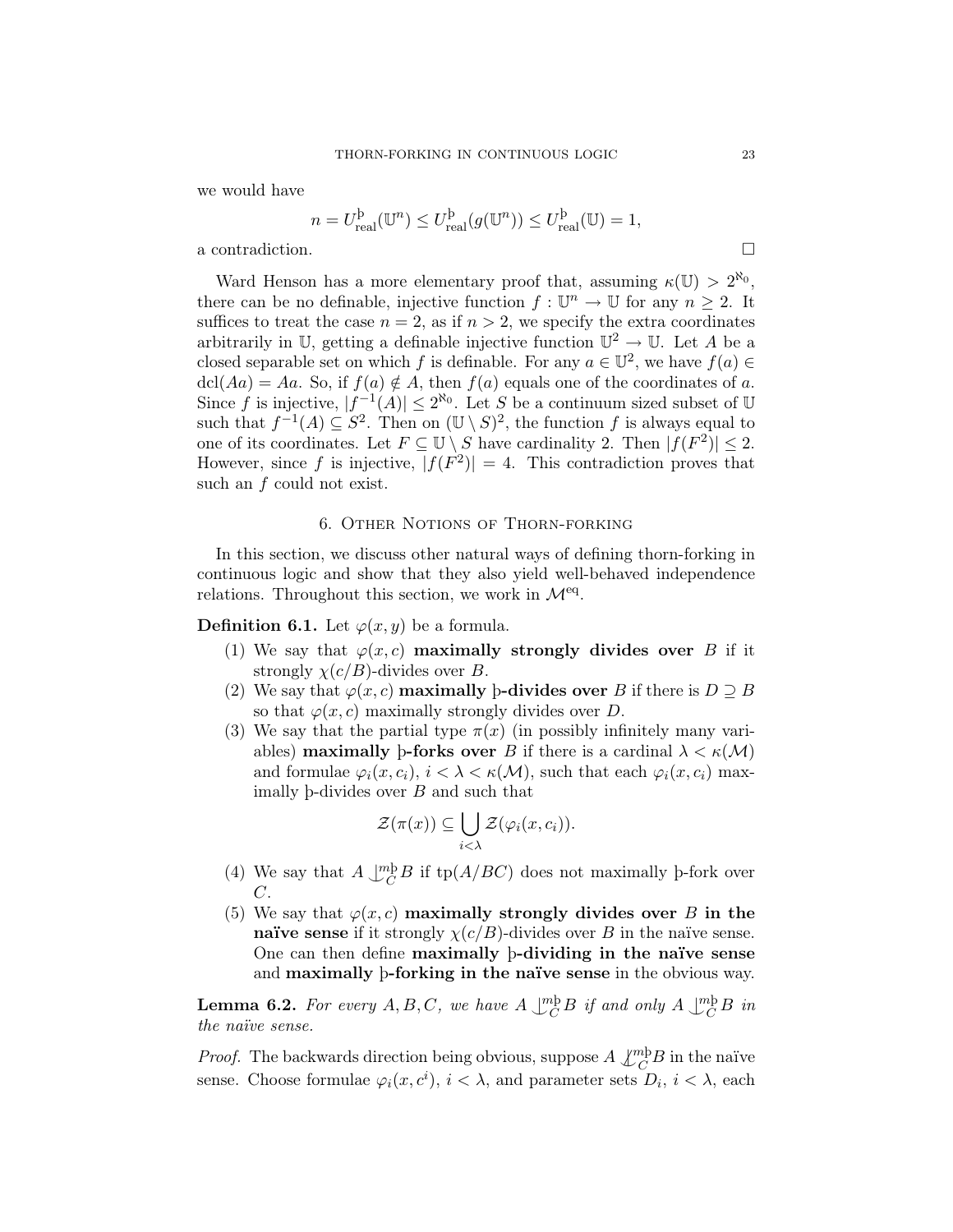containing C, such that each  $\varphi_i(x, c^i)$  strongly  $\chi(c^i/D_i)$ - $k_i$ -divides over  $D_i$ in the naïve sense, and such that

$$
\mathcal{Z}(\text{tp}(A/BC)) \subseteq \bigcup_{i < \lambda} \mathcal{Z}(\varphi_i(x, c^i)).
$$

By saturation, for each  $i < \lambda$  we can find  $\eta_i > 0$  such that for any  $c_1^i, \ldots, c_{k_i}^i$ realizing  $\text{tp}(c^i/D_i)$  which are at least  $\chi(c^i/D_i)$ -apart, we have

$$
\inf_{x} \max_{1 \le j \le k_i} \varphi_i(x, c_j^i) \ge \eta_i.
$$

Let  $\psi_i(x, c^i) := \frac{1}{\eta_i} \odot \varphi_i(x, c^i)$ . Then  $\mathcal{Z}(\psi_i(x, c^i)) = \mathcal{Z}(\varphi_i(x, c^i))$  and  $\psi_i(x, c^i)$ maximally strongly divides over  $D_i$ , whence we can conclude that  $A \mathcal{L}_C^{m \vdash} B$ .  $\Box$ 

**Lemma 6.3.** A partial type  $\pi(x)$  maximally b-forks over B if and only if there exists  $n > 0$  and formulae  $\varphi_i(x, c_i)$ ,  $i = 1, \ldots, n$ , each of which maximally  $\text{p-divides over } B$ , such that  $\mathcal{Z}(\pi(x)) \subseteq \bigcup_{i=1}^n \mathcal{Z}(\varphi_i(x,c_i)).$ 

*Proof.* Suppose  $\mathcal{Z}(\pi(x)) \subseteq \bigcup_{i \leq \lambda} \mathcal{Z}(\psi_i(x,c_i))$ , where each  $\psi_i(x,c_i)$  maximally strongly divides over  $D_i \supseteq B$ . By compactness, we have  $i_1, \ldots, i_n < \lambda$  such that

$$
\mathcal{Z}(\pi(x)) \subseteq \bigcup_{j=1}^n \mathcal{Z}(\psi_{i_j}(x, c_{i_j}) \doteq \frac{1}{2}).
$$

But then the formulae  $\varphi_j(x, c_{i_j}) := 2\psi_{i_j} - 1$  maximally strongly divide over  $D_i$  and  $\mathcal{Z}(\pi(x)) \subseteq \bigcup_{j=1}^n \mathcal{Z}(\varphi_j(x, c_{i_j})).$ 

**Lemma 6.4.** Suppose  $p \in S(C)$ . Then p maximally b-forks over B if and only if there exists an  $L(C)$ -formula  $\varphi(x, c)$  such that the condition " $\varphi(x, c)$  = 0" is in p and there exists formulae  $\varphi_i(x, c_i)$ ,  $i = 1, \ldots, n$ , each of which maximally  $\text{p-divide over } B$ , such that  $\mathcal{Z}(\varphi(x,c)) \subseteq \bigcup_{i=1}^n \mathcal{Z}(\varphi_i(x,c_i)).$ 

*Proof.* This is proven in the exact same way as in the proof of Lemma 6.3.  $\Box$ 

### Lemma 6.5.

- (1) If the formula  $\varphi(x, c)$  maximally strongly divides over B, then it divides over B.
- (2) Suppose  $A \bigcup_C B$ . Then  $A \bigcup_C^{m \vdash} B$ .

*Proof.* (1) $\Rightarrow$ (2) follows from Lemma 6.3, so we need only prove (1). However any  $I \in \text{Ind}(c/B)$  with  $d(I) = \chi(c/B)$  witnesses that  $\varphi(x, c)$  divides over  $B.$ 

**Lemma 6.6.** Suppose the formula  $\varphi(x, c)$  maximally b-divides over B, witnessed by maximal strong dividing over  $D \supseteq B$ . Then there exists a finite tuple  $d \in D$  so that the formula  $2 \odot \varphi(x,c)$  maximally strongly divides over Bd. Consequently, a partial type  $\pi(x)$  maximally b-forks over B if and only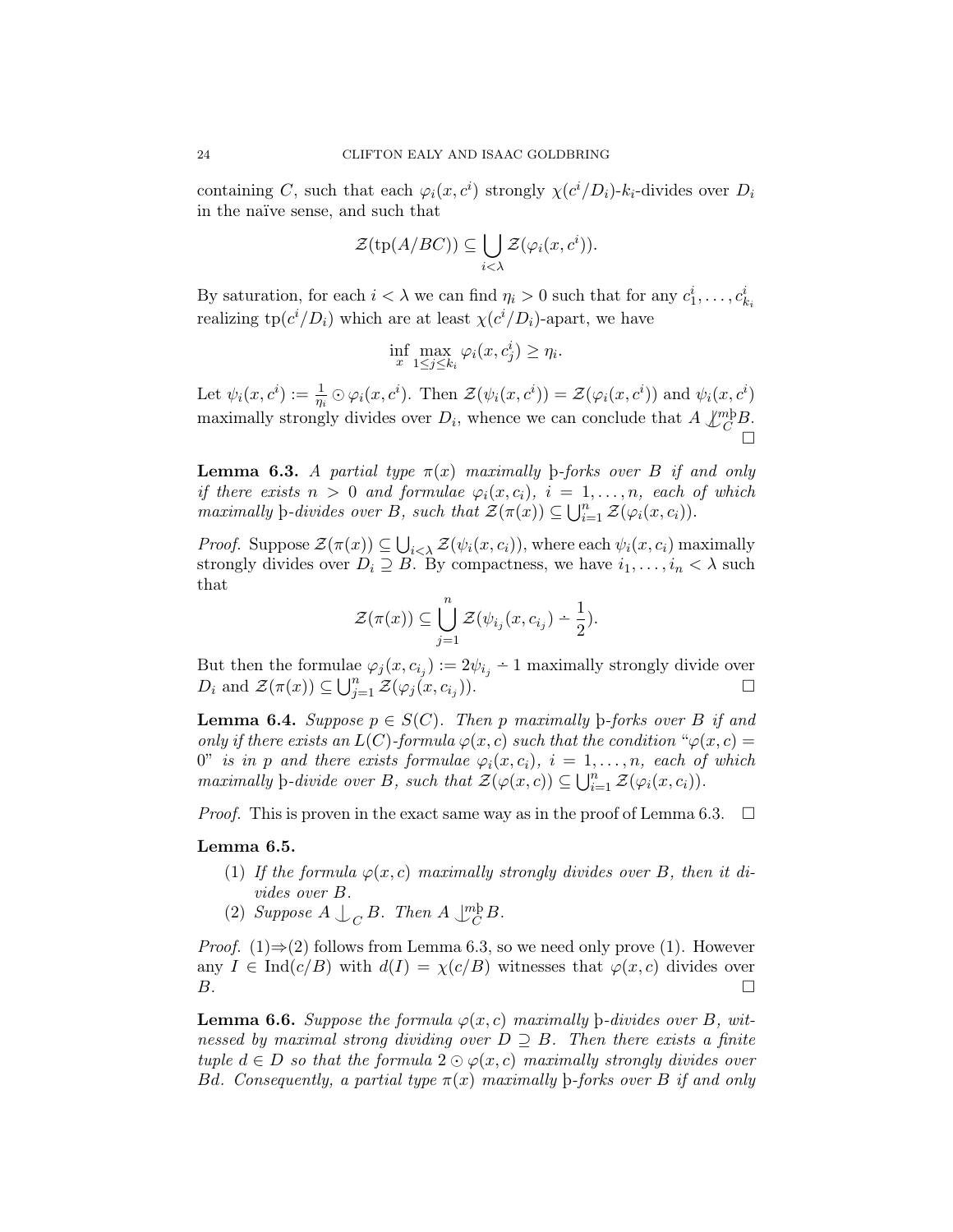if there exists  $\varphi_i(x, c_i)$ ,  $i = 1, \ldots, n$ , and finite tuples  $d_1, \ldots, d_n$ , so that each  $\varphi_i(x, c_i)$  maximally strongly divides over  $Bd_i$  and such that

$$
\mathcal{Z}(\pi(x)) \subseteq \bigcup_{i=1}^n \mathcal{Z}(\varphi_i(x,c_i))).
$$

*Proof.* Let  $p(x) := \text{tp}(c/D)$  and  $r := \chi(c/D)$ . Let k be such that  $\varphi(x, c)$ maximally strongly  $r-k$ -divides over  $D$ . Then the collection of formulae

$$
p(y_1) \cup \ldots \cup p(y_k) \cup \{d(y_i, y_j) \ge r \mid 1 \le i < j \le k\} \cup \{\inf_{x} \max_{1 \le i \le k} \varphi(x, y_i) \le \frac{1}{2}\}
$$

is inconsistent. Hence we have a formula  $\psi(x, B, d)$ , where d is a finite tuple from  $D \setminus B$ , such that the condition " $\psi(x, B, d) = 0$ " is in tp(c/D) and such that, for all  $c_1, \ldots, c_k \in \mathcal{Z}(\psi)$  which are pairwise at least r-apart, we have  $\inf_x \max_{1 \leq i \leq k} \varphi(x, c_i) > \frac{1}{2}$  $\frac{1}{2}$ . Since  $\chi(c/Bd) \geq \chi(c/D) = r$ , it follows that  $2 \odot \varphi(x, c)$  maximally strongly divides over *Bd*.

 $\Box$ 

Remark 6.7. The proof of the above lemma also shows that, like in classical logic, the "k-inconsistency" in the maximal strong dividing of  $\varphi(x, c)$  over B is witnessed by the zeroset of a single formula  $\psi(x)$  with parameters from B for which  $\psi(c) = 0$ ; see Remark 2.1.2 in [13] for the statement of this in the classical setting.

Proposition 6.8. Suppose A, B, C, D are small parameter sets. The following properties of  $\mathcal{L}^{\text{mb}}$  hold in any theory:

- (1) Automorphism Invariance: For any automorphism  $\sigma$ , if  $A \perp_C^{m} B$ , then  $\sigma(A) \bigcup_{\sigma(C)}^{m\mathfrak{b}} \sigma(B)$ .
- (2) Extension: If  $B \subseteq C \subseteq D$  and  $A \bigcup_{B}^{m} C$ , then there is  $A' \equiv_C A$  such that  $A' \perp_B^m D$ .
- (3) Monotonicity: If  $B \subseteq C \subseteq D$  and  $A \bigcup_{B}^{m} D$ , then  $A \bigcup_{C}^{m} D$ .
- (4) Partial Right Transitivity: If  $B \subseteq C \subseteq D$  and  $A \cup_{B}^{m} D$ , then  $A \cup_{C}^{m} D$ and  $A \bigcup_{B}^{m} C$ .
- (5) Finite Character:  $A \perp^m_C B$  if and only if a  $\perp^m_C b$  for all finite tuples a and b from A and B respectively.
- (6) Base Extension: If  $A \bigcup_{C}^{m} B$ , there is  $D' \equiv_{BC} D$  such that  $A \bigcup_{CD'}^{m} B$ .
- (7) If  $C \subseteq B$ , we have  $A \perp^m_C B$  if and only if  $A \perp^m_C \text{acl}(B)$ .

*Proof.* (1) is clear. For (2), suppose  $\{p_i \mid i \leq \lambda\}$  enumerate the extensions of  $p := \text{tp}(A/C)$  to D. Suppose, towards a contradiction, that each  $p_i$ maximally b-forks over B. Then for each i, there are formulae  $\varphi_{i,j}(x, c_{i,j}),$  $j = 1, \ldots, n_i$ , such that each  $\varphi_{i,j}(x, c_{i,j})$  maximally b-divides over B and  $\mathcal{Z}(p_i) \subseteq \bigcup_{j=1}^{n_i} \mathcal{Z}(\varphi_{i,j}(x,c_{i,j}))$ . But then

$$
\mathcal{Z}(p) \subseteq \bigcup \{ \mathcal{Z}(\varphi_{i,j}(x,c_{i,j})) \mid i < \lambda, \ j < n_i \},
$$

whence  $p$  maximally b-forks over  $C$ , a contradiction.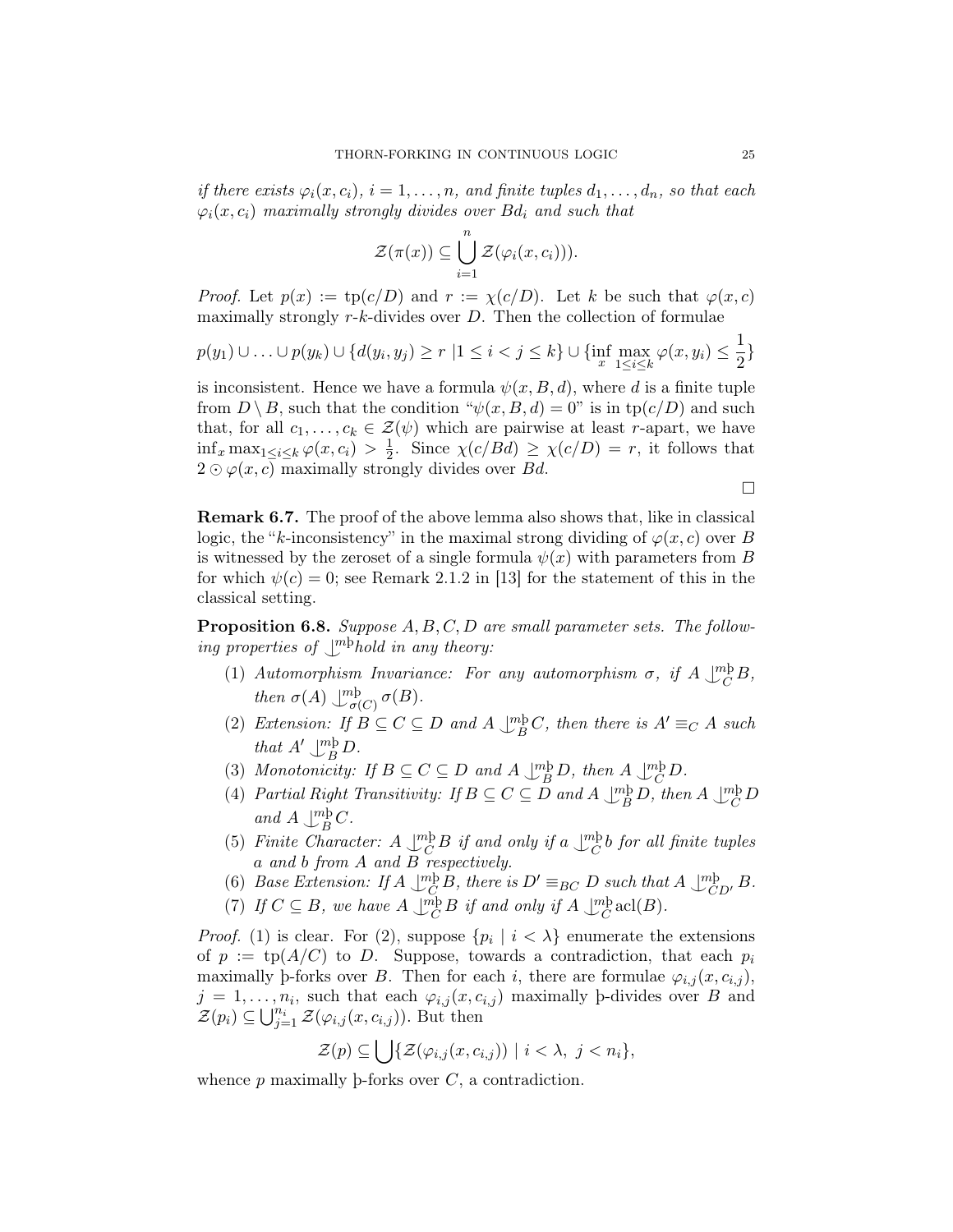(3) This follows from the fact that if  $\varphi(x, c)$  maximally b-divides over C, then it maximally þ-divides over B.

(4) The first claim is just monotonicity and the second claim follows from the fact that  $tp(A/C) \subseteq tp(A/D)$ .

(5) First suppose that  $A \mathcal{L}_C^{m} B$ . Then we have a formula  $\varphi(x, b, c)$  which maximally b-forks over C and such that the condition  $\varphi(x, b, c) = 0$  is in tp( $A/BC$ ). Let a be a tuple from A such that  $\varphi(a, b, c) = 0$ . Then  $\varphi(x, b, c)$ witnesses that  $a \perp^m_{\mathcal{C}} b$ . Now suppose  $A \perp^m_{\mathcal{C}} B$  and a and b are finite tuples from A and B respectively. Then since  $tp(a/bC) \subseteq tp(A/BC)$ , we have  $a \bigcup_{C}^{m} b.$ 

(6) By extension, we can find  $A' \models \text{tp}(A/BC)$  with  $A' \cup_{C}^{m} BD$ . But then by monotonicity, we have  $A' \downarrow^m_{CD} B$ . By automorphism invariance, we have  $D' \equiv_{BC} D$  such that  $A \downarrow^m_{CD'} B$ .

 $(7)$  One direction is clear by monotonicity. Now let  $\alpha$  be a finite tuple from A and suppose  $a \sqrt{\binom{m}{C}} \text{acl}(B)$ . Choose an  $L(\text{acl}(B))$ -formula  $\varphi(x, d)$ which maximally þ-forks over C and such that  $\varphi(a, d) = 0$ . By Lemma 1.8 in [10],  $d \in \text{bdd}(B)$ , whence we may enumerate  $\mathcal{Z}(\text{tp}(d/B)) = \{d_i \mid i < \lambda\},\$ where  $\lambda < \kappa(\mathcal{M})$ . Note that each  $\varphi(x, d_i)$  maximally b-forks over C. From this and the fact that

$$
\mathcal{Z}(\text{tp}(a/B)) \subseteq \bigcup_{i < \lambda} \mathcal{Z}(\varphi(x, d_i)),
$$

we see that  $a \sqrt{\binom{m}{C}}$  $B.$ 

The following lemma is the analog of Proposition 3.9 for maximal strong dividing.

**Lemma 6.9.** Suppose  $\varphi(x, c)$  maximally strongly divides over B and  $\varphi(a, c)$  = 0. Then  $\chi(c/Ba) < \chi(c/B)$ .

*Proof.* Suppose  $I \in Ind(c/Ba)$ . Then since  $\varphi(a, c') = 0$  for each  $c' \in I$ , we must have  $d(I) < \chi(c/B)$ , else we contradict strong dividing.

Using the preceding lemma, we prove the next theorem exactly like we proved Theorem 3.11.

**Theorem 6.10.** Suppose  $\bigcup_{i=1}^{n}$  is an automorphism ternary relation on small subsets of M satisfying:

- (1) for all finite tuples b, if  $\chi(b/AC) < \chi(b/C)$ , then  $A \not\perp_C^I b$ ;
- (2) for all  $A, B, C, D$ , if  $A \bigcup_{B}^{I} D$  and  $B \subseteq C \subseteq D$ , then  $A \bigcup_{C}^{I} D$  and  $A \bigcup_B^I C;$
- (3) for all  $A, B, C, D$ , if  $A \bigcup_{C} B$  and  $D \supseteq BC$ , then there is  $A' \equiv_{BC} A$ such that  $A' \bigcup_C^I D$ .
- (4) for all  $A, B, C$ , if  $A \bigcup_C BC$ , then  $A \bigcup_C B$ .

Then for all  $A, B, C, A \perp_C^{\text{I}} B \Rightarrow A \perp_C^{\text{mb}} B$ .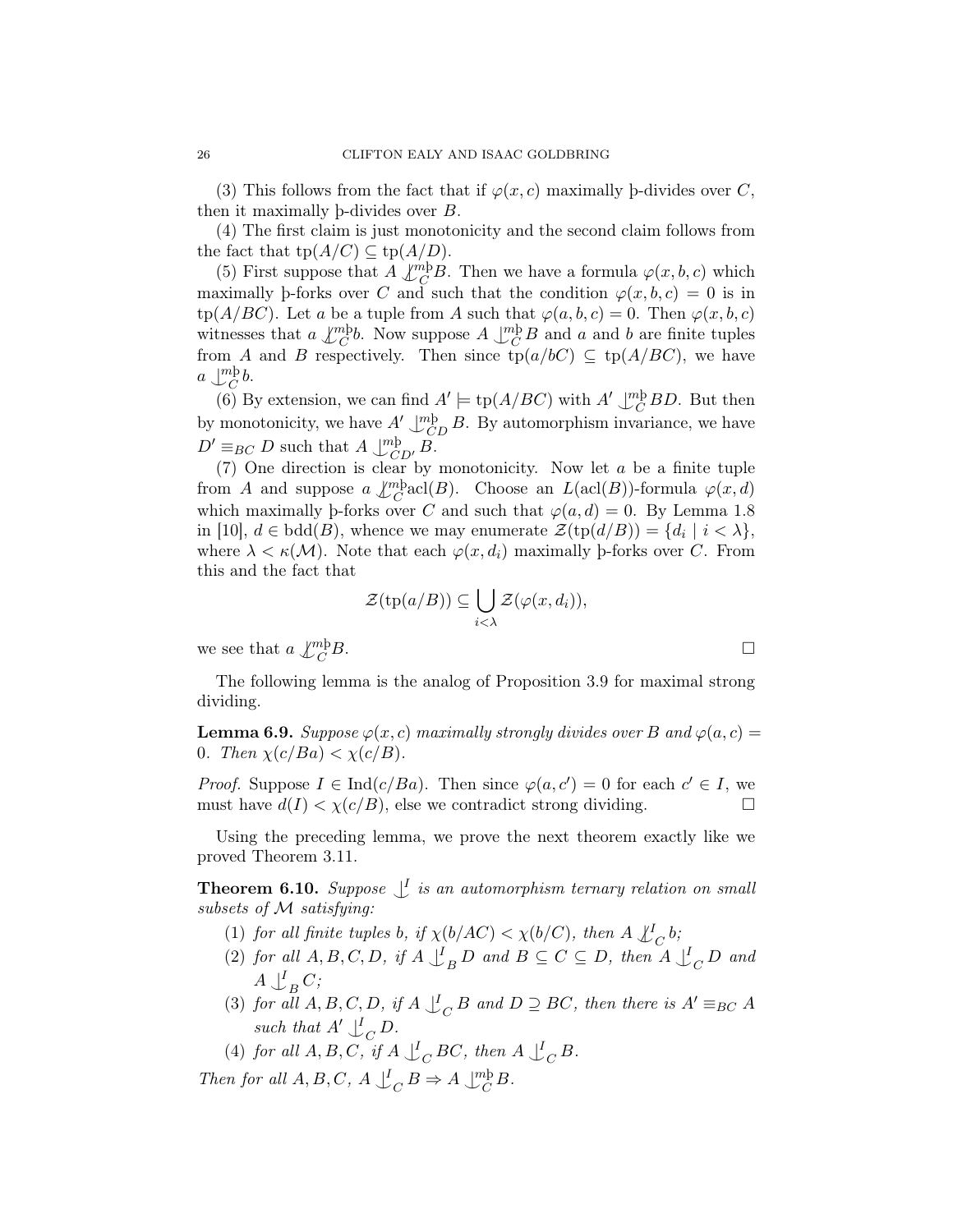The proof of the following lemma has a similar proof to the proof of Lemma 2.1.8 in [13].

# **Lemma 6.11.** Suppose a  $\bigcup_{A}^{m} b$ . Then  $\chi(b/Aa) = \chi(b/A)$ .

*Proof.* The result is obvious if  $\chi(b/A) = 0$ , so let us assume that  $\chi(b/A) > 0$ . It suffices to construct  $I \in \text{Ind}(b/ha)$  with  $d(I) = \chi(b/A)$ . Let  $p(x, y) :=$  $tp(a, b/A)$ . Note that, by Lemma 6.2, there is no  $L(Ab)$ -formula  $\varphi(x, b)$  such that  $\varphi(a, b) = 0$  and  $\varphi(x, b)$  maximally strongly divides over A in the naïve sense. Hence, for every such formula  $\varphi(x, b)$  and  $k < \omega$ , there are  $b_1, \ldots, b_k$ realizing tp( $b/A$ ) which are at least  $\chi(b/A)$ -apart and for which there exists c such that  $\varphi(c, b_i) = 0$  for all  $i = 1, ..., k$ . It thus follows by compactness that the set of conditions

$$
\bigcup_{i < \omega} p(x, y_i) \cup \{d(y_i, y_j) \ge \chi(b/A) \mid i < j < \omega\}
$$

is consistent, say realized by  $a_1, J_1$ . By Ramsey's theorem and compactness, we can find an  $Aa_1$ -indiscernible sequence  $J_2$  with  $a_1b'$  realizing  $p(x, y)$  for each  $b' \in J_2$  and such that  $d(J_2) = \chi(b/A)$ . Fix  $b' \in J_2$ . Let  $\sigma \in \text{Aut}(\mathcal{M}/A)$ be such that  $\sigma(a_1) = a$  and  $\sigma(b') = b$ . Then  $I := \sigma(J_2)$  is as desired.

The proof of the following lemma is essentially the same as in the classical case; see [13] Lemma 2.1.6.

**Lemma 6.12.** In any continuous theory T,  $\bigcup^{m}$  satisfies Partial Left Transitivity: For any tuples a, b, c and any parameter set A, if  $a \nightharpoonup^{\text{b}}_{A} c$  and  $b \nightharpoonup^{\text{mb}}_{Aa} c$ , then ab  $\bigcup_{A}^{m}c$ .

*Proof.* Suppose that  $a \bigcup_{A}^{b} c$  and  $b \bigcup_{A}^{m} c$ . As in the proof in the classical case, it is enough to show that there is no  $L(Ac)$ -formula  $\varphi(x, y, c)$  such that  $\varphi(a, b, c) = 0$  and  $\varphi(x, y, c)$  maximally b-divides over A (This reduction in the classical case only uses Extension and automorphisms). Suppose, towards a contradiction, that there is an  $L(Ac)$ -formula  $\varphi(x, y, c)$  with  $\varphi(a, b, c) = 0$ and  $\varphi(x, y, c)$  maximally b-divides over A, say maximally strongly divides over Ad. By base extension, we can find  $d' \models \text{tp}(d/Ac)$  for which  $a \bigcup_{Ad'}^{\text{mb}} c$ . Since  $\varphi(x, y, c)$  still maximally strongly divides over Ad', we may assume  $d = d'$ , i.e. that  $a \perp_{Ad}^{mb} c$ . By Lemma 6.11, we know that  $\chi(c/Ada)$  =  $\chi(c/Ad)$ . Hence, we have that  $\varphi(a, y, c)$  maximally strongly divides over Ada, and hence maximally þ-divides over Aa. This contradicts the fact that  $b\perp^m h$  $\bigcup_{Aa}^{m}c.$ 

**Definition 6.13.** We say that T is **maximally rosy** if  $\mathcal{L}^{\text{mb}}$  satisfies local character.

**Lemma 6.14.** In a maximally rosy theory,  $\mathcal{L}^{\text{mb}}$  satisfies Existence: for all  $A, B$ , we have  $A \bigcup_{B}^{m} B$ .

*Proof.* If not, then the constant sequence  $(\text{tp}(A/B))$  contradicts local char- $\alpha$  acter.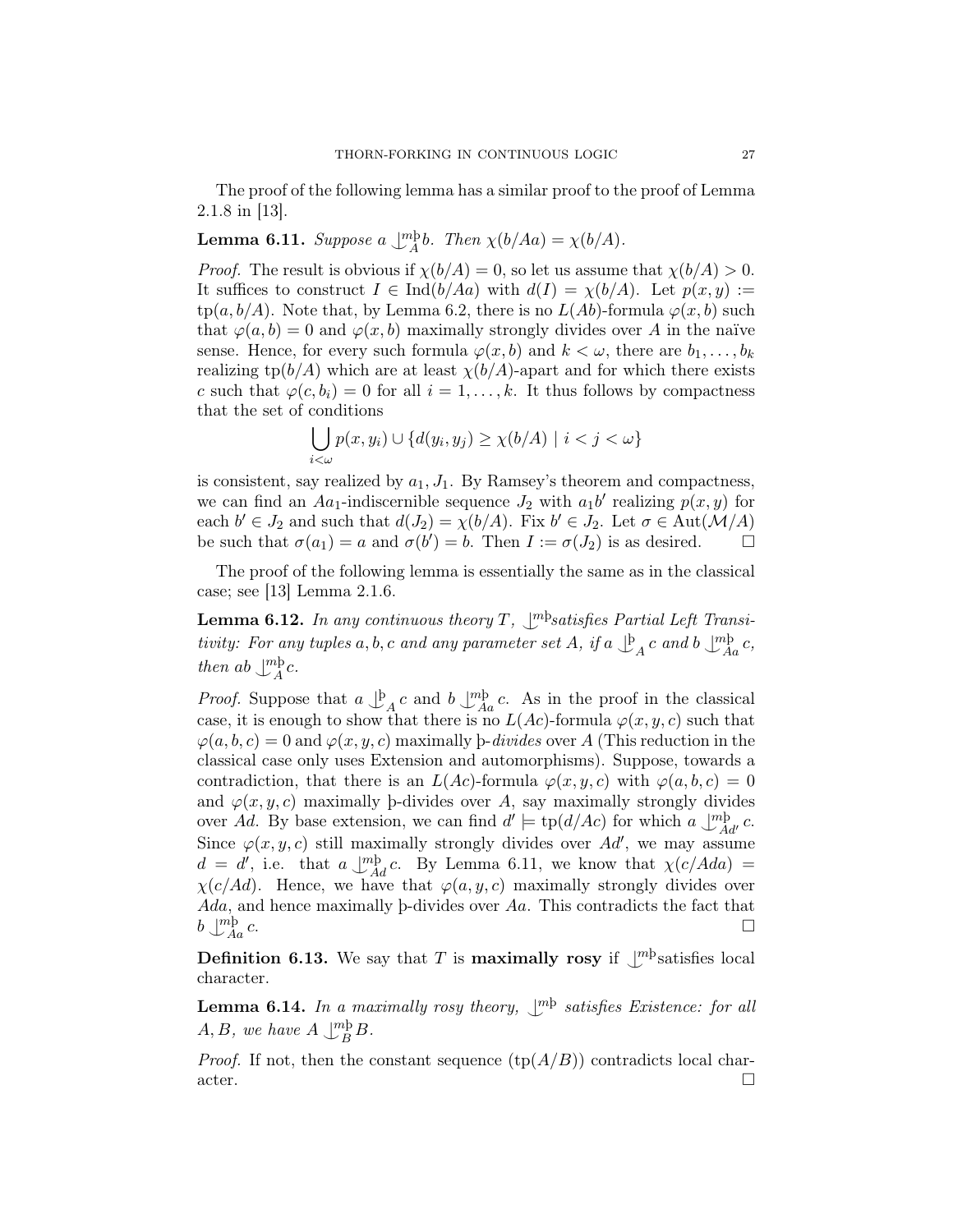From existence, one can quite easily get that, in maximally rosy theories,  $\bigcup_{n=0}^{\infty}$  is an independence relation. In particular, by Theorem 2.5 in [1],  $\bigcup_{n=0}^{\infty}$ satisfies symmetry in maximally rosy theories.

**Lemma 6.15.** In a maximally rosy theory,  $\int_{0}^{\infty}$  satisfies Anti-reflexivity: for all  $A, B$ , we have  $A \bigcup_{B}^{m} A$  if and only if  $A \subseteq \operatorname{acl}(B)$ .

*Proof.* First suppose that  $A \nsubseteq \text{acl}(B)$ , i.e. that  $\chi(a/B) > 0$  for some  $a \in A$ . Since the formula  $d(x, a)$  maximally strongly divides over B in the naïve sense, we see that  $a \mathcal{L}_B^{m}$  in the naïve sense. Hence, by Lemma 6.2, we see that  $a \mathcal{L}_B^{m \mathbf{b}} a$ . By finite character, we conclude that  $A \mathcal{L}_B^{m \mathbf{b}} A$ . (Note that this direction did not use the maximal rosiness assumption.)

Now suppose  $A \subseteq \text{acl}(B)$ . By existence, we have  $A \bigcup_{B}^{m} B$ . By Lemma 6.8 (7), we see that  $A \bigcup_{B}^{m} \text{acl}(B)$ . By monotonicity, we conclude that  $A \bigcup_{B}^{m} A$ .  $\Box$ 

**Remark 6.16.** In maximally rosy theories, we have that  $\mathcal{L}^{m}$  is a strict independence relation. The fact that  $\bigcup^{mb}$  satisfies finite character might make some want to favor it over  $\bigcup_{\alpha=0}^{\infty}$ . However, being maximally rosy seems like quite a strong condition on a theory. For example, one can show that a classical rosy theory  $T$  need not be maximally rosy when viewed as a continuous theory.

#### Definition 6.17.

- (1) Say that  $\varphi(x, c)$  **b-e-divides over** A if there is  $B \supseteq A$  such that  $\varphi(x, c)$  strongly- $\epsilon$ -divides over B. Say that  $\pi(x)$  b- $\epsilon$ -forks over A if there exists  $\lambda < \kappa(\mathcal{M})$  and formulae  $\varphi_i(x, c^i)$ ,  $i < \lambda$ , each of which  $\beta$ -*ε*-divide over *A*, and such that  $\mathcal{Z}(\pi(x))$  ⊆  $\bigcup_{i=1}^{n} \mathcal{Z}(\varphi_i(x))$ . Let  $\bigcup_{\alpha} P_{\alpha} \in \mathcal{P}$  denote the corresponding independence relation. Say that T is  $\epsilon$ -rosy if  $\bigcup_{\epsilon}^{\beta,\epsilon}$  satisfies local character.
- (2) Say  $A \bigcup_{C}^{\text{sb}} B$ , read A is strongly thorn-independent from B over C, if there exists  $\epsilon > 0$  such that  $A \bigcup_{C}^{\beta,\epsilon} B$ . Say that T is **strongly** rosy if  $\bigcup^{\text{s}b}$  satisfies local character.

**Lemma 6.18.** Suppose  $a \bigcup_{A}^{b,\epsilon} b$ . If  $\chi(b/A) \geq \epsilon$ , then  $\chi(b/Aa) \geq \epsilon$ .

*Proof.* Exactly as in the proof of Lemma 6.11.  $\Box$ 

**Lemma 6.19.**  $\bigcup_{k}^{b,\epsilon}$  satisfies Partial Left Transitivity.

Proof. Follows from the previous lemma in the exact same way that Partial Left Transitivity for  $\mathbb{L}^{m\bar{p}}$  followed from Lemma 6.11.

It is straightforward to check that  $\bigcup_{\beta,\epsilon}$  satisfies all of the other properties of a strict independence relation in an  $\epsilon$ -rosy theory. In a strongly rosy theory,  $\bigcup^{sb}$  satisfies all of the axioms of a strict countable independence relation. To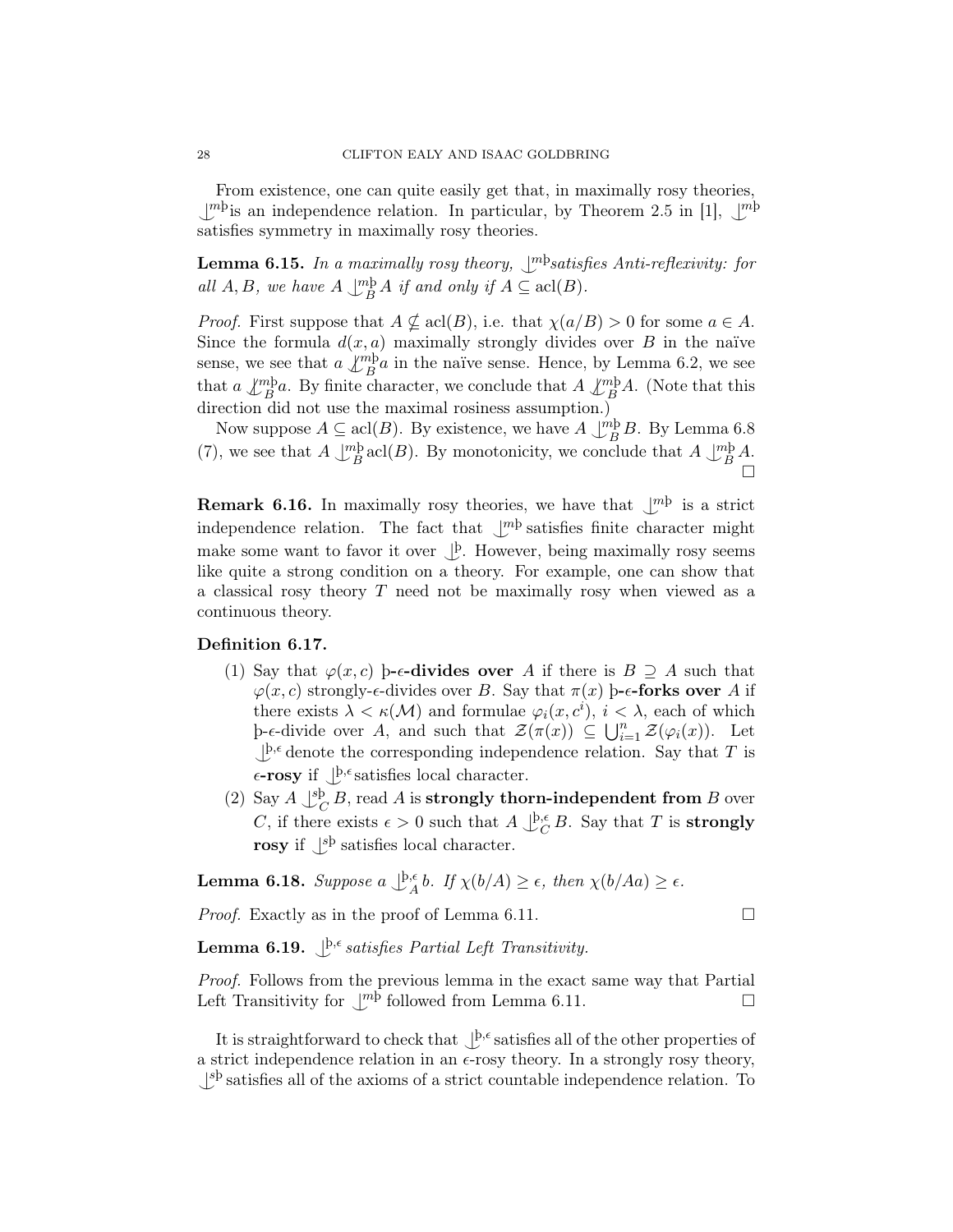verify countable character, suppose that  $A, B, C$  are small parametersets. Suppose that  $A_0 \subseteq A$  and  $B_0 \subseteq B$  are countable. Then

$$
A \underset{C}{\downarrow^{sb}} B \Rightarrow A \underset{C}{\downarrow^{b,e}} B \text{ ( some } \epsilon > 0 \text{)} \Rightarrow A_0 \underset{C}{\downarrow^{b,e}} B_0 \Rightarrow A_0 \underset{C}{\downarrow^{sb}} B_0.
$$

Next suppose that  $A \nsubseteq_C^{\text{sb}} B$ . Then for every  $n > 0$ , we have  $A \nsubseteq_C^{\text{b}, \frac{1}{n}} B$ . Thus, for every  $n > 0$ , we have  $\varphi_n(x, b_n) \in \text{tp}(A/BC)$  which  $\frac{1}{n}$ -forks over C. Let  $a_n \in A$  be such that  $\varphi_n(a_n, b_n) = 0$ . Let  $A_0 = \bigcup_{n>0} a_n$  and let  $B_0 := \bigcup_{n>0} b_n$ . Then  $A_0 \not\perp_C^{sb} B_0$ . Indeed, given  $\epsilon > 0$ , choose n such that  $\frac{1}{n} < \epsilon$ . Then  $\varphi_n(x, b_n)$  b- $\epsilon$ -forks over C and  $\varphi_n(x, b_n) \in \text{tp}(A_0/B_0C)$ .

**Lemma 6.20.** For any  $\epsilon > 0$ , we have

$$
\textstyle\bigcup\Rightarrow\textstyle\bigcup^{b,\varepsilon}\Rightarrow\textstyle\bigcup^{sb}\Rightarrow\textstyle\bigcup^{b}
$$

and

$$
\bigcup \Rightarrow \bigcup^{m} \Rightarrow \bigcup^{p}.
$$

Consequently we have

 $simple \Rightarrow \epsilon - rosy \Rightarrow strongly\; rosy \Rightarrow rosy$ 

and

$$
simple \Rightarrow maximally\;rosy \Rightarrow rosy.
$$

*Proof.* It is clear that strong  $\epsilon$ -dividing implies dividing. This takes care of each of the first implications. The second implication of the first line is true by definition. The remaining two implications follow from the fact that  $\bigcup_{n=1}^{\infty}$ is weakest amongst the strict countable independence relations.  $\Box$ 

Note that if  $\epsilon < \epsilon'$ , then strong  $\epsilon$ -dividing implies strong  $\epsilon'$ -dividing, so  $\epsilon'$ -rosy implies  $\epsilon$ -rosy. We thus make the following definition.

**Definition 6.21.**  $p(T) := \sup\{\epsilon \mid T \text{ is } \epsilon\text{-rosy}\}.$ 

Question 6.22. Note that if  $p(T) > 0$ , then T is strongly rosy. Is the converse true? What can we say about theories for which  $p(T) = 1$ ?

**Question 6.23.** It appears that the argument showing that  $T_{\mathfrak{U}}$  is not simple also shows that  $T_{\mathfrak{U}}$  is not maximally rosy. Are there natural examples of maximally rosy theories or strongly rosy theories?

## 7. Keisler Randomizations and Rosiness

In [11], Keisler introduced the notion of the *randomization* of a theory  $T$ , denoted  $T^R$ . The models of  $T^R$  are essentially spaces of M-valued random variables, where  $M \models T$ . In [7], the randomization of a classical theory was phrased in the framework of continuous logic and its properties were further studied. In [11], [7], and [4], theorems of the form "T is P if and only if  $T<sup>R</sup>$  is P" were proven, where P stands for any of the following properties:  $ω$ -categorical,  $ω$ -stable, stable, NIP. However, in [3], it is shown that if T is simple, unstable, then  $T<sup>R</sup>$  is not simple. It is a natural question to ask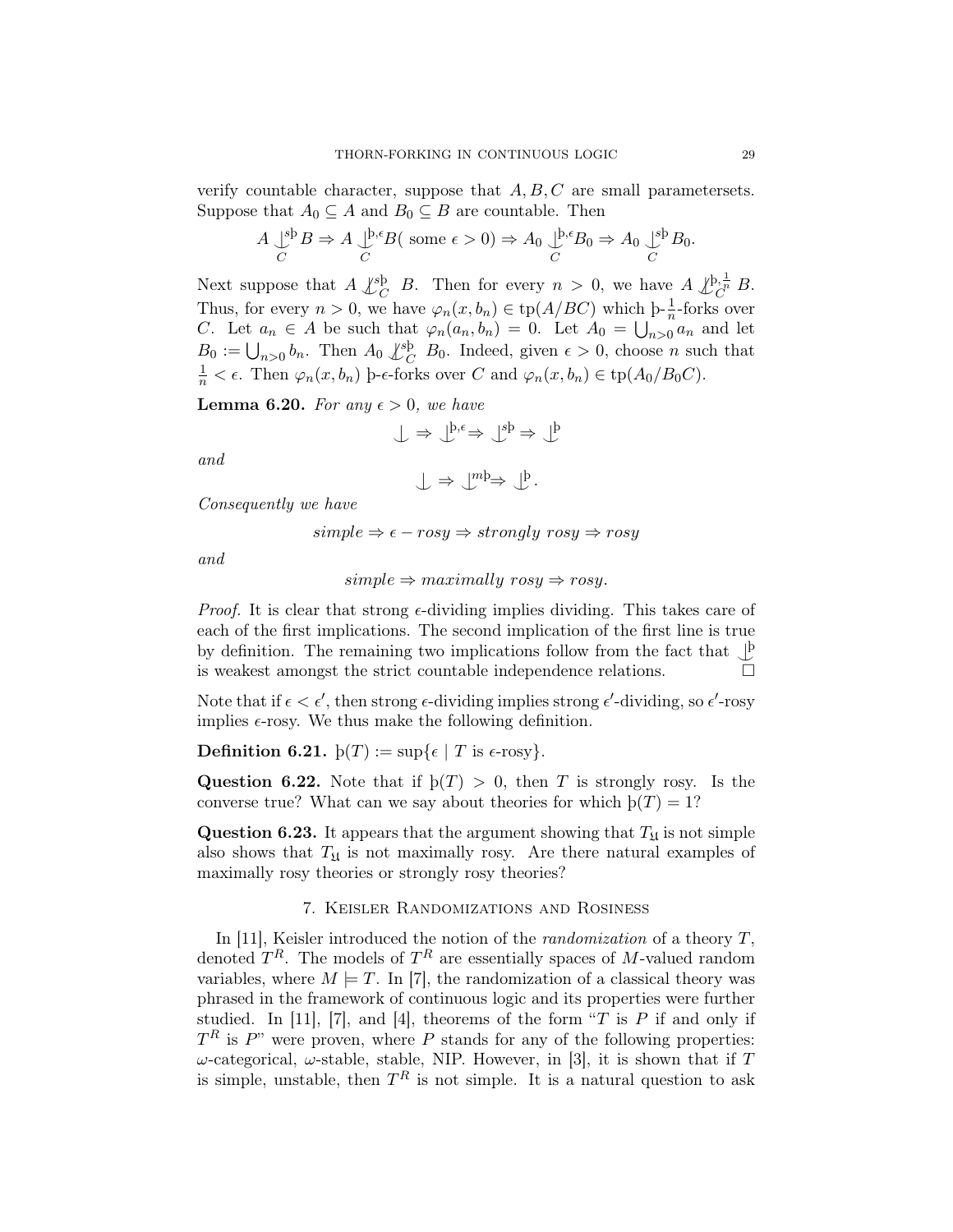whether T is rosy if and only if  $T^R$  is rosy with respect to finitary imaginaries. Since the direction " $T^R$  is P implies T is P" is generally trivial, we tried to prove that if  $T^R$  is rosy with respect to finitary imaginaries, then T is rosy. We were unable to prove that and instead were only able to prove that  $T$  is rosy provided  $T<sup>R</sup>$  is maximally rosy with respect to finitary imaginaries. We devote this section to proving this fact.

In this section, we assume that the reader is familiar with the basic properties of the Keisler randomization process. We refer the reader to [7] for information about the randomization theory. We also borrow notation from the aforementioned paper. The set-up for this section differs from earlier parts of this paper. Let  $L$  be a countable classical signature and let  $T$  be a complete L-theory. Let  $M \models T$  be a monster model. Let  $\kappa > |M|^{2^{\aleph_0}}$  be a cardinal and let  $\mathcal M$  be a monster model of  $T^R$  (in the 1-sorted language  $L^R$ ) which is  $\kappa$ -saturated and strongly  $\kappa$ -homogeneous. By Corollary 2.8 of [7], we may assume that  $\mathcal M$  is the structure associated to some full randomization K of M based on the atomless finitely-additive measure space  $(\Omega, \mathcal{B}, \mu)$ . We may further assume that  $(\Omega, \mathcal{B}, \mu)$  is  $\sigma$ -additive; see Theorem 3.6 of [3], noting that in our situation, the so-called auxiliary sort is the same as our boolean algebra sort. Let  $\mathcal{M}_C$  be the substructure of  $\mathcal M$  which is the structure associated to the elements of  $K$  with countable range. From now on, for any  $a \in M$ , we write **a** for the element of  $\mathcal{M}_C$  which is the equivalence class of the element of  $K$  with constant value a. We do the same for tuples and parameter sets from M.

**Lemma 7.1.** Let c be a finite tuple from M and let  $B \subseteq M$  be countable. Suppose  $C \in \mathcal{K}$  is such that  $C \models \text{tp}(c/B)$ . Then  $C(\omega) \models \text{tp}(c/B)$  for almost all  $\omega \in \Omega$ .

*Proof.* Let  $\psi(x, b) \in \text{tp}(c/B)$ . Then the condition  $\mathbb{P}[\psi(X, b)] = 1$  is in tp(**c**/**B**), whence  $\mathbb{P}[\![\psi(C, \mathbf{b})]\!] = 1$ . Since tp(*c*/*B*) is countable and  $(\Omega, \mathcal{B}, \mu)$  is  $\sigma$ -additive, we achieve the desired result. is  $\sigma$ -additive, we achieve the desired result.

**Lemma 7.2.** Suppose c is a finite tuple from M and  $B \subseteq M$  is a small parameterset such that  $c \notin \text{acl}(B)$ . Then  $\chi(c/B) = 1$ .

*Proof.* Let  $(c_i : i \in \omega)$  be a nonconstant *B*-indiscernible sequence of realizations of tp(c/B). Then setting  $I := (c_i : i \in \omega)$ , we see that  $I \in Ind(c/B)$ with  $d(I) = 1$ . Indeed, since  $T<sup>R</sup>$  admits (strong) quantifier elimination (see [7], Theorem 2.9),  $tp(c_{i_1},...,c_{i_n}/B)$  is determined by the values of  $\mathbb{P}[\psi(\mathbf{c}_{i_1},...,\mathbf{c}_{i_n})]$  as  $\psi$  ranges over all *L*-formulae with *n* free variables.<br>But  $[\psi(\mathbf{c}_{i_1},...,\mathbf{c}_{i_n})] = [\psi(\mathbf{c}_{i_1},...,\mathbf{c}_{i_n})]$  whenever  $i \leq \omega \leq i \leq \omega$  and But  $[\![\psi(c_{i_1},...,c_{i_n})]\!] = [\![\psi(c_{j_1},...,c_{j_n})]\!]$  whenever  $i_1 < \cdots < i_n < \omega$  and  $j_1 < \cdots < j_n < \omega$  by indiscernibility of  $(c_i : i \in \omega)$ .

In order to prove the main lemma relating strong dividing in  $T$  and maximal strong dividing in  $T^R$ , we first need to prove a Ramsey-theoretic fact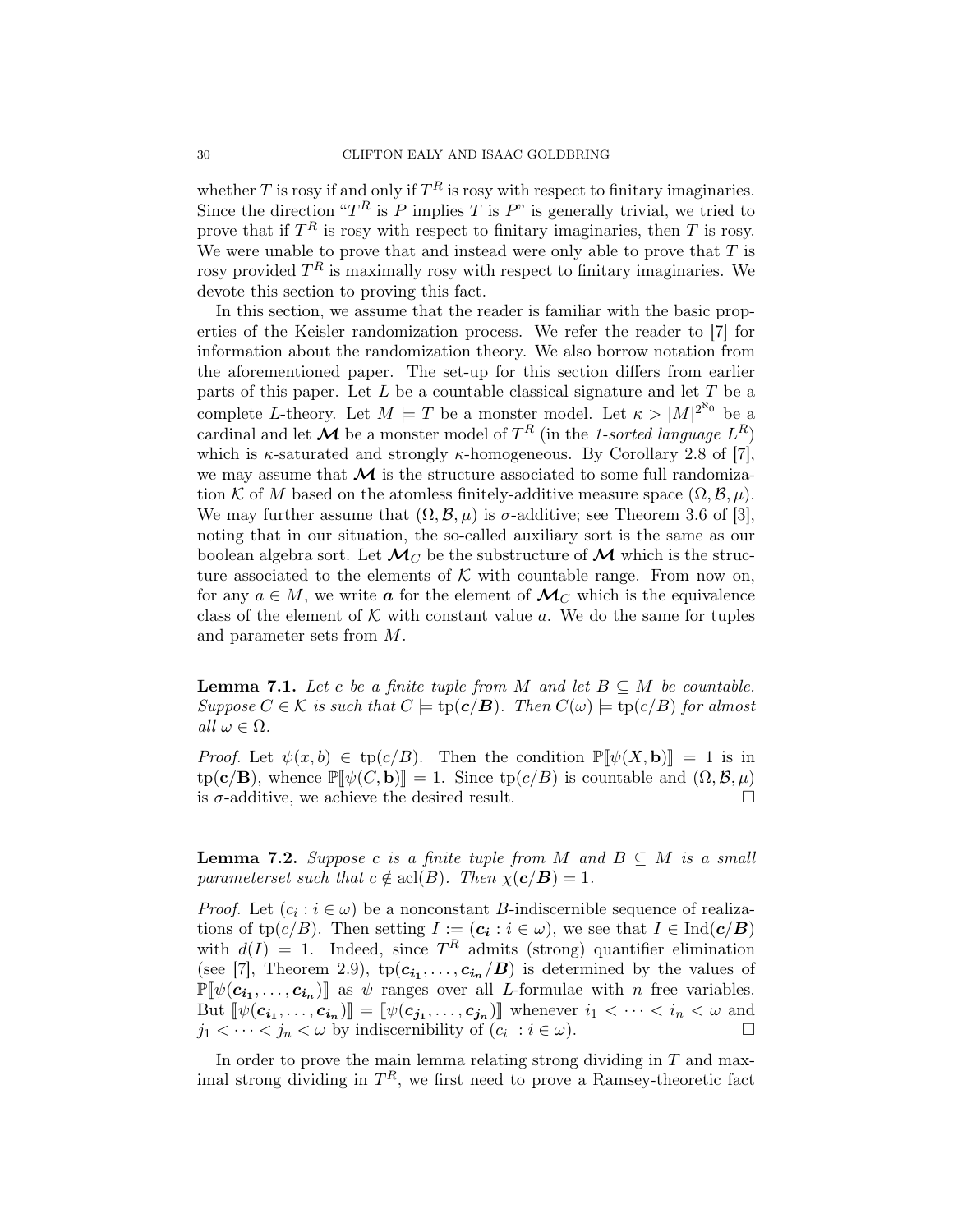for Boolean algebras equipped with a finitely-additive measure (Lemma 7.5 below). We had a rather lengthly (nonstandard) proof of the desired fact, but we are grateful to Konstantin Slutsky for showing us the much simpler proof that appears below.

**Lemma 7.3.** Suppose B is a boolean algebra and  $\mu : B \rightarrow [0, 1]$  is a finitelyadditive measure. Then for any  $m > 0$  and any set of distinct elements  ${a_1, \ldots, a_{2m}}$  from B with  $\mu(a_i) \geq \frac{1}{m}$  $\frac{1}{m}$  for each  $i \in \{1, \ldots, 2m\}$ , there exists  $i, j \in \{1, \ldots, 2m\}$  satisfying  $\mu(a_i \wedge a_j) \geq \frac{1}{3m^2}$ .

Proof. Suppose, towards a contradiction, that we have distinct elements  $a_1, \ldots, a_{2m}$  from B such that  $\mu(a_i) \geq \frac{1}{m}$  $\frac{1}{m}$  for all  $i \in \{1, \ldots, 2m\}$  and yet  $\mu(a_i \wedge a_j) < \frac{1}{3m^2}$  for all distinct  $i, j \in \{1, \ldots, 2m\}$ . By the inclusion-exclusion formula, we have

$$
1 \ge \mu(a_1 \vee \dots \vee a_{2m}) \ge \sum_{i=1}^{2m} \mu(a_i) - \sum_{i < j} \mu(a_i \wedge a_j)
$$

$$
> 2 - {2m \choose 2} \frac{1}{3m^2}
$$

$$
> 2 - \frac{2}{3}
$$

$$
> 1.
$$

This contradiction finishes the proof of the lemma.

**Lemma 7.4.** Suppose that B is a boolean algebra and  $\mu : B \to [0,1]$  is a finitely-additive measure. Let  $k \geq 2$  be a natural number and let  $m > 0$ . Then there exists a sufficiently large natural number  $l := l(k, m)$  and a positive natural number  $c(k, m)$  such that whenever  $\{a_1, \ldots, a_l\}$  is a set of l distinct elements of B for which  $\mu(a_i) \geq \frac{1}{n}$  $\frac{1}{m}$  for each  $i \in \{1, \ldots, l\}$ , then there are distinct  $i_1, \ldots, i_k \in \{1, \ldots, l\}$  such that  $\mu(\bigwedge_{j=1}^k a_{i_j}) \geq \frac{1}{c(k, k)}$  $\frac{1}{c(k,m)}$ .

*Proof.* By induction on k. The previous lemma shows that the case  $k = 2$ holds by taking  $l(2, m) := 2m$  and  $c(2, m) := 3m^2$ . Now suppose that  $k > 2$ . We claim that the choices  $l(k, m) := 2 \cdot c(k - 1, m) \cdot l(k - 1, m)$  and  $c(k,m) := c(2,3c(k-1,m)^2)$  are as desired. Let  $l = l(k,m)$  and suppose that  $\{a_1, \dots, a_l\}$  is a set of l distinct elements of B. Then there is a set  $\{b_i \mid 1 \leq i \leq 2 \cdot c(k-1,m)\}\$  of distinct elements of B such that:

- each  $b_i = \bigwedge_{j=1}^{k-1} a_{i_j}$  for some distinct  $i_1, \ldots, i_{k-1} \in \{1, \ldots, l\},\$
- if  $i, i' \in \{1, \ldots, 2 \cdot c(k-1,m)\}\$  are distinct, then  $i_j \neq i'_{j'}$  for all  $j, j' \in \{1, \ldots, k-1\}$ , and
- $\mu(b_i) \geq \frac{1}{c(k-1)}$  $\frac{1}{c(k-1,m)}$ .

By the case  $k = 2$ , there are  $i, j \in \{1, \ldots, 2 \cdot c(k-1, m)\}\$  such that  $\mu(b_i \wedge b_j) \ge$ 1  $\frac{1}{3c(k-1,m)^2}$ . This finishes the proof of the lemma.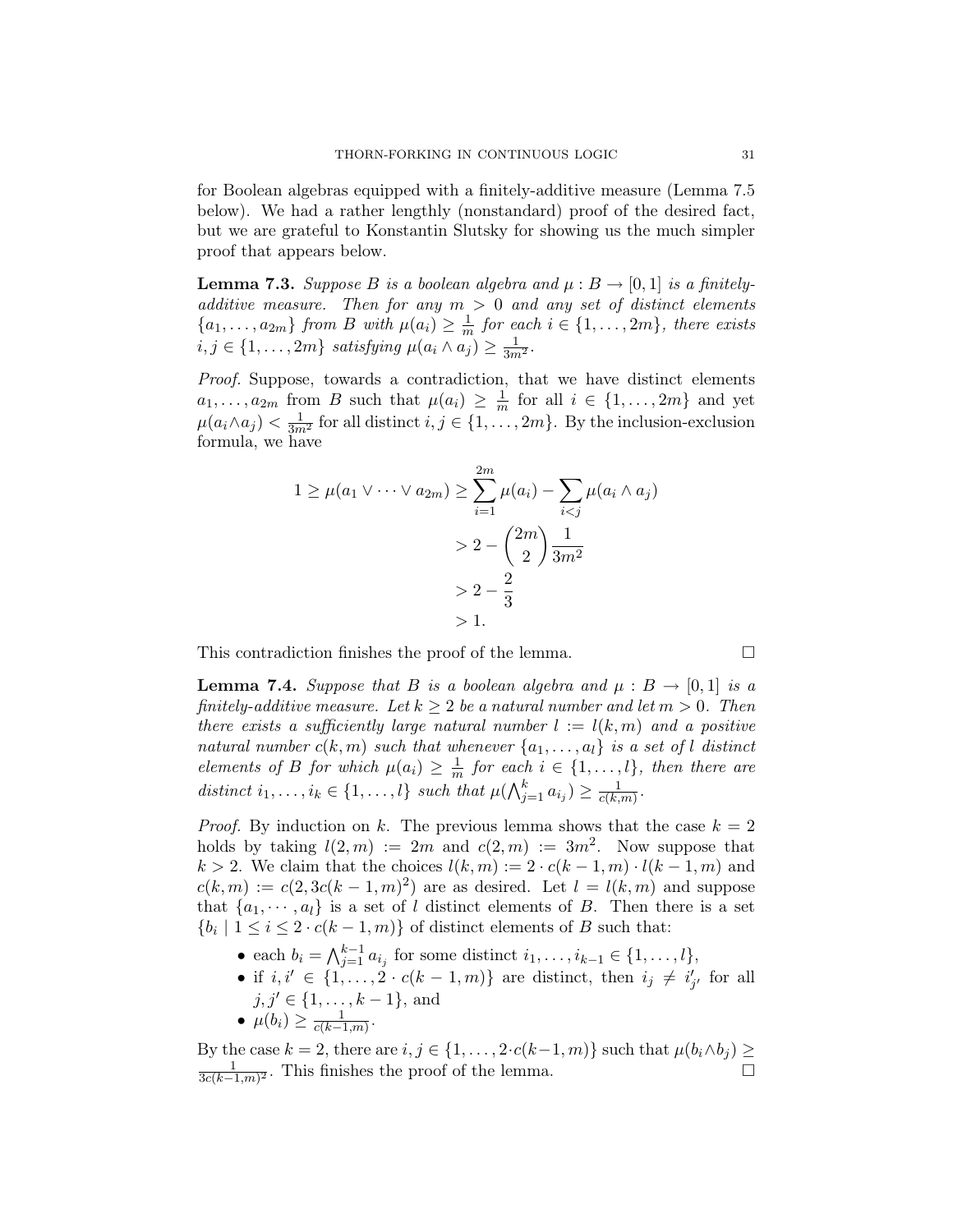**Lemma 7.5.** Suppose B is a boolean algebra and  $\mu : B \to [0, 1]$  is a finitelyadditive measure. Let  $k \geq 2$  be a natural number and let  $r \in (0,1)$ . Then there exists a sufficiently large natural number  $l = l(k, r)$  such that whenever  ${a_1, \ldots, a_l}$  is a set of l distinct elements of B for which  $\mu(a_i) \geq r$  for each  $i \in \{1, \ldots, l\}$ , then there are distinct  $i_1, \ldots, i_k \in \{1, \ldots, l\}$  such that  $\mu(\bigwedge_{j=1}^k b_{i_j}) > 0.$ 

*Proof.* Immediate from the preceding lemma.  $\Box$ 

**Lemma 7.6.** Suppose  $\varphi(x, y)$  is an L-formula, c is a finite tuple from M, and  $B \subseteq M$  is countable. Suppose  $\varphi(x, c)$  strongly divides over B. Then, for any  $r \in (0,1)$ , we have  $r - \mathbb{P}[\varphi(X, c)]$  maximally strongly divides over **B** in the naïve sense.

*Proof.* Let k be such that  $\varphi(x, c)$  strongly k-divides over B. Let  $l = l(k, r)$ be as in Lemma 7.5. We show that  $r - \mathbb{P}[\varphi(X, c)]$  maximally strongly ldivides over **B** in the naïve sense. Let  $C_1, \ldots, C_l \models \text{tp}(\mathbf{c}/\mathbf{B})$  be 1-apart. Then, for almost all  $\omega \in \Omega$ ,  $C_1(\omega), \ldots, C_l(\omega)$  are l distinct realizations of tp(c/B). Fix  $X \in \mathcal{K}^n$ , where  $n := |x|$ . Suppose, towards a contradiction, that  $r - \mathbb{P}[\varphi(X, C_i)] = 0$  for all  $i = 1, ..., l$ . Then by the defining property of l, we see that there are  $i_1, \ldots, i_k$  so that

$$
\{\omega \in \Omega \mid \mathcal{M} \models \varphi(X(\omega), C_{i_j}(\omega)), \ j = 1, \dots, k\}
$$

has positive measure. A positive measure subset of these  $\omega$ 's has the further property that  $C_{i_1}(\omega), \ldots, C_{i_k}(\omega)$  are k distinct realizations of tp $(c/B)$ . This then contradicts the fact that  $\varphi(x, c)$  strongly k-divides over B.

**Lemma 7.7.** Suppose  $\varphi(x, y)$  is an *L*-formula, c is a tuple from *M*, and  $B \subseteq M$  is countable. Suppose  $\varphi(x, c)$  b-divides over B. Then  $r \doteq \mathbb{P}[\varphi(X, c)]$ maximally *b*-divides over **B** in the naïve sense for any  $r \in (0, 1]$ .

*Proof.* Suppose  $\varphi(x, c)$  strongly divides over Bd. Then  $r - \mathbb{P}[\varphi(X, c)]$  maximally strongly divides over **Bd** in the naïve sense, whence  $r \text{ } \text{ } \text{ } \text{ } \mathbb{P}\llbracket \varphi(X, \textbf{c})\rrbracket$ maximally b-divides over  $\boldsymbol{B}$  in the naïve sense.

**Theorem 7.8.** Suppose a is a tuple from M and  $B \subseteq C \subseteq M$  are parameter sets such that B is countable and C is small. Then  $\mathbf{a} \perp_{\mathbf{B}}^{\text{mb}} \mathbf{C}$  implies that  $a \bigcup_{B}^{b} C.$ 

*Proof.* Suppose  $\varphi(x, c) \in \text{tp}(a/C)$  þ-forks over B. Then there are L-formulae  $\varphi_1(x, c_1), \ldots, \varphi(x, c_n)$ , each of which b-divide over B, so that

$$
M \models \forall x (\varphi(x, c) \rightarrow \bigvee_{i=1}^{n} \varphi_i(x, c_i)).
$$

We then have

$$
\mathcal{Z}(1-\mathbb{P}[\![\varphi(X,\boldsymbol{c})]\!])\subseteq\bigcup_{i=1}^n\mathcal{Z}(\frac{1}{n}-\mathbb{P}[\![\varphi_i(X,\boldsymbol{c_i})]\!]),
$$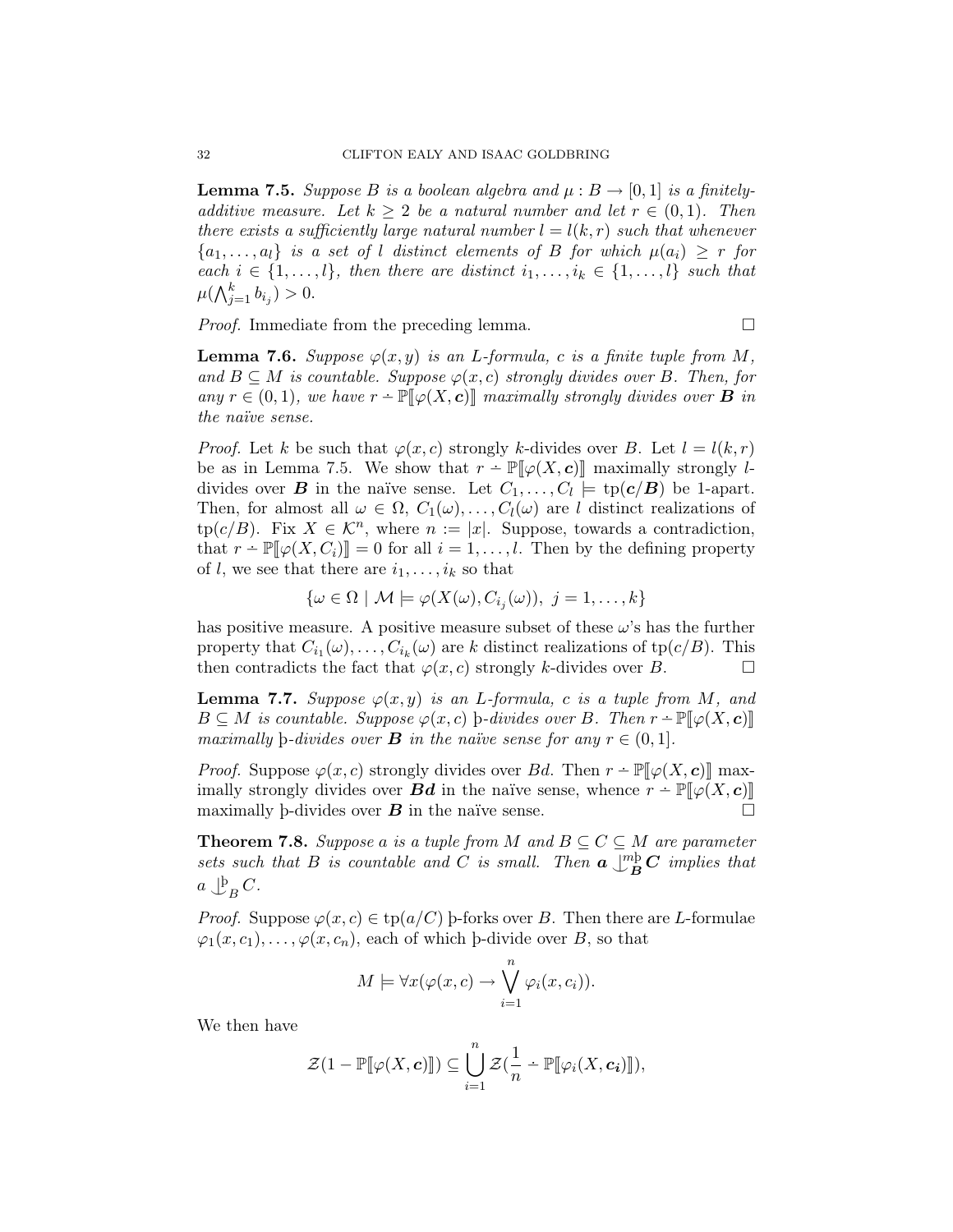and since each of  $\frac{1}{n} - \mathbb{P}[\varphi_i(X, c_i)]$  maximally b-divides over **B** in the naïve sense by Lemma 7.7, we see that  $1 - \mathbb{P}[\![\varphi(X, c)]\!]$  maximally þ-forks over **B** in the naïve sense. Since the condition "1 –  $\mathbb{P}[\varphi(X, c)] = 0$ " is in tp( $a/C$ ), it follows that  $a \sqrt{\frac{m}{B}}C$  in the naïve sense, and hence  $a \sqrt{\frac{m}{B}}C$  by Lemma  $6.2.$ 

# **Corollary 7.9.** Suppose  $T^R$  is maximally real rosy. Then T is real rosy.

*Proof.* Let a be a tuple from M and let  $C \subseteq M$  be small. Since  $T^R$  is maximally real rosy, there is a countable  $B \subseteq C$  so that  $a \bigcup_{B}^{m} C$ . By the preceding theorem, we see that  $a \bigcup_{B}^{b} C$ , whence it follows that T is real  $\Box$  rosy.

We now try to extend Corollary 7.9 to include imaginaries. We first note that given a L-formula  $E(x, y)$  which defines an equivalence relation on  $M_X$ , the  $\overline{L}^R$ -formula  $\rho_E(X, Y) := \mathbb{P}[\neg E(x, y)]$ , defines a pseudometric on  $\mathcal{M}_X$ .<br>It follows that we can associate to every element e of  $M_{\infty}^{\text{eq}}$  an element  $\tau(e)$ . It follows that we can associate to every element e of  $M^{eq}$  an element  $\tau(e)$ of  $\mathcal{M}^{\text{feq}}$ . Indeed, suppose that c is a finite tuple from M and  $\pi_E(c)$  is its equivalence class under the 0-definable equivalence relation E. Let  $\pi_{\rho_E}(c)$ denote the equivalence class of **c** under the equivalence relation  $\rho_E = 0$ . We then set  $\tau(\pi_E(c)) := \pi_{\rho_E}(c)$ .

Suppose  $\psi(x_1, \ldots, x_m)$  is an  $L^{eq}$ -formula, where each  $x_i$  is a variable ranging over  $E_i$ -equivalence classes. Fix  $r \in [0,1]$ . We then set  $\widetilde{\psi}_r(X_1,\ldots,X_m)$ to be the  $(L^R)$ <sup>feq</sup>-formula

$$
\inf_{X^1} \cdots \inf_{X^m} \max(\max_{1 \le i \le m} (d(\pi_{\rho_{E_i}}(X^i), X_i)), r \doteq \mathbb{P}[\![\psi^{\text{eq}}(X^1, \ldots, X^m)]\!]).
$$

(Recall that  $\psi^{\text{eq}}(x^1, \ldots, x^m)$  is an *L*-formula such that, for all  $a^1, \ldots, a^m$ , we have  $M^{\text{eq}} \models \psi(\pi_{E_1}(a^1), \ldots, \pi_{E_m}(a^m))$  if and only if  $M \models \psi^{\text{eq}}(a^1, \ldots, a^m)$ .)

**Lemma 7.10.** Suppose  $e \in M^{eq}$  and  $B \subseteq M^{eq}$  is countable. Suppose  $C \in \mathcal{K}$ is such that  $\pi_{\rho_E}(C) \models \text{tp}(\tau(e)/\tau(B))$ . Then  $\pi_E(C(\omega)) \models \text{tp}(e/B)$  for almost all  $\omega \in \Omega$ .

*Proof.* Fix  $\psi(x, b) \in \text{tp}(e/B)$ . Let e' and b' be representatives of the classes of e and b respectively. Then  $M \models \psi^{\text{eq}}(e', b')$ , whence

$$
\mathbb{P}[\![\psi^{\text{eq}}(\boldsymbol{e'},\boldsymbol{b'})]\!]=1.
$$

It thus follows that  $\psi_1(\tau(e), \tau(b)) = 0$ , so  $\psi_1(\pi_{\rho_E}(C), \tau(b)) = 0$ . It follows that there are  $D, F$  such that  $\pi_{\rho_E}(C) = \pi_{\rho_E}(D), \tau(b) = \pi_{\rho}(F)$ , and  $\mathbb{P}[\psi^{\text{eq}}(D,F)] = 1.$  So for almost all  $\omega$ ,  $M^{\text{eq}} \models \psi(\pi_E(D(\omega)), \pi(F(\omega)),$ <br>whomes  $M^{\text{eq}} \models \psi(\pi_E(C(\omega)))$  b) for almost all  $\omega$ . The lamma follows from whence  $M^{\text{eq}} \models \psi(\pi_E(C(\omega)), b)$  for almost all  $\omega$ . The lemma follows from the fact that  $tp(e/B)$  is countable.

**Lemma 7.11.** Suppose  $c \in M^{\text{eq}}$  and  $B \subseteq M^{\text{eq}}$  is a small parameterset such that  $c \notin \operatorname{acl}(B)$ . Then  $\chi(\tau(c)/\tau(B)) = 1$ .

*Proof.* Let  $(c_i : i < \omega)$  be a nonconstant *B*-indiscernible sequence of realizations of tp(c)/B). The lemma follows from the fact that  $(\tau(c_i) : i < \omega)$  is a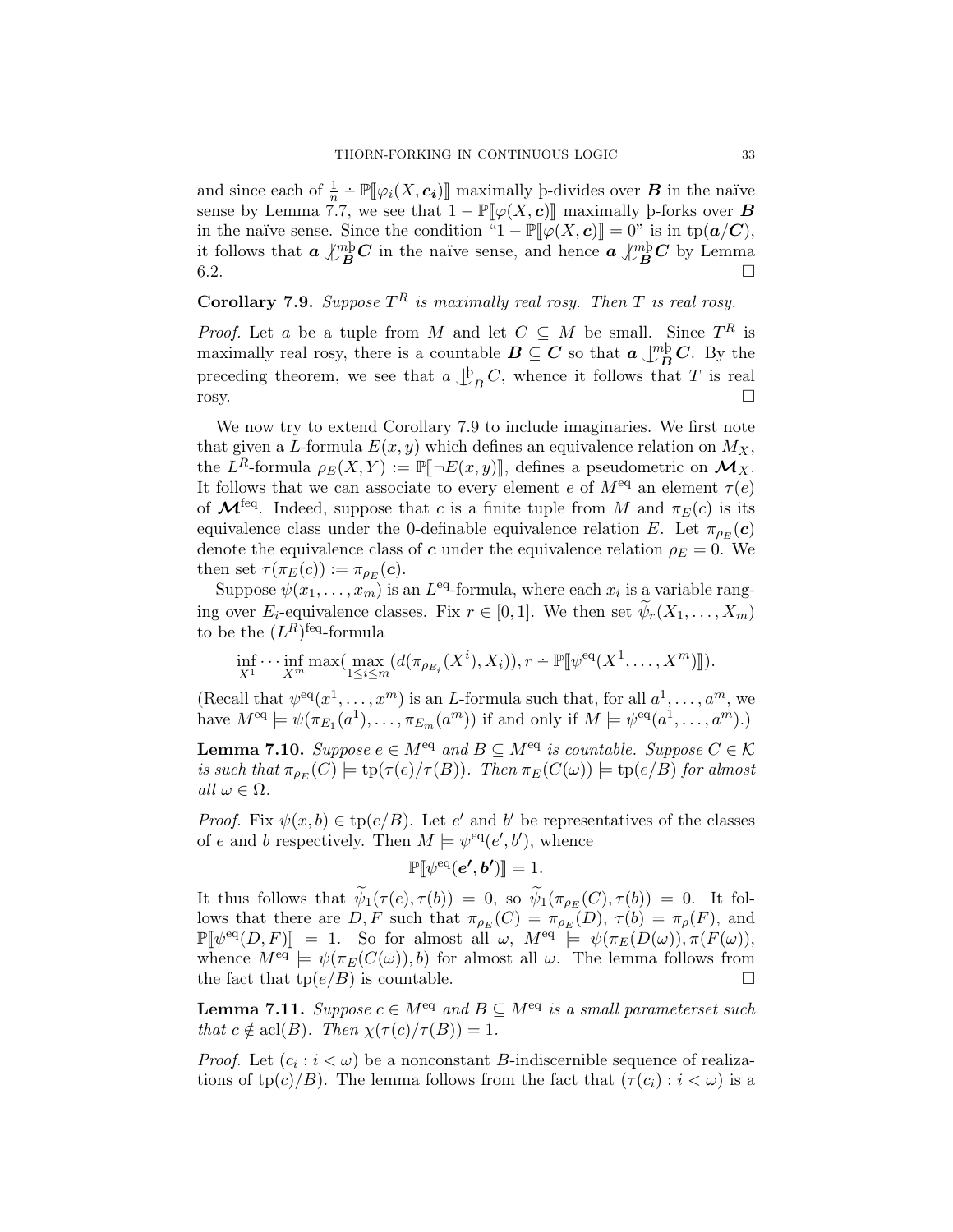$\tau(B)$ -indiscernible sequence of realizations of tp( $\tau(c)/\tau(B)$ ), which we leave to the reader as an exercise.

**Lemma 7.12.** Suppose  $c \in M^{\text{eq}}$  and  $B \subseteq M^{\text{eq}}$  is countable. Further suppose that the  $L^{eq}$ -formula  $\varphi(x, c)$  strongly divides over B. Then  $\widetilde{\varphi}_r(X, \tau(c))$ <br>maximally strongly divides over  $\tau(R)$  in the naive sense for any  $r \in (0, 1)$ maximally strongly divides over  $\tau(B)$  in the naïve sense for any  $r \in (0,1)$ .

*Proof.* Let k be such that  $\varphi(x, c)$  strongly k-divides over B. Let  $l = l(k, r)$ be as in Lemma 7.5. We show that  $\widetilde{\varphi}_r(x,\tau(c))$  maximally strongly *l*-divides over  $\tau(B)$  in the naïve sense. Let  $\pi_{\rho_E}(C_1), \ldots, \pi_{\rho_E}(C_l) \models \text{tp}(\tau(c)/\tau(B))$  be 1-apart. Then for almost all  $\omega \in \Omega$ , we have that  $\pi_E(C_1(\omega)), \ldots, \pi_E(C_l(\omega))$ are l distinct realizations of  $tp(c/B)$ . Suppose, towards a contradiction, that  $X \in \mathcal{K}^n$  is such that  $\widetilde{\varphi}_r(\pi_\rho(X), \pi_{\rho_E}(C_i)) = 0$  for all  $i = 1, ..., l$ . Arguing as in Lemma 7.10, we see that there are  $i_1, \ldots, i_k$  so that

$$
\{\omega \in \Omega \mid \models \varphi(\pi(X(\omega)), \pi_E(C_{i_j}(\omega)), j = 1, \dots, k\}
$$

has positive measure. A positive measure subset of these  $\omega$ 's have the further property that  $\pi_E(C_{i_1}(\omega)), \ldots, \pi_E(C_{i_k}(\omega))$  are k distinct realizations of  $tp(c/B)$ . This contradicts the fact that  $\varphi(x, c)$  strongly k-divides over B.  $\Box$ 

**Lemma 7.13.** Suppose  $\varphi(x, y)$  is an  $L^{eq}$ -formula, c is a tuple from M, and  $B \subseteq M$  is countable. Suppose  $\varphi(x, \pi(c))$  b-divides over  $\pi(B)$ . Then  $\widetilde{\varphi}_r(x,\sigma(\mathbf{c}))$  maximally *b*-divides over  $\sigma(\mathbf{B})$  in the naïve sense for any  $r \in$  $(0, 1].$ 

Proof. This follows from the previous lemma in exactly the same way as in the real case.  $\Box$ 

**Theorem 7.14.** Suppose  $a \in M^{eq}$  and  $B \subseteq C \subseteq M^{eq}$  are parameter sets such that B is countable and C is small. Then  $\tau(a) \perp^{\text{mb}}_{\tau(B)} \tau(C)$  implies that  $a \bigcup_{B}^{b} C.$ 

*Proof.* Suppose  $\varphi(x,c) \in \text{tp}(a/C)$  p-forks over B. Then there are  $L^{eq}$ formulae  $\varphi_1(x, c_1), \ldots, \varphi_n(x, c_n)$ , each of which b-divide over B, so that  $M^{\text{eq}} \models \forall x (\varphi(x, \pi(c)) \rightarrow \bigvee_{i=1}^{n} \varphi_i(x, \pi(c_i))).$  But then

$$
\mathcal{Z}(\widetilde{\varphi}_1(X,\tau(c))\subseteq\bigcup_{i=1}^n\mathcal{Z}((\widetilde{\varphi}_i)_\frac{1}{n}(X,\tau(c_i)))
$$

and since each of  $(\tilde{\varphi}_i)_{\frac{1}{n}}(X, \tau(c_i))$  maximally b-divides over  $\tau(B)$  in the naïve sense, we see that  $\widetilde{\varphi}_1(X, \tau(c))$  maximally b-forks over  $\tau(B)$  in the naïve sense.<br>Since " $\widetilde{\varphi}_1(X, \tau(c)) = 0$ " is in th $(\tau(c)/(\tau(C)))$  it follows that  $\tau(c)$ " Since " $\widetilde{\varphi}_1(X, \tau(c)) = 0$ " is in tp( $\tau(a)/\tau(C)$ ), it follows that  $\tau(a) \downarrow^m_{\tau(B)} \tau(C)$ in the naïve sense, and hence  $\tau(a) \mathcal{L}_{\tau(B)}^{m\mathfrak{b}} \tau(C)$  by Lemma 6.2.

**Corollary 7.15.** Suppose  $T^R$  is maximally rosy with respect to finitary imaginaries. Then T is rosy.

*Proof.* Take  $a \in M^{eq}$  and let  $C \subseteq M^{eq}$  be small. Since  $T^R$  is maximally rosy with respect to finitary imaginaries, there is a countable  $\tau(B) \subseteq \tau(C)$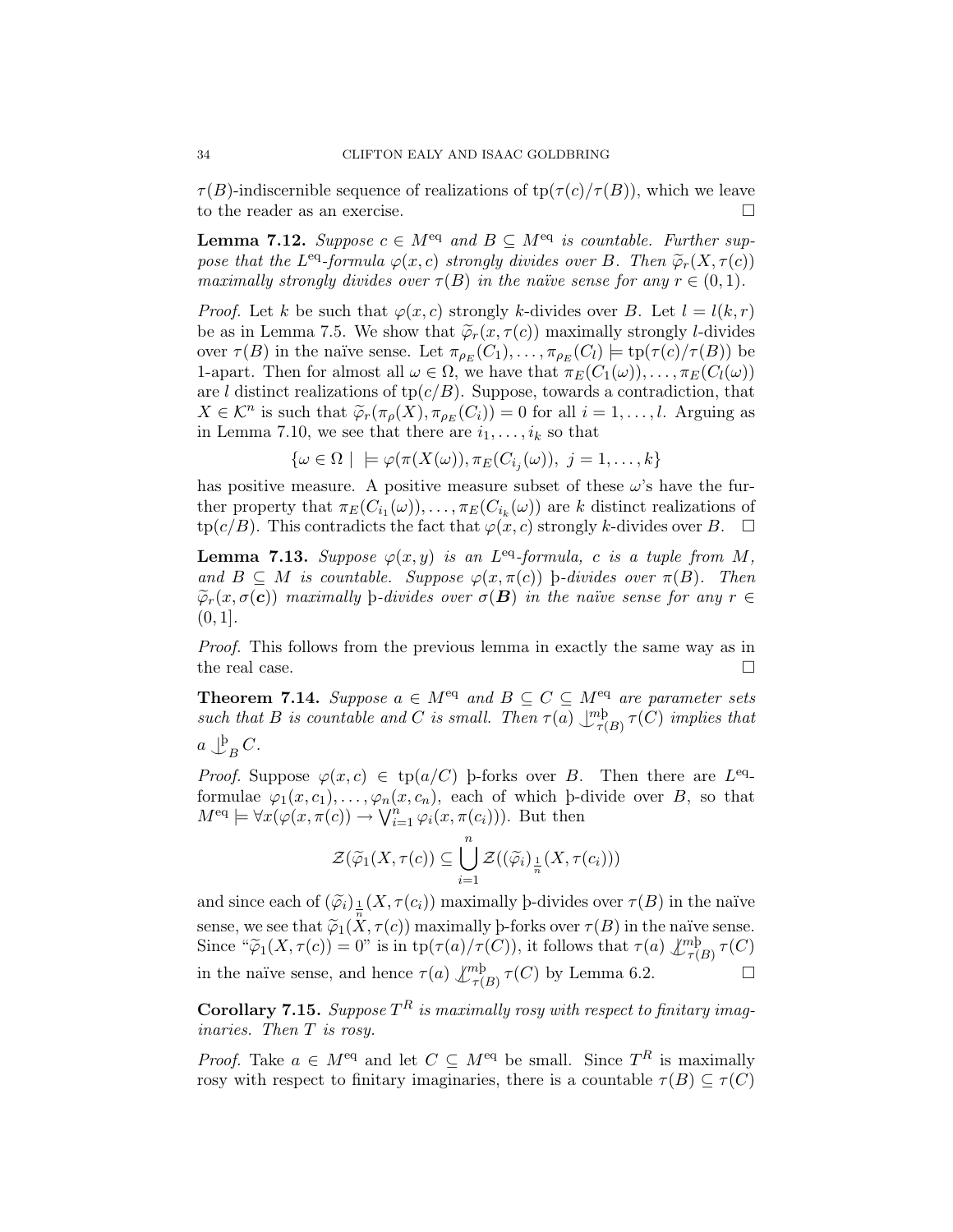so that  $\tau(a) \perp_{\tau(B)}^{\text{mb}} \tau(C)$ . By the preceding theorem, we see that  $a \perp_B^{\text{b}} C$ , whence it follows that  $T$  is rosy.

Can we strengthen Corollary 7.15 by weakening the hypothesis from  $T^R$ is maximally rosy with respect to finitary imaginaries" to " $T<sup>R</sup>$  is rosy with respect to finitary imaginaries?" To follow the same style of proof as in this section, it appears that we would need a positive answer to the following Ramsey-theoretic question:

Suppose B is a boolean algebra and  $\mu : B \to [0, 1]$  is a finitely-additive measure. Let  $m_1, m_2 \geq 1$  and  $k \geq 2$  be fixed. Does there exist a natural number  $l = l(k, m_1, m_2)$  such that whenever  $\{a_1, \ldots, a_l\}$  is a set of distinct elements of B and  $\{b_{ij} \mid 1 \leq i < j \leq l\}$  is a set of elements of B such that  $\mu(a_i) \geq \frac{1}{m}$  $\frac{1}{m_1}$  for all  $i \in \{1, ..., l\}$  and  $\mu(b_{ij}) \geq \frac{1}{m}$  $\frac{1}{m_2}$  for all  $i, j \in \{1, \ldots, l\}$  with  $i < j$ , then there are distinct  $i_1, \ldots, i_k \in \{1, \ldots, l\}$  such that

$$
\mu(\bigwedge_{j=1}^k a_{i_j} \wedge \bigwedge_{i < j \in \{i_1, \dots, i_k\}} b_{ij}) > 0?
$$

However, this question has a negative answer: If  $B \subseteq \mathcal{P}([0,1])$ , then each  $a_i$  could be a subset of  $[0, \frac{1}{2}]$  $\frac{1}{2}$ ] and each  $b_{ij}$  could be a subset of  $(\frac{1}{2})$  $\frac{1}{2}, 1].$ 

#### **REFERENCES**

- [1] H. Adler, A geometric introduction to forking and thorn-forking, preprint.
- [2] C. Ealy and A. Onshuus, Characterizing rosy theories, J. Symbolic Logic, 72 (2007), no. 3, pgs. 919-940.
- [3] I. Ben Yaacov, On theories of random variables, submitted.
- [4] I. Ben Yaacov, Continuous and random Vapnik-Chervonenkis classes, to appear in the Israel Journal of Mathematics.
- [5] I. Ben Yaacov, Simplicity in compact abstract theories, Journal of Mathematical Logic, volume 3 (2003), no. 2, 163-191.
- [6] I. Ben Yaacov, A. Berenstein, C. W. Henson, A. Usvyatsov, Model theory for metric structures, Model theory with applications to algebra and analysis. Vol. 2, pgs. 315- 427, London Math. Soc. Lecture Note Ser. (350), Cambridge Univ. Press, Cambridge, 2008.
- [7] I. Ben Yaacov and H.J. Keisler, Randomizations of models as metric structures, to appear in Confluentes Mathematici.
- [8] I. Ben Yaacov and A. Usvyatsov, Continuous first order logic and local stability, to appear in the Transactions of the American Mathematical Society.
- [9] S. Carlisle, Model theory of R-trees, Ph.D. Thesis, University of Illinois at Urbana-Champaign, 2009.
- [10] C. W. Henson and H. Tellez, Algebraic closure in continuous logic, Rev. Colombiana Mat. Vol. 41 (2001) pp. 279-285.
- [11] H. Jerome Keisler, Randomizing a model, Advances in Mathematics 143 (1999), no. 1, pgs. 124-158.
- [12] J. Melleray, Topology of the isometry group of the Urysohn space, preprint.
- [13] A. Onshuus, Properties and consequences of thorn-independence, J. Symbolic Logic, 71(2006), no. 1, pgs. 1-21.